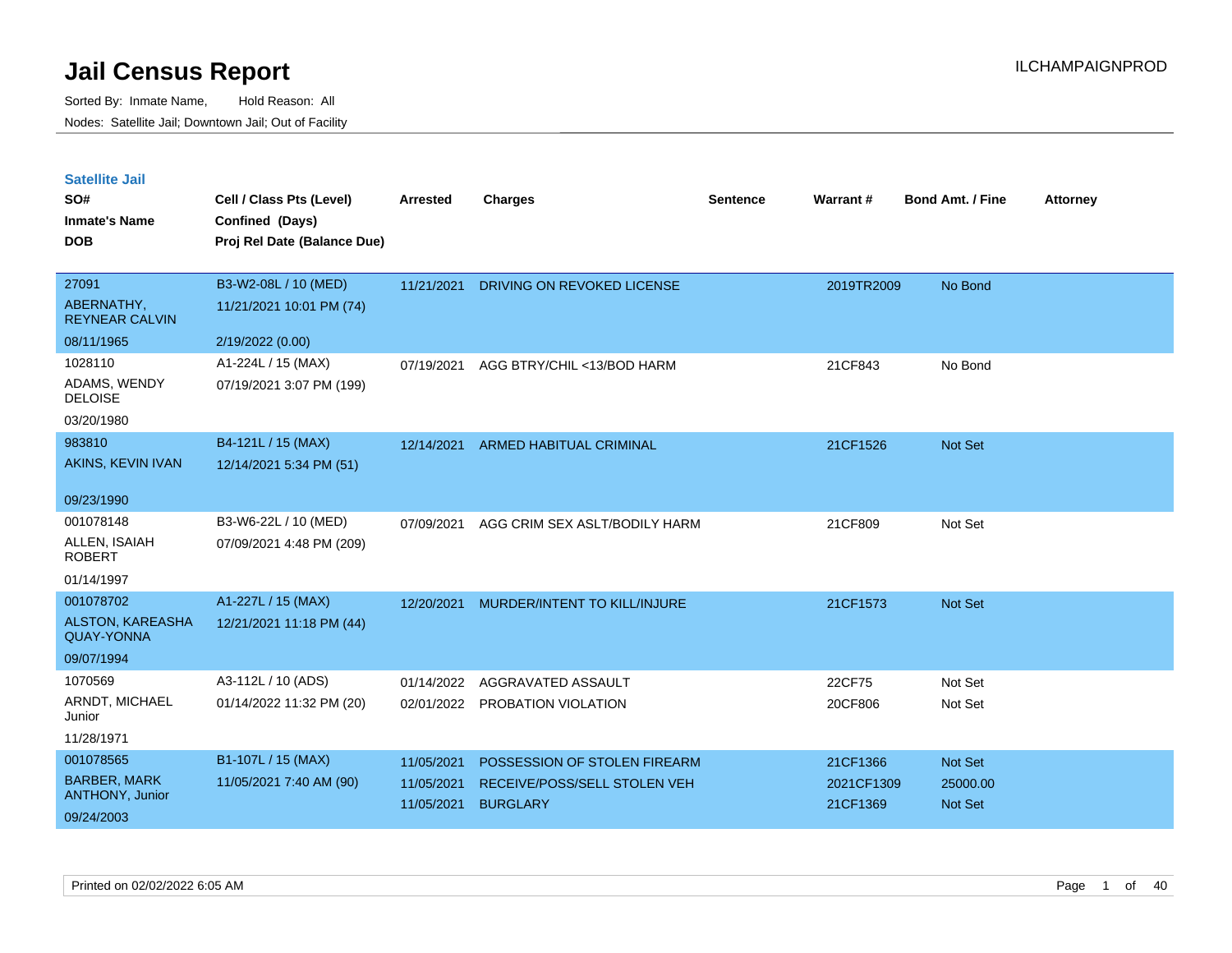| Sorted By: Inmate Name,                               | Hold Reason: All                            |                 |                                           |                 |                 |                         |                 |
|-------------------------------------------------------|---------------------------------------------|-----------------|-------------------------------------------|-----------------|-----------------|-------------------------|-----------------|
| Nodes: Satellite Jail; Downtown Jail; Out of Facility |                                             |                 |                                           |                 |                 |                         |                 |
| SO#                                                   | Cell / Class Pts (Level)                    | <b>Arrested</b> | <b>Charges</b>                            | <b>Sentence</b> | <b>Warrant#</b> | <b>Bond Amt. / Fine</b> | <b>Attorney</b> |
| <b>Inmate's Name</b>                                  | Confined (Days)                             |                 |                                           |                 |                 |                         |                 |
| <b>DOB</b>                                            | Proj Rel Date (Balance Due)                 |                 |                                           |                 |                 |                         |                 |
|                                                       |                                             |                 |                                           |                 |                 |                         |                 |
| 518851                                                | B1-105U / 10 (MED)                          |                 | 01/11/2022 FELON POSS/USE WEAPON/FIREARM  |                 | 20CF361         | 15000.00                |                 |
|                                                       | BARKER, ALEXANDER  01/11/2022 2:37 PM (23)  | 01/11/2022      | POSS AMT CON SUB EXCEPT(A)/(D)            |                 | 2020CF863       | 15000.00                |                 |
| <b>MASSIE</b>                                         |                                             | 01/11/2022      | <b>BAD CHK/OBTAIN CON PROP/&gt;150</b>    |                 | 20CF192         | 15000.00                |                 |
|                                                       |                                             |                 | 01/11/2022 BAD CHK/OBTAIN CON PROP/>150   |                 | 19CF1686        | 15000.00                |                 |
|                                                       |                                             | 01/11/2022      | METH DELIVERY/15<100 GRAMS                | 20y (DOC)       | 20CF1383        | No Bond                 |                 |
|                                                       |                                             | 01/11/2022      | DRIVING ON REVOKED LICENSE                |                 | 2020TR16539     | 1500.00                 |                 |
|                                                       |                                             |                 | 01/11/2022 OBSTRUCTING IDENTIFICATION     |                 | 2020CM222       | 1500.00                 |                 |
| 09/24/1986                                            |                                             |                 |                                           |                 |                 |                         |                 |
| 1073281                                               | A1-124U / 5 (MIN)                           | 11/15/2021      | DOM BTRY/CONTACT/1-2 PRECONV              |                 | 2021CF206       | 5000.00                 |                 |
| <b>BASLER, MONET</b>                                  | 11/15/2021 11:08 PM (80)                    |                 |                                           |                 |                 |                         |                 |
| <b>MARISA</b>                                         |                                             |                 |                                           |                 |                 |                         |                 |
| 08/17/1994                                            |                                             |                 |                                           |                 |                 |                         |                 |
| 1072477                                               | A4-104U / 15 (ADS)                          |                 | 01/13/2022 FELON POSS/USE WEAPON/FIREARM  |                 | 22CF74          | <b>Not Set</b>          |                 |
|                                                       | BEASLEY, KEVIN CORY 01/13/2022 8:47 PM (21) |                 |                                           |                 |                 |                         |                 |
| 06/16/2000                                            |                                             |                 |                                           |                 |                 |                         |                 |
| 001078781                                             | B4-122U / 15 (MAX)                          |                 |                                           |                 | 22CF89          | Not Set                 |                 |
| <b>BILLINGS, DEMONTE</b>                              | 01/19/2022 9:57 PM (15)                     | 01/19/2022      | MACHINE GUN/AUTOMATIC WEAPON              |                 |                 |                         |                 |
| <b>JADON</b>                                          |                                             |                 |                                           |                 |                 |                         |                 |
| 02/06/2000                                            |                                             |                 |                                           |                 |                 |                         |                 |
| 47897                                                 | A3-214U / 15 (ADS)                          | 01/19/2022      | <b>VIOLATE ORDER PROTECTION</b>           |                 | 22CF85          | <b>Not Set</b>          |                 |
| <b>BRANAMAN,</b>                                      | 01/19/2022 9:21 PM (15)                     |                 | 01/19/2022 DRVG REVOKED/2+/PERS INJ/DEATH |                 | 22CF84          | <b>Not Set</b>          |                 |
| <b>CLIFFORD EARL</b>                                  |                                             |                 |                                           |                 |                 |                         |                 |
| 03/09/1975                                            |                                             |                 |                                           |                 |                 |                         |                 |
| 923208                                                | A3-111L / 10 (ADS)                          | 01/22/2022      | <b>CRIM TRES TO RES/PERS PRESENT</b>      |                 | 22CF92          | Not Set                 |                 |
| BREADY, ANDREW                                        | 01/22/2022 7:43 PM (12)                     |                 |                                           |                 |                 |                         |                 |
| <b>NICHOLAS</b>                                       |                                             |                 |                                           |                 |                 |                         |                 |
| 06/08/1988                                            |                                             |                 |                                           |                 |                 |                         |                 |
| 51247                                                 | B1-202U / 10 (MED)                          | 04/15/2021      | <b>FELON POSS/USE WEAPON/FIREARM</b>      |                 | 21CF411         | <b>Not Set</b>          |                 |
| <b>BROWN, DANTE</b><br><b>MAURICE</b>                 | 04/15/2021 6:24 PM (294)                    |                 |                                           |                 |                 |                         |                 |
| 04/19/1979                                            |                                             |                 |                                           |                 |                 |                         |                 |
|                                                       |                                             |                 |                                           |                 |                 |                         |                 |

Printed on 02/02/2022 6:05 AM Page 2 of 40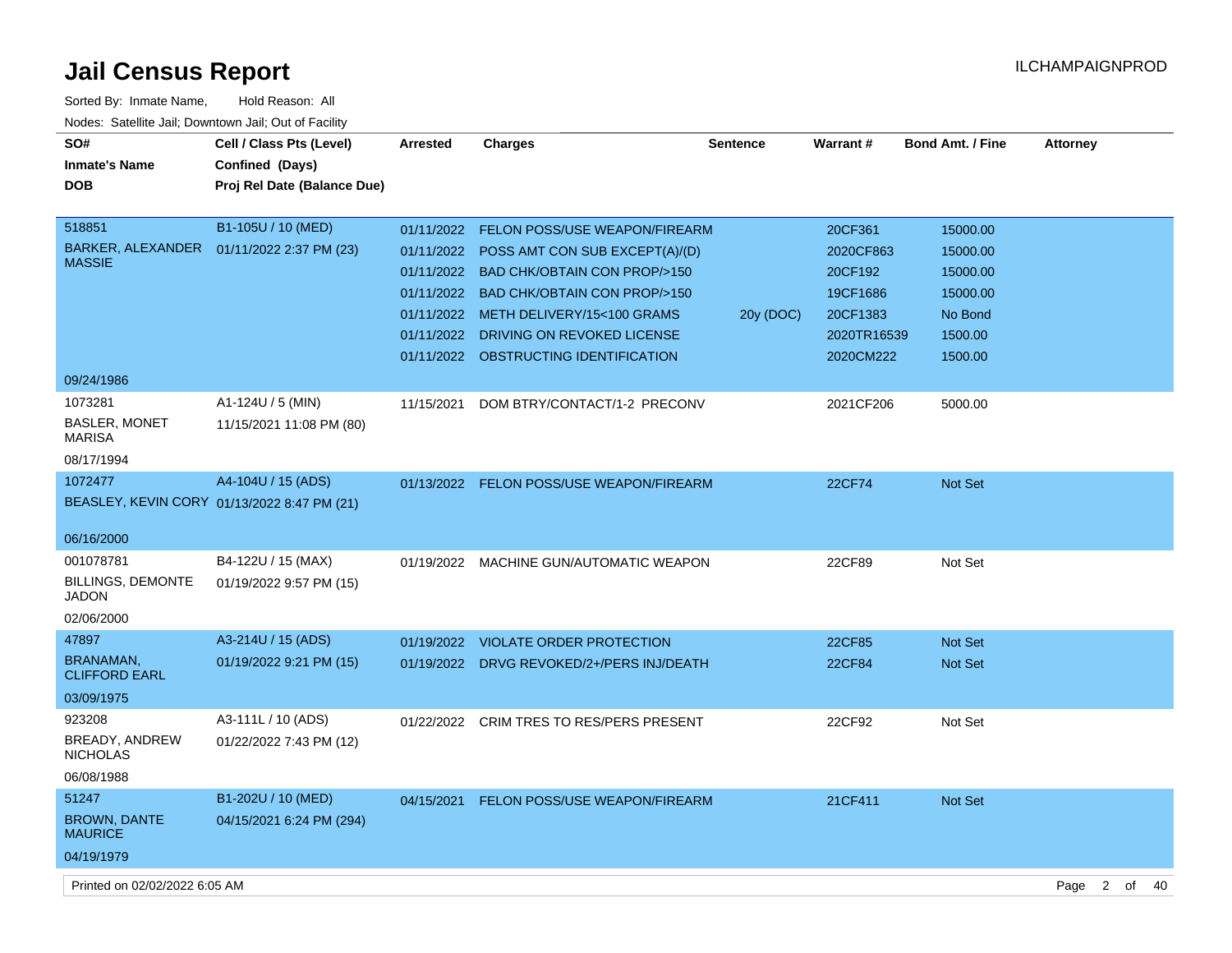| SO#                                         | Cell / Class Pts (Level)    | Arrested          | <b>Charges</b>                           | <b>Sentence</b> | Warrant#   | <b>Bond Amt. / Fine</b> | <b>Attorney</b> |
|---------------------------------------------|-----------------------------|-------------------|------------------------------------------|-----------------|------------|-------------------------|-----------------|
| <b>Inmate's Name</b>                        | Confined (Days)             |                   |                                          |                 |            |                         |                 |
| <b>DOB</b>                                  | Proj Rel Date (Balance Due) |                   |                                          |                 |            |                         |                 |
|                                             |                             |                   |                                          |                 |            |                         |                 |
| 990921                                      | A3-215L / 15 (ADS)          | 01/20/2022        | MFG/DEL 1<15 GR COCAINE/ANLG             |                 | 19CF369    | 25000.00                |                 |
| <b>BROWN, QUINTIN</b><br><b>MARSHAUN</b>    | 01/20/2022 7:19 PM (14)     |                   | 01/20/2022 ARMED HABITUAL CRIMINAL       |                 | 21CF935    | 750000.00               |                 |
| 09/26/1991                                  |                             |                   |                                          |                 |            |                         |                 |
| 29957                                       | B4-222L / 15 (MAX)          | 11/13/2021        | FELON POSS/USE WEAPON/FIREARM            |                 | 21CF1390   | Not Set                 |                 |
| BROWN, RODNEY<br>LOUIS                      | 11/13/2021 8:57 PM (82)     | 11/13/2021        | AGG CRIM SX AB/>5 YR OLDER VIC           |                 | 2019CF0718 | 250000.00               |                 |
| 01/07/1968                                  |                             |                   |                                          |                 |            |                         |                 |
| 001077945                                   | A1-224U / 10 (MED)          | 11/13/2021        | AGG ASLT PEACE OFF/FIRE/ER WRK           |                 | 2021CF637  | 1000.00                 |                 |
| <b>BROWN, SIDREA</b>                        | 11/13/2021 10:49 AM (82)    | 11/13/2021        | <b>BURGLARY</b>                          |                 | 2021CF543  | 50000.00                |                 |
| <b>RENEIA</b>                               |                             | 11/17/2021        | <b>BURGLARY</b>                          |                 | 21CF1264   | 1000.00                 |                 |
| 07/23/1992                                  |                             |                   |                                          |                 |            |                         |                 |
| 981645                                      | A3-117L / 15 (MAX)          | 01/27/2022 MURDER |                                          |                 | 22CF114    | 1000000.00              |                 |
| BRUMFIELD,<br>JONATHAN EZEKEIL              | 01/27/2022 8:15 PM (7)      |                   |                                          |                 |            |                         |                 |
| 08/03/1989                                  |                             |                   |                                          |                 |            |                         |                 |
| 001078739                                   | A2-122L / 5 (ADS)           |                   | 01/05/2022 CRIMINAL TRESPASS BUILDING    |                 | 2020CM392  | 1000.00                 |                 |
| BRYANT, JUDITH ANN                          | 01/05/2022 6:36 PM (29)     |                   |                                          |                 |            |                         |                 |
|                                             |                             |                   |                                          |                 |            |                         |                 |
| 10/22/1957                                  |                             |                   |                                          |                 |            |                         |                 |
| 001077954                                   | B3-W7-28L / 10 (MED)        | 12/21/2021        | <b>RESIDENTIAL BURGLARY</b>              |                 | 21CF1570   | Not Set                 |                 |
| CALKINS, STEVEN RAY 12/21/2021 6:35 AM (44) |                             |                   |                                          |                 |            |                         |                 |
|                                             |                             |                   |                                          |                 |            |                         |                 |
| 01/01/1992                                  |                             |                   |                                          |                 |            |                         |                 |
| 39474                                       | B1-101U / 10 (ADS)          | 07/06/2021        | MFG/DEL 15<100 GR HEROIN/ANLG            |                 | 21CF792    | <b>Not Set</b>          |                 |
| <b>CAMPBELL, AARON</b><br><b>JACOB</b>      | 07/06/2021 11:56 PM (212)   |                   |                                          |                 |            |                         |                 |
| 07/18/1974                                  |                             |                   |                                          |                 |            |                         |                 |
| 996275                                      | A4-106U / 15 (ADS)          |                   | 01/29/2022 AGG UUW/PERSON/LOADED FIREARM | 1y (DOC)        | 21CF1398   | No Bond                 |                 |
| CAMPBELL, JOHNNIE<br>LEE, Third             | 01/29/2022 9:42 AM (5)      |                   |                                          |                 |            |                         |                 |
| 04/02/1992                                  |                             |                   |                                          |                 |            |                         |                 |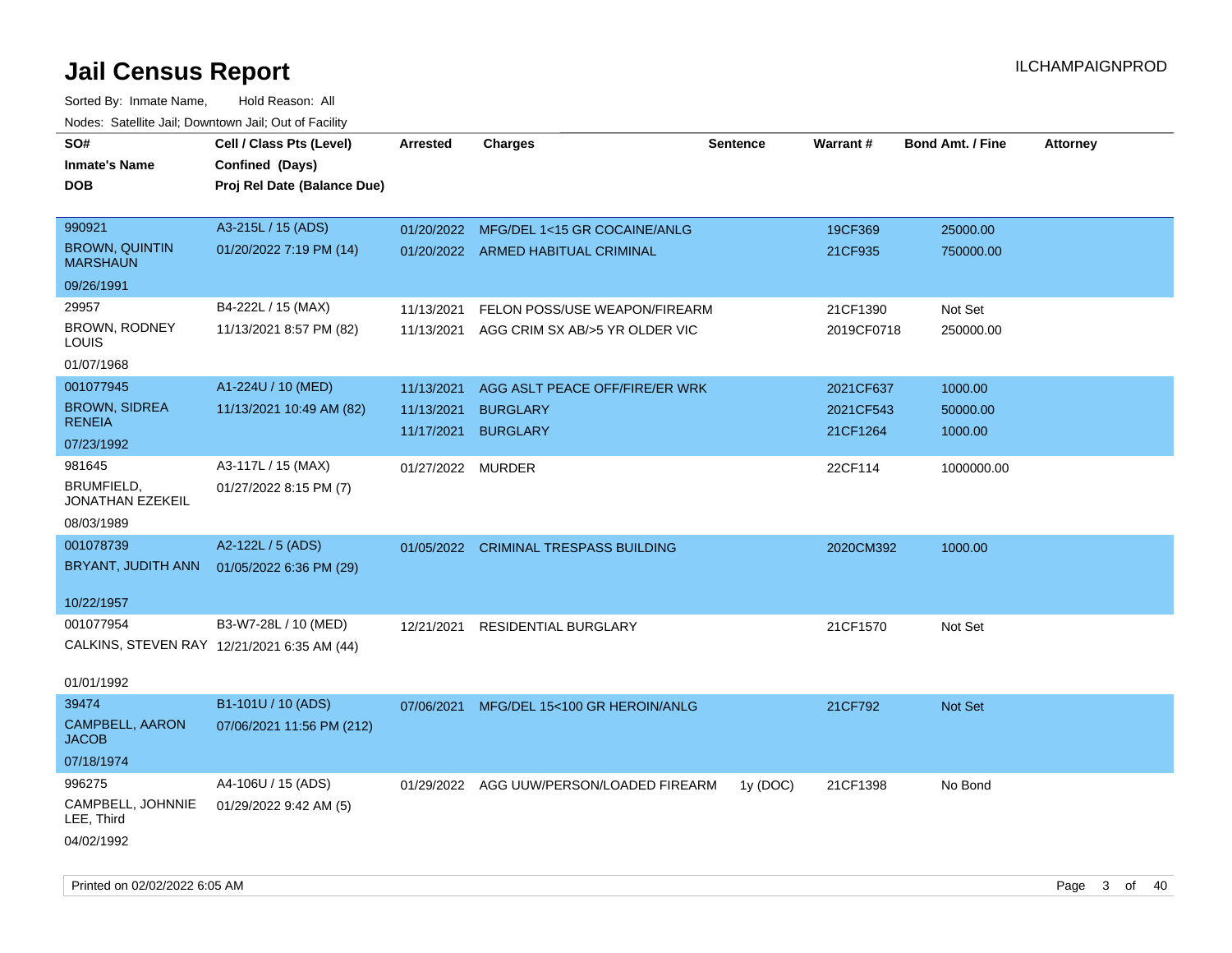Sorted By: Inmate Name, Hold Reason: All

| Nodes: Satellite Jail; Downtown Jail; Out of Facility |                                              |                 |                                               |                 |               |                         |                 |
|-------------------------------------------------------|----------------------------------------------|-----------------|-----------------------------------------------|-----------------|---------------|-------------------------|-----------------|
| SO#                                                   | Cell / Class Pts (Level)                     | <b>Arrested</b> | Charges                                       | <b>Sentence</b> | Warrant#      | <b>Bond Amt. / Fine</b> | <b>Attorney</b> |
| <b>Inmate's Name</b>                                  | Confined (Days)                              |                 |                                               |                 |               |                         |                 |
| <b>DOB</b>                                            | Proj Rel Date (Balance Due)                  |                 |                                               |                 |               |                         |                 |
|                                                       |                                              |                 |                                               |                 |               |                         |                 |
| 1060436                                               | B1-106U / 10 (MED)                           |                 | 01/06/2022 AGGRAVATED UNLAWFUL RESTRAINT      |                 | 22CF29        | Not Set                 |                 |
| <b>CARTER, DERESHEO</b><br><b>DEWAYNE</b>             | 01/06/2022 8:43 PM (28)                      |                 | 01/06/2022 FELON ESCAPE/PEACE OFFICER         |                 | <b>22CF28</b> | Not Set                 |                 |
| 09/10/1991                                            |                                              |                 |                                               |                 |               |                         |                 |
| 1029088                                               | B1-201U / 10 (MED)                           |                 | 12/21/2021 FELON POSS/USE FIREARM PRIOR       |                 | 21CF1338      | 250000.00               |                 |
| CHAPPLE, MALIK<br><b>BIANCO</b>                       | 12/22/2021 10:02 AM (43)                     |                 |                                               |                 |               |                         |                 |
| 10/25/1994                                            |                                              |                 |                                               |                 |               |                         |                 |
| 001078812                                             | BOOKH-3                                      | 02/01/2022      | AGG VEH HIJACKING/WEAPON                      |                 | 22CFAWOW      | Not Set                 |                 |
| COBB, SINTRAE                                         | 02/01/2022 8:33 PM (2)                       | 02/01/2022      | RECEIVE/POSS/SELL STOLEN VEH                  |                 | 22CFAWOW      | <b>Not Set</b>          |                 |
| <b>SANCHEZ</b>                                        |                                              |                 | 02/01/2022 RESIST/OBSTRUCTING A PEACE OFFICEL |                 | 22CFAWOW      | Not Set                 |                 |
| 07/05/2002                                            |                                              |                 |                                               |                 |               |                         |                 |
| 1004799                                               | A4-105L / 10 (MED)                           | 01/31/2022      | UNLAWFUL USE OF A WEAPON                      |                 | 22CF139       | Not Set                 |                 |
| COCHRANE, STORM<br><b>JAMES</b>                       | 01/31/2022 9:22 AM (3)                       |                 |                                               |                 |               |                         |                 |
| 10/28/1992                                            |                                              |                 |                                               |                 |               |                         |                 |
| 001077485                                             | A1-124L / 15 (MAX)                           | 12/21/2021      | MURDER/INTENT TO KILL/INJURE                  |                 | 2021CF1282    | 1000000.00              |                 |
| <b>COLBERT, ARIEANA</b><br><b>FELICIA</b>             | 12/21/2021 2:08 PM (44)                      |                 |                                               |                 |               |                         |                 |
| 12/13/2000                                            |                                              |                 |                                               |                 |               |                         |                 |
| 34805                                                 | B4-227U / 15 (MAX)                           | 10/01/2021      | DOMESTIC BATTERY                              |                 | 21CF1183      | Not Set                 |                 |
|                                                       | CONERLY, KIN JOSEPH 10/01/2021 1:53 AM (125) | 10/01/2021      | ARMED HABITUAL CRIMINAL                       |                 | 21CF1184      | Not Set                 |                 |
|                                                       |                                              | 10/06/2021      | POSS STOLEN VEHICLE > \$25,000                |                 | 19CF1786      | Not Set                 |                 |
| 11/16/1971                                            |                                              |                 |                                               |                 |               |                         |                 |
| 958936                                                | A2-220L / 10 (ADS)                           | 01/11/2022      | FELON FAIL/RETURN FRM FURLOUGH                |                 | 21CF1351      | 150000.00               |                 |
| <b>COWAN, CAPRICE</b><br><b>CASHAY</b>                | 01/11/2022 7:04 PM (23)                      |                 | 01/12/2022 AGG BATTERY/USE DEADLY WEAPON      | $2y/6m$ (DOC)   | 18CF1571      | No Bond                 |                 |
| 07/19/1988                                            |                                              |                 |                                               |                 |               |                         |                 |
| 1074319                                               | B1-104L / 15 (MAX)                           | 10/12/2021      | AGGRAVATED CRUELTY TO ANIMALS                 |                 | 21CF1238      | Not Set                 |                 |
| CRAIG, DAVUCCI<br><b>DAVION</b>                       | 10/12/2021 11:36 AM (114)                    | 10/14/2021      | <b>MURDER</b>                                 |                 | 21CF1239      | Not Set                 |                 |
|                                                       |                                              |                 |                                               |                 |               |                         |                 |

08/02/2001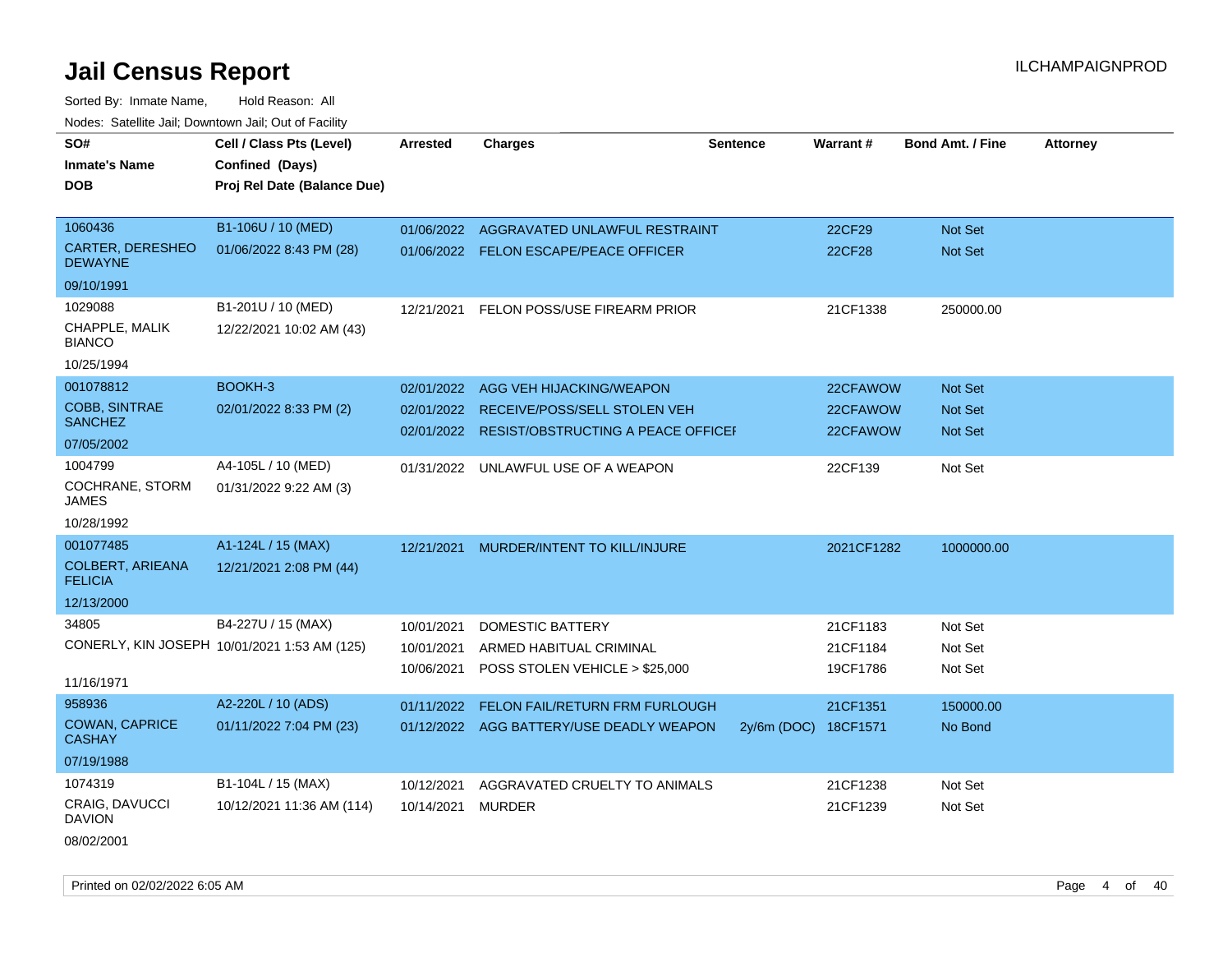Sorted By: Inmate Name, Hold Reason: All Nodes: Satellite Jail; Downtown Jail; Out of Facility

| SO#                                  | Cell / Class Pts (Level)    | <b>Arrested</b> | <b>Charges</b>                            | <b>Sentence</b> | <b>Warrant#</b> | <b>Bond Amt. / Fine</b> | <b>Attorney</b> |
|--------------------------------------|-----------------------------|-----------------|-------------------------------------------|-----------------|-----------------|-------------------------|-----------------|
|                                      |                             |                 |                                           |                 |                 |                         |                 |
| <b>Inmate's Name</b>                 | Confined (Days)             |                 |                                           |                 |                 |                         |                 |
| <b>DOB</b>                           | Proj Rel Date (Balance Due) |                 |                                           |                 |                 |                         |                 |
|                                      |                             |                 |                                           |                 |                 |                         |                 |
| 001077549                            | B2-T3-10L / 10 (SPH)        |                 | 12/22/2020 PRED CRIM SEX ASLT/VICTIM <13  |                 | 2020CF1469      | Not Set                 |                 |
| CRISTOBAL-MATEO,<br><b>CRISTOBAL</b> | 12/22/2020 1:17 PM (408)    |                 |                                           |                 |                 |                         |                 |
| 12/02/1988                           |                             |                 |                                           |                 |                 |                         |                 |
| 1076848                              | A4-103L / 15 (ADS)          | 01/18/2022      | AGG BATTERY/PUBLIC PLACE                  |                 | 20CF1491        | No Bond                 |                 |
| <b>CROSS, STEED</b><br><b>GATHON</b> | 01/18/2022 4:02 PM (16)     |                 |                                           |                 |                 |                         |                 |
| 10/11/1974                           |                             |                 |                                           |                 |                 |                         |                 |
| 47925                                | BOOKH-3                     | 02/01/2022      | <b>CRIMINAL TRESPASS TO VEHICLES</b>      |                 | 2022CMAWOW      | Not Set                 |                 |
| <b>CROTTS, ADAM DAVID</b>            | 02/01/2022 2:49 PM (2)      | 02/01/2022      | <b>AGGRAVATED BATTERY</b>                 |                 | 2022CFAWOW      | <b>Not Set</b>          |                 |
|                                      |                             | 02/01/2022      | THEFT OVER                                |                 | 2022CMAWOW      | <b>Not Set</b>          |                 |
| 10/02/1977                           |                             |                 | 02/01/2022 STALKING/CAUSE FEAR FOR SAFETY |                 | 2022CFAWOW      | <b>Not Set</b>          |                 |
| 988538                               | B1-106L / 10 (MED)          | 12/21/2021      | AGGRAVATED DOMESTIC BATTERY               |                 | 21CF1564        | Not Set                 |                 |
| DAVIDSON, HARLEY                     | 12/21/2021 5:45 AM (44)     |                 |                                           |                 |                 |                         |                 |
| <b>KYLE SCOTT</b>                    |                             |                 |                                           |                 |                 |                         |                 |
| 08/05/1990                           |                             |                 |                                           |                 |                 |                         |                 |
| 1023587                              | B1-203U / 15 (MAX)          | 09/24/2021      | MFG/DEL CANNABIS/2.5-10 GRAMS             |                 | 21CF1155        | Not Set                 |                 |
| DAVIS, MARTIN<br><b>DENNIS</b>       | 09/24/2021 9:38 PM (132)    | 09/24/2021      | ARMED HABITUAL CRIMINAL                   |                 | 2021-CF681      | 500000.00               |                 |
| 12/02/1994                           |                             |                 |                                           |                 |                 |                         |                 |
| 001078538                            |                             |                 |                                           |                 |                 |                         |                 |
|                                      | B1-205L / 10 (MED)          | 10/26/2021      | CRIM SEX ASSAULT/FORCE                    |                 | 21CF1301        | Not Set                 |                 |
| DAWKINS, LEN                         | 10/26/2021 8:18 PM (100)    |                 |                                           |                 |                 |                         |                 |
| 03/23/1987                           |                             |                 |                                           |                 |                 |                         |                 |
| 56972                                | B3-W8-32L / 10 (MED)        | 08/30/2021      | POSS STOLEN VEHICLE > \$25,000            |                 | 21CF1044        | Not Set                 |                 |
| DAY, DANIEL JOSEPH                   | 08/30/2021 3:07 PM (157)    | 09/04/2021      | <b>BURGLARY</b>                           |                 | 21CF1054        | Not Set                 |                 |
| 10/16/1982                           |                             |                 |                                           |                 |                 |                         |                 |
| 25659                                | B4-125L / 15 (MAX)          | 06/15/2021      | RESIDENTIAL BURGLARY                      |                 | 2020CF1218      | 50000.00                |                 |
| DORRIS, LORENZO                      | 06/15/2021 6:17 AM (233)    | 06/15/2021      | <b>BURGLARY</b>                           |                 | 21CF689         | Not Set                 |                 |
|                                      |                             |                 |                                           |                 |                 |                         |                 |

07/19/1966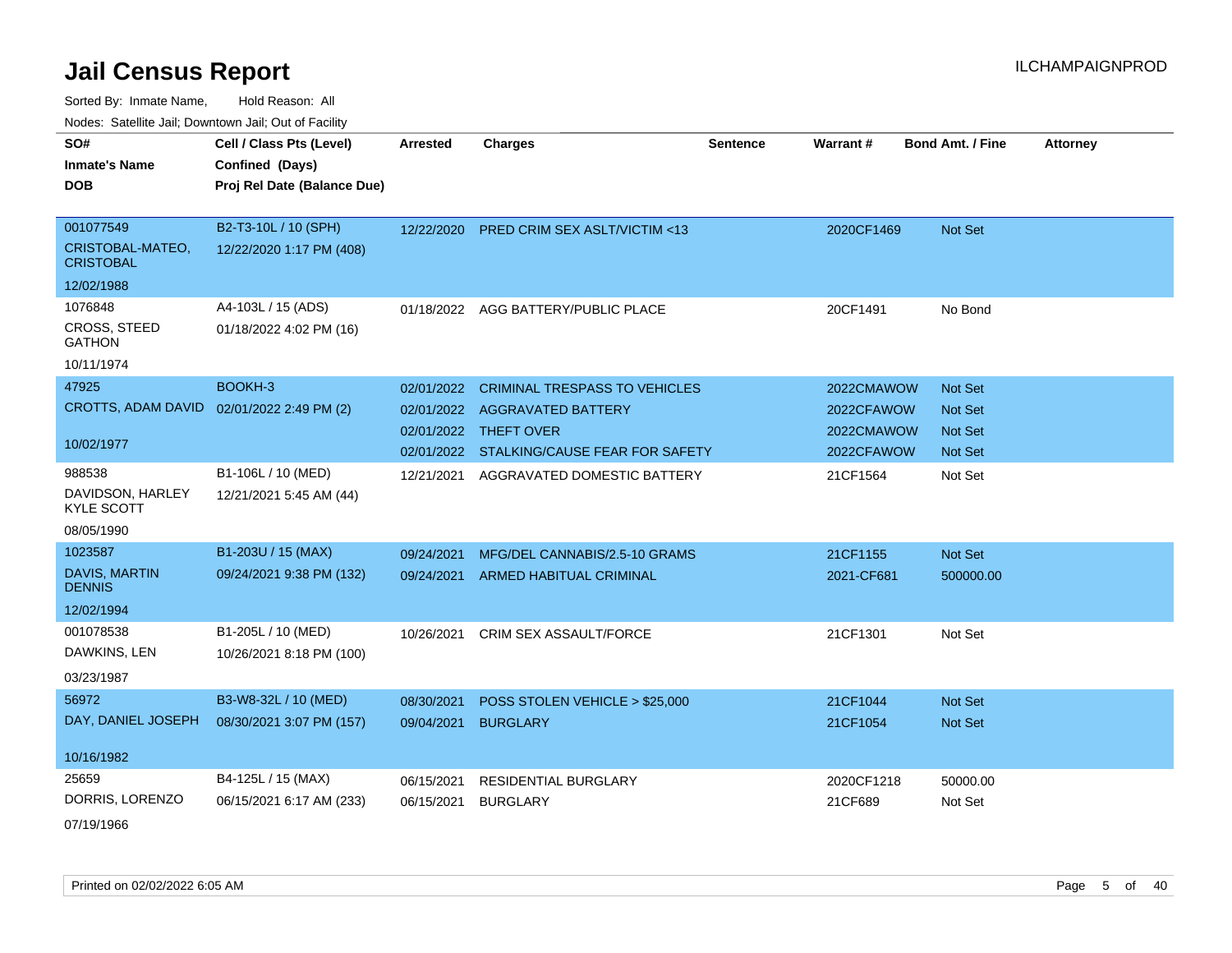| roaco. Catolino dall, Downtown dall, Out of Fability |                             |                 |                                          |                 |             |                         |                 |
|------------------------------------------------------|-----------------------------|-----------------|------------------------------------------|-----------------|-------------|-------------------------|-----------------|
| SO#                                                  | Cell / Class Pts (Level)    | <b>Arrested</b> | <b>Charges</b>                           | <b>Sentence</b> | Warrant#    | <b>Bond Amt. / Fine</b> | <b>Attorney</b> |
| <b>Inmate's Name</b>                                 | Confined (Days)             |                 |                                          |                 |             |                         |                 |
| <b>DOB</b>                                           | Proj Rel Date (Balance Due) |                 |                                          |                 |             |                         |                 |
|                                                      |                             |                 |                                          |                 |             |                         |                 |
| 1024895                                              | B3-DR / 10 (MED)            | 12/15/2021      | MFG/DEL 100<400 GR COCA/ANLG             |                 | 21CF1535    | Not Set                 |                 |
| EDWARDS, GEORGE<br><b>CORTEZ</b>                     | 12/15/2021 12:26 PM (50)    | 12/15/2021      | <b>AGGRAVATED BATTERY</b>                |                 | 21CF1536    | Not Set                 |                 |
| 06/19/1994                                           |                             |                 |                                          |                 |             |                         |                 |
| 1074720                                              | A4-204L / 15 (ADS)          | 01/19/2022      | PRED CRIM SEX ASLT/VICTIM <13            |                 | 21CF1414    | 500000.00               |                 |
| ELVIR-REYES, JORGE<br>LEONARDO                       | 01/19/2022 1:43 PM (15)     |                 |                                          |                 |             |                         |                 |
| 06/03/1988                                           |                             |                 |                                          |                 |             |                         |                 |
| 1069992                                              | B1-202L / 10 (MED)          |                 | 01/14/2022 VIO BAIL BOND/CLASS 4 OFFENSE |                 | 22CM19      | Not Set                 |                 |
| EMBEYA, CRISTAVI<br><b>TSHOMBA</b>                   | 01/14/2022 5:19 PM (20)     |                 |                                          |                 |             |                         |                 |
| 03/19/1999                                           |                             |                 |                                          |                 |             |                         |                 |
| 43977                                                | B2-T1-02L / 5 (SPH)         | 12/20/2021      | AGG FLEEING POLICE/21 MPH OVER           |                 | 21CF1566    | Not Set                 |                 |
| <b>EMKES, DOUGLAS</b><br>ALAN                        | 12/20/2021 9:59 AM (45)     | 12/20/2021      | PAROLE REVOCATION                        |                 |             | No Bond                 |                 |
| 06/08/1959                                           |                             |                 |                                          |                 |             |                         |                 |
| 987328                                               | A2-121L / 10 (MED)          | 12/11/2021      | AGG ASLT PEACE OFF/FIRE/ER WRK           |                 | 21CF1515    | <b>Not Set</b>          |                 |
| ERVIN, DEIDRA ANN<br><b>RUTH</b>                     | 12/11/2021 8:48 PM (54)     |                 |                                          |                 |             |                         |                 |
| 04/15/1991                                           |                             |                 |                                          |                 |             |                         |                 |
| 961999                                               | A4-201U / 5 (ADS)           | 01/31/2022      | DRIVING ON REVOKED LICENSE               |                 | 18CF819     | No Bond                 |                 |
| EVANS, ANTHONY RAY 01/31/2022 3:32 PM (3)            |                             |                 |                                          |                 |             |                         |                 |
| 08/01/1983                                           | 2/9/2022 (0.00)             |                 |                                          |                 |             |                         |                 |
| 527081                                               | B3-W6-24L / 10 (MED)        | 09/06/2021      | ARSON/REAL/PERSONAL PROP>\$150           |                 | 2021 CF 797 | 25000.00                |                 |
| <b>FERGUSON,</b><br><b>CHRISTOPHER</b>               | 09/06/2021 1:18 PM (150)    |                 |                                          |                 |             |                         |                 |
| 12/21/1981                                           |                             |                 |                                          |                 |             |                         |                 |
| 1039744                                              | B4-224U / 15 (MAX)          | 12/06/2021      | <b>MURDER</b>                            |                 | 20CF959     | 1000000.00              |                 |
| FONVILLE, TREVOY<br><b>JERMAINE</b>                  | 12/06/2021 10:52 AM (59)    |                 |                                          |                 |             |                         |                 |
| 01/13/1996                                           |                             |                 |                                          |                 |             |                         |                 |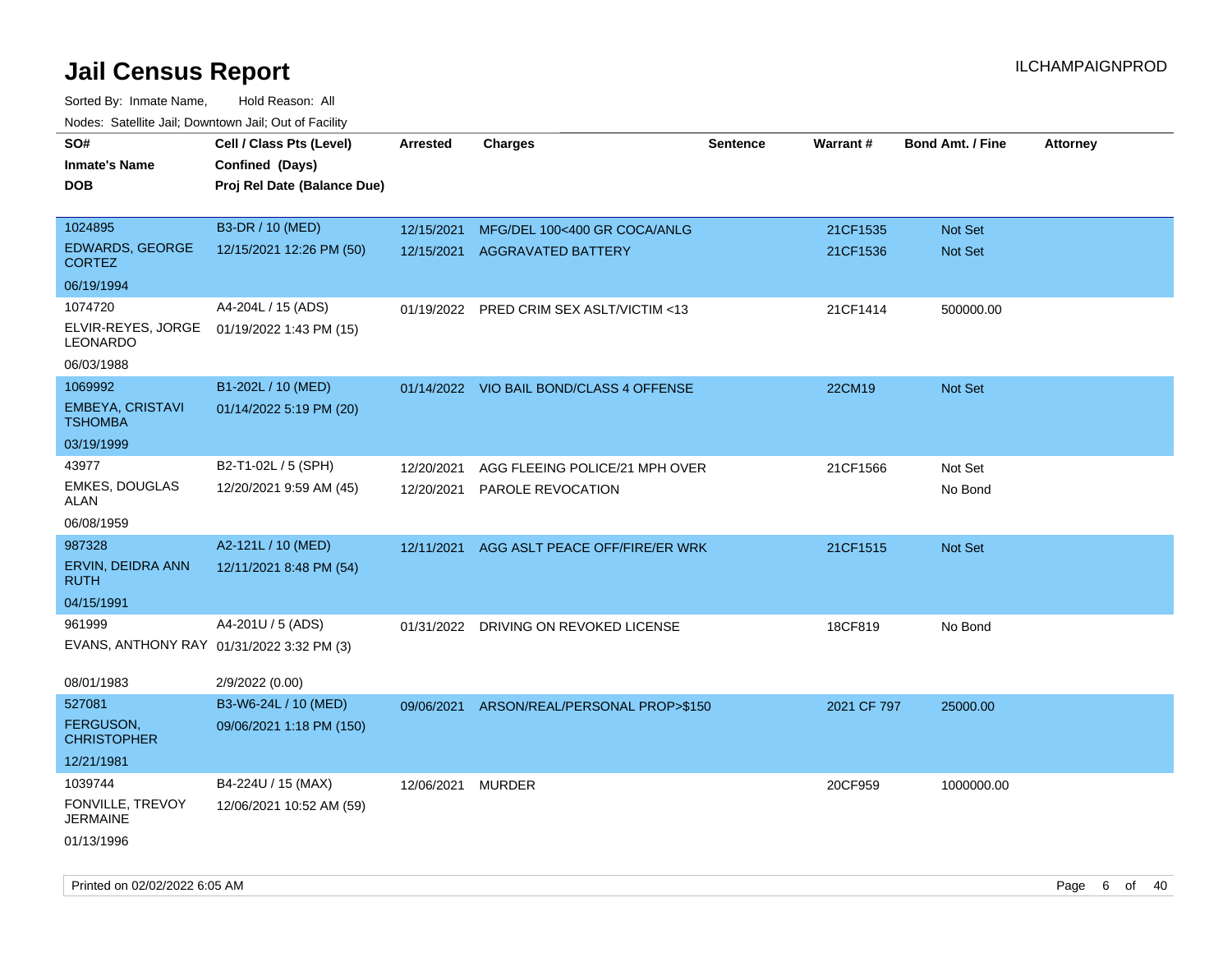| Nodes. Satellite Jali, Downtown Jali, Out of Facility |                                             |                 |                                          |                 |              |                         |                 |
|-------------------------------------------------------|---------------------------------------------|-----------------|------------------------------------------|-----------------|--------------|-------------------------|-----------------|
| SO#                                                   | Cell / Class Pts (Level)                    | <b>Arrested</b> | <b>Charges</b>                           | <b>Sentence</b> | Warrant#     | <b>Bond Amt. / Fine</b> | <b>Attorney</b> |
| <b>Inmate's Name</b>                                  | Confined (Days)                             |                 |                                          |                 |              |                         |                 |
| <b>DOB</b>                                            | Proj Rel Date (Balance Due)                 |                 |                                          |                 |              |                         |                 |
|                                                       |                                             |                 |                                          |                 |              |                         |                 |
| 518395                                                | B2-T3-12L / 15 (SPH)                        | 07/07/2020      | <b>CRIMINAL SEXUAL ASSAULT</b>           |                 | 2020-CF735   | 250000.00               |                 |
|                                                       | FRANDLE, MARK RYAN 07/07/2020 3:42 PM (576) |                 |                                          |                 |              |                         |                 |
| 09/10/1985                                            |                                             |                 |                                          |                 |              |                         |                 |
| 001077934                                             | A1-125L / 10 (MED)                          | 08/22/2021      | AGG DUI/ACCIDENT/DEATH                   |                 | 21CF1024     | Not Set                 |                 |
| FREED, LOGAN<br>SUZANNE                               | 08/22/2021 11:45 PM (165)                   | 08/22/2021      | DOMESTIC BATTERY                         |                 | 21 CM 172    | 10000.00                |                 |
| 08/18/1996                                            |                                             |                 |                                          |                 |              |                         |                 |
| 001078290                                             | A1-125U / 10 (ADS)                          | 08/19/2021      | MACHINE GUN/AUTO WEAPON/VEH              |                 | 21CF1012     | <b>Not Set</b>          |                 |
| <b>FREEMAN, ANGEL</b><br>JANILA KAY                   | 08/19/2021 1:26 AM (168)                    |                 |                                          |                 |              |                         |                 |
| 12/25/1995                                            |                                             |                 |                                          |                 |              |                         |                 |
| 001078780                                             | B4-223U / 15 (MAX)                          |                 | 01/19/2022 FIREARM/FOID INVALID/NOT ELIG |                 | 2CF90        | Not Set                 |                 |
| FULWILEY, KANYE<br>TONY                               | 01/19/2022 9:39 PM (15)                     |                 |                                          |                 |              |                         |                 |
| 09/24/2003                                            |                                             |                 |                                          |                 |              |                         |                 |
| 1068917                                               | <b>BOOKH-1 / 5 (MIN)</b>                    | 08/11/2021      | VIO ORDER/PRIOR VIO OF ORDER             |                 | 21CF965      | <b>Not Set</b>          |                 |
| GARCIA, JUAN<br>CARLOS                                | 08/11/2021 9:24 PM (176)                    |                 |                                          |                 |              |                         |                 |
| 10/21/1997                                            |                                             |                 |                                          |                 |              |                         |                 |
| 001078154                                             | B4-121U / 10 (MED)                          | 01/09/2022      | DRVG UNDER INFLU OF ALCOHOL              |                 | 2021 DT 182  | 5000.00                 |                 |
| <b>GENTRY, DAMON</b><br>LIONEL                        | 01/09/2022 4:41 PM (25)                     |                 | 01/09/2022 AGG DOMESTIC BATTERY/STRANGLE |                 | 2021 CF 1396 | 50000.00                |                 |
| 12/25/1971                                            |                                             |                 |                                          |                 |              |                         |                 |
| 1003785                                               | BOOKH-8 / 5 (ADS)                           |                 | 01/31/2022 THEFT CON INTENT <\$500 PRIOR | 4y (DOC)        | 19CF1558     | No Bond                 |                 |
| <b>GENTRY, SIDNEY</b><br>RAYNARD                      | 01/31/2022 8:44 AM (3)                      |                 |                                          |                 |              |                         |                 |
| 05/27/1971                                            |                                             |                 |                                          |                 |              |                         |                 |
| 001078633                                             | B2-DR / 25 (SPH)                            | 12/01/2021      | PRED CRIM SEX ASLT/VICTIM <13            |                 | 21CF1416     | 250000.00               |                 |
| GONZALEZ-GUILLEN,<br>EDWARD                           | 12/01/2021 12:08 PM (64)                    |                 |                                          |                 |              |                         |                 |
| 08/25/2002                                            |                                             |                 |                                          |                 |              |                         |                 |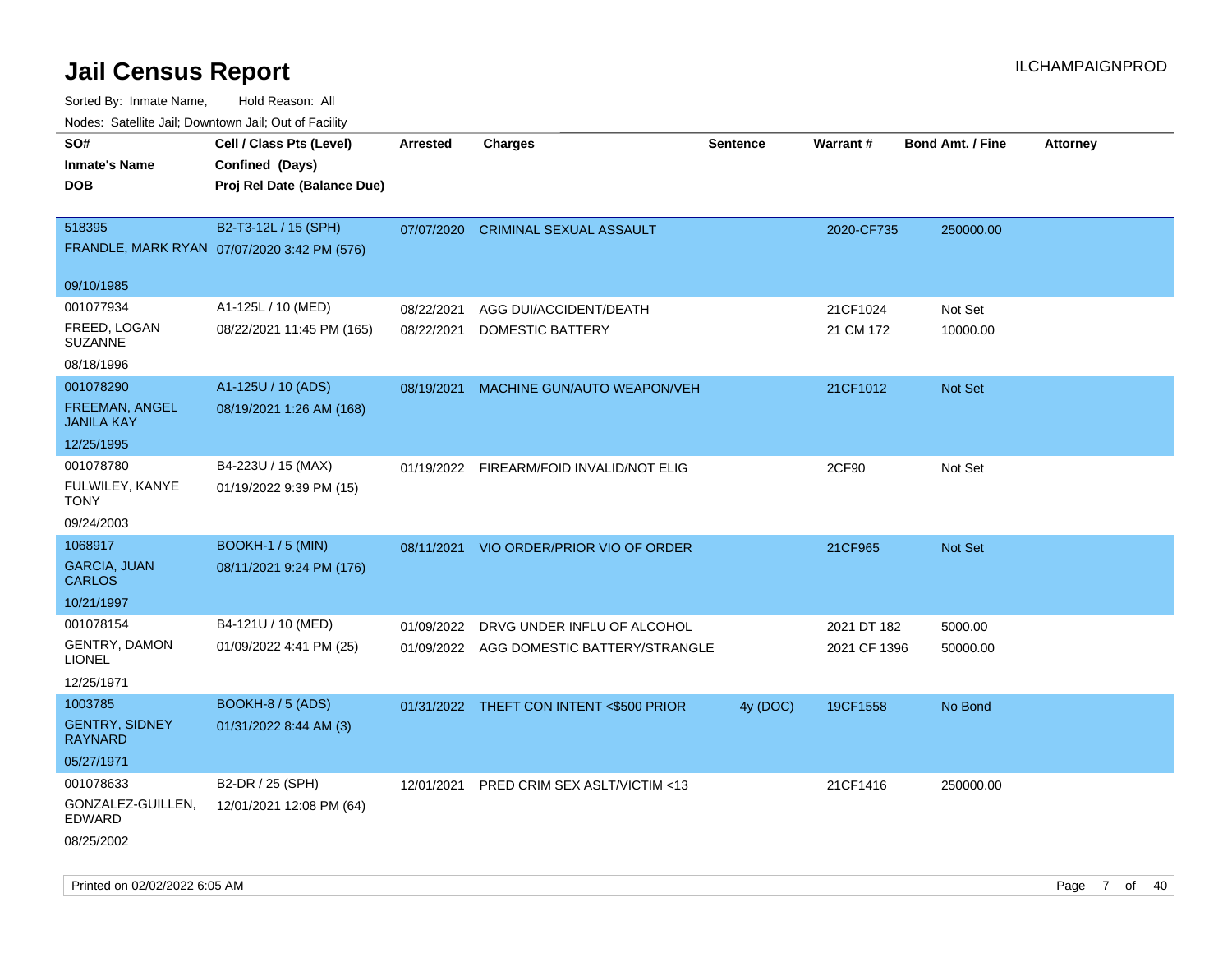| SO#                                      | Cell / Class Pts (Level)    | <b>Arrested</b> | <b>Charges</b>                           | <b>Sentence</b>        | Warrant#  | <b>Bond Amt. / Fine</b> | <b>Attorney</b> |
|------------------------------------------|-----------------------------|-----------------|------------------------------------------|------------------------|-----------|-------------------------|-----------------|
| <b>Inmate's Name</b>                     | Confined (Days)             |                 |                                          |                        |           |                         |                 |
| <b>DOB</b>                               | Proj Rel Date (Balance Due) |                 |                                          |                        |           |                         |                 |
|                                          |                             |                 |                                          |                        |           |                         |                 |
| 001078607                                | B4-221L / 15 (MAX)          | 11/22/2021      | FELON POSS/USE FIREARM/PAROLE            |                        | 21CF1437  | <b>Not Set</b>          |                 |
| <b>GRAY, WILLIAM</b><br><b>DA'VON</b>    | 11/22/2021 2:57 PM (73)     |                 | 11/22/2021 ATTEMPT (FIRST DEGREE MURDER) |                        | 21CF1435  | Not Set                 |                 |
| 04/18/1984                               |                             |                 |                                          |                        |           |                         |                 |
| 56342                                    | B1-206L / 10 (MED)          | 10/21/2021      | THEFT CONTROL INTENT <\$500              |                        | 17CF1451  | 10000.00                |                 |
| <b>GRIFFIN, NATHAN</b>                   | 10/21/2021 4:20 PM (105)    | 10/21/2021      | DRIVING ON REVOKED LICENSE               |                        | 20TR1979  | 3000.00                 |                 |
| <b>EUGENE</b>                            |                             | 10/21/2021      | ARMED HABITUAL CRIMINAL                  |                        | 21CF1279  | Not Set                 |                 |
| 02/24/1969                               |                             |                 |                                          |                        |           |                         |                 |
| 1003270                                  | A4-106L / 10 (ADS)          |                 | 01/31/2022 UNLAWFUL USE OF A WEAPON      | 2y/6m/0d (DOI 20CF1347 |           | No Bond                 |                 |
| <b>HAMILTON, DARIUS</b><br><b>DEJAUN</b> | 01/31/2022 9:52 AM (3)      |                 |                                          |                        |           |                         |                 |
| 12/06/1992                               |                             |                 |                                          |                        |           |                         |                 |
| 987254                                   | A3-115L / 10 (ADS)          |                 | 01/12/2022 DOMESTIC BATTERY/OTHER PRIOR  | 6y (DOC)               | 20CF356   | No Bond                 |                 |
| HAYES, CARL DONJO                        | 01/12/2022 5:20 PM (22)     |                 |                                          |                        |           |                         |                 |
|                                          |                             |                 |                                          |                        |           |                         |                 |
| 03/02/1963                               |                             |                 |                                          |                        |           |                         |                 |
| 001078488                                | B2-DR / 15 (SPH)            | 10/14/2021      | <b>PRED CRIM SEX ASLT/VICTIM &lt;13</b>  |                        | 21CF1232  | 500000.00               |                 |
| HERNANDEZ-LOPEZ,<br><b>ERNESTO</b>       | 10/14/2021 3:15 PM (112)    | 10/14/2021      | <b>FUGITIVE FROM JUSTICE</b>             |                        | 21CF1246  | <b>Not Set</b>          |                 |
| 11/28/1975                               |                             |                 |                                          |                        |           |                         |                 |
| 975293                                   | B2-T4-14L / 10 (SPH)        | 07/21/2021      | VIO ORDER/PRIOR VIO OF ORDER             |                        | 21CF914   | No Bond                 |                 |
| HILL, JACOB MILES                        | 07/21/2021 8:43 PM (197)    | 07/21/2021      | <b>STALKING</b>                          |                        | 2021CF863 | Not Set                 |                 |
|                                          |                             | 07/25/2021      | PAROLE REVOCATION                        |                        | CH2104646 | Not Set                 |                 |
| 02/06/1988                               |                             | 08/18/2021      | HARASS WITNESS/FAMILY MBR/REP            |                        | 21CF992   | Not Set                 |                 |
|                                          |                             | 09/09/2021      | AGG STALKING/BODILY HARM                 |                        | 21CF1073  | Not Set                 |                 |
| 48471                                    | B1-207L / 15 (MAX)          | 08/08/2021      | AGG BATTERY/DISCHARGE FIREARM            |                        | 21CF946   | Not Set                 |                 |
| <b>HILL, RAMESH</b><br><b>JERMAINE</b>   | 08/08/2021 4:45 AM (179)    |                 |                                          |                        |           |                         |                 |
| 12/11/1978                               |                             |                 |                                          |                        |           |                         |                 |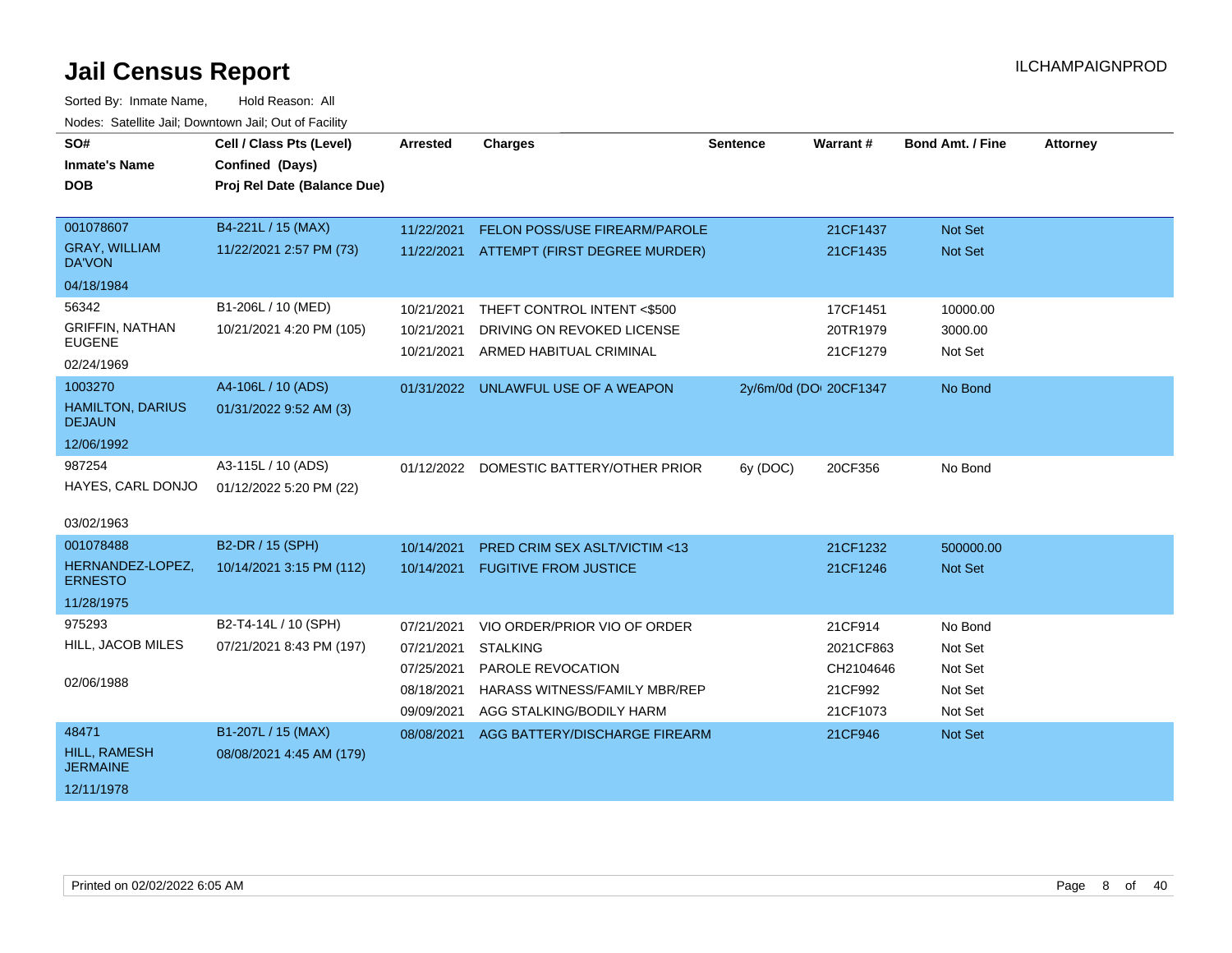| rougs. Calcing Jan, Downtown Jan, Out of Facility  |                             |                  |                                       |                 |            |                         |                 |
|----------------------------------------------------|-----------------------------|------------------|---------------------------------------|-----------------|------------|-------------------------|-----------------|
| SO#                                                | Cell / Class Pts (Level)    | <b>Arrested</b>  | <b>Charges</b>                        | <b>Sentence</b> | Warrant#   | <b>Bond Amt. / Fine</b> | <b>Attorney</b> |
| <b>Inmate's Name</b>                               | Confined (Days)             |                  |                                       |                 |            |                         |                 |
| <b>DOB</b>                                         | Proj Rel Date (Balance Due) |                  |                                       |                 |            |                         |                 |
|                                                    |                             |                  |                                       |                 |            |                         |                 |
| 980939                                             | BOOKH-8 / 10 (ADS)          |                  | 01/30/2022 VIOLATE SEX OFFENDER REGIS |                 | 22CF129    | No Bond                 |                 |
| <b>HILL, XAVIER</b><br><b>LENSHAUN</b>             | 01/30/2022 3:51 AM (4)      |                  |                                       |                 |            |                         |                 |
| 06/18/1988                                         |                             |                  |                                       |                 |            |                         |                 |
| 1043704                                            | B4-223L / 15 (MAX)          | 07/13/2021       | ARMED ROBBERY/ARMED W/FIREARM         | 12y (DOC)       | 21CF815    | Not Set                 |                 |
| HOUSTON, STEVEN<br>CORDELL                         | 07/13/2021 5:56 AM (205)    |                  |                                       |                 |            |                         |                 |
| 01/24/1989                                         |                             |                  |                                       |                 |            |                         |                 |
| 999198                                             | B4-226L / 15 (MAX)          | 11/30/2021       | <b>FELON POSS/USE FIREARM PRIOR</b>   |                 | 21CF1377   | 500000.00               |                 |
| HOWARD, BRION LIN                                  | 11/30/2021 10:41 AM (65)    |                  |                                       |                 |            |                         |                 |
|                                                    |                             |                  |                                       |                 |            |                         |                 |
| 06/10/1992                                         |                             |                  |                                       |                 |            |                         |                 |
| 1061996                                            | A1-225L / 5 (MIN)           | 10/30/2021       | DRVG UNDER INFLUENCE OF DRUG          |                 |            | No Bond                 |                 |
| HUBBARD, REBEKIAH                                  | 10/30/2021 1:37 PM (96)     | 10/30/2021       | RETAIL THEFT/DISP MERCH/<\$300        |                 | 2018CF1302 | 20000.00                |                 |
| <b>DIONA</b>                                       |                             | 10/31/2021       | USE FORGED CR/DEBIT CARD/<\$300       | 2y (DOC)        |            | No Bond                 |                 |
| 04/08/1998                                         | 1/26/2022 (0.00)            |                  |                                       |                 |            |                         |                 |
| 953555                                             | B4-122L / 15 (MAX)          | 03/10/2021       | <b>CRIM TRESPASS TO RESIDENCE</b>     |                 | 21CF272    | Not Set                 |                 |
| HUNT, TAVARIS EARL                                 | 03/10/2021 4:58 AM (330)    | 04/14/2021       | AGG FLEEING POLICE/21 MPH OVER        | 3y (DOC)        | 2020CF94   | 10000.00                |                 |
| 12/29/1987                                         |                             |                  |                                       |                 |            |                         |                 |
| 518711                                             | A3-217L / 5 (ADS)           | 01/30/2022       | THFT/TRANS MERCH/<\$300/PRECONV       |                 | 19CF767    | 690.00                  |                 |
| INGERSON, LUCUS<br><b>JAMES</b>                    | 01/30/2022 4:57 PM (4)      | 01/30/2022 THEFT |                                       |                 | 22CF133    | Not Set                 |                 |
| 09/16/1979                                         |                             |                  |                                       |                 |            |                         |                 |
| 38993                                              | B4-126L / 15 (MAX)          | 02/13/2021       | ATTEMPT (FIRST DEGREE MURDER)         |                 | 21CF181    | <b>Not Set</b>          |                 |
| <b>JACKSON, LAMONT</b><br><b>JEREMIE</b>           | 02/13/2021 7:45 AM (355)    |                  |                                       |                 |            |                         |                 |
| 07/31/1973                                         |                             |                  |                                       |                 |            |                         |                 |
| 001078689                                          | B1-201L / 15 (MAX)          | 12/17/2021       | FIREARM/FOID INVALID/NOT ELIG         |                 | 21CF1551   | No Bond                 |                 |
| <b>JACKSON, PRENTISS</b><br><b>MANSION DEWAYNE</b> | 12/18/2021 12:39 AM (47)    | 12/17/2021       | POSS STOLEN VEHICLE > \$25,000        |                 | 21JD37     | Not Set                 |                 |
| 09/02/2003                                         | 1/30/2022 (0.00)            |                  |                                       |                 |            |                         |                 |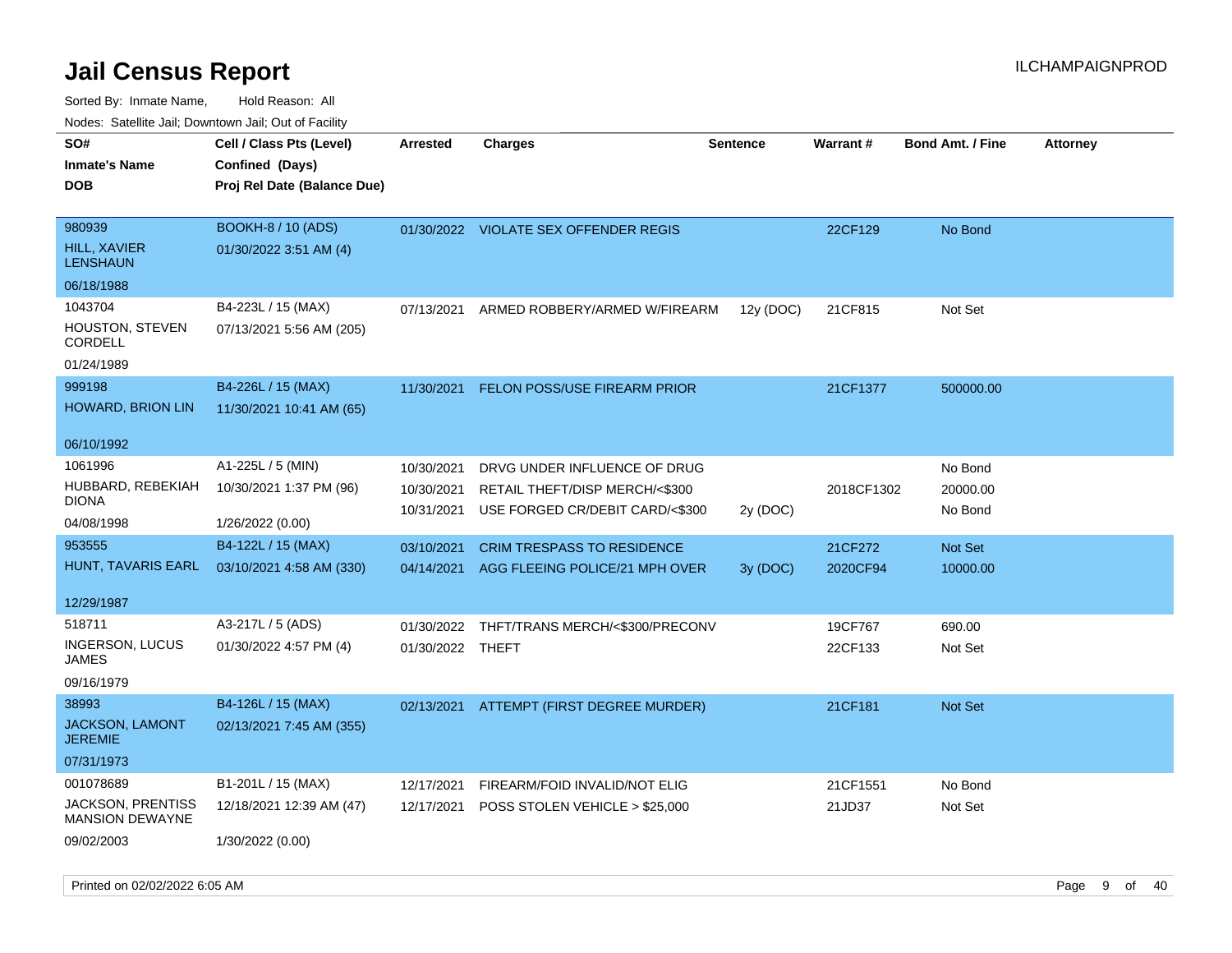| ivuuto. Galeinle Jan, Downlown Jan, Oul of Facility |                                            |                 |                                                          |                 |              |                         |                 |
|-----------------------------------------------------|--------------------------------------------|-----------------|----------------------------------------------------------|-----------------|--------------|-------------------------|-----------------|
| SO#                                                 | Cell / Class Pts (Level)                   | <b>Arrested</b> | Charges                                                  | <b>Sentence</b> | Warrant#     | <b>Bond Amt. / Fine</b> | <b>Attorney</b> |
| <b>Inmate's Name</b>                                | Confined (Days)                            |                 |                                                          |                 |              |                         |                 |
| <b>DOB</b>                                          | Proj Rel Date (Balance Due)                |                 |                                                          |                 |              |                         |                 |
|                                                     |                                            |                 |                                                          |                 |              |                         |                 |
| 001077487                                           | B3-W8-30L / 10 (MED)                       | 12/03/2020      | FELON POSS/USE WEAPON/FIREARM                            |                 | 20CF1377     | Not Set                 |                 |
| <b>JACKSON, TERRELL</b><br><b>DANDRE</b>            | 12/03/2020 10:18 AM (427)                  | 11/09/2021      | AGG DISCHARGE FIREARM/OCC VEH                            |                 | 21CR0331401  | No Bond                 |                 |
| 08/11/1990                                          |                                            |                 |                                                          |                 |              |                         |                 |
| 001077864                                           | B1-103L / 15 (MAX)                         | 04/18/2021      | FELON POSS/USE WEAPON/FIREARM                            |                 | 21CF428      | Not Set                 |                 |
| D                                                   | JAMERSON, ANTHONY 04/18/2021 7:21 PM (291) |                 |                                                          |                 |              |                         |                 |
| 01/26/1990                                          |                                            |                 |                                                          |                 |              |                         |                 |
| 63110                                               | A3-213U / 15 (ADS)                         | 01/29/2022      | CRIM DMG TO PROP \$500-10K                               |                 | 2021CF001548 | 410.00                  |                 |
| JAMES, DOMINIQUE<br><b>JULIUS</b>                   | 01/29/2022 5:48 PM (5)                     |                 |                                                          |                 |              |                         |                 |
| 03/04/1983                                          |                                            |                 |                                                          |                 |              |                         |                 |
| 1076684                                             | BOOKH-3                                    | 02/01/2022      | THEFT                                                    |                 | 2022-CF-AWOW | Not Set                 |                 |
| JENKINS, KORON                                      | 02/01/2022 7:33 PM (2)                     | 02/01/2022      | <b>CRIMINAL TRESPASS TO LAND</b>                         |                 | 2022-CF-AWOW | Not Set                 |                 |
| <b>SAMUEL</b>                                       |                                            |                 | 02/01/2022 CRIM DMG TO PROP \$500-10K                    |                 | 2022-CF-AWOW | Not Set                 |                 |
| 04/28/2002                                          |                                            |                 |                                                          |                 |              |                         |                 |
| 001078703                                           | A1-227U / 15 (ADS)                         | 12/20/2021      | MURDER/INTENT TO KILL/INJURE                             |                 | 21CF1574     | Not Set                 |                 |
| <b>JOHNS, SHANIQUH</b><br><b>THERESA</b>            | 12/22/2021 6:41 AM (43)                    |                 |                                                          |                 |              |                         |                 |
| 04/03/1992                                          |                                            |                 |                                                          |                 |              |                         |                 |
| 001078788                                           | A4-207U / 5 (ADS)                          |                 | 01/21/2022 AGGRAVATED BATTERY                            |                 | 22CF93       | Not Set                 |                 |
| JOHNSON, BRENTON Z 01/21/2022 8:33 PM (13)          |                                            |                 |                                                          |                 |              |                         |                 |
| 08/07/1987                                          |                                            |                 |                                                          |                 |              |                         |                 |
| 53058                                               | A4-201L / 5 (ADS)                          |                 | 01/31/2022 DELIVERY OF OR POSSESSION OF W/IN15y/6m (DOC) |                 |              | <b>Not Set</b>          |                 |
| <b>JOHNSON, DEMARIO</b><br><b>LACONTE</b>           | 01/31/2022 11:12 AM (3)                    |                 |                                                          |                 |              |                         |                 |
| 06/14/1981                                          |                                            |                 |                                                          |                 |              |                         |                 |
| 1071536                                             | B4-127L / 15 (MED)                         | 06/17/2021      | UNLAWFUL RESTRAINT                                       | 2y (DOC)        | 21CF702      | Not Set                 |                 |
| JOHNSON, ZACHERY<br>EDWARD                          | 06/17/2021 2:00 AM (231)                   |                 |                                                          |                 |              |                         |                 |
| 10/30/1987                                          |                                            |                 |                                                          |                 |              |                         |                 |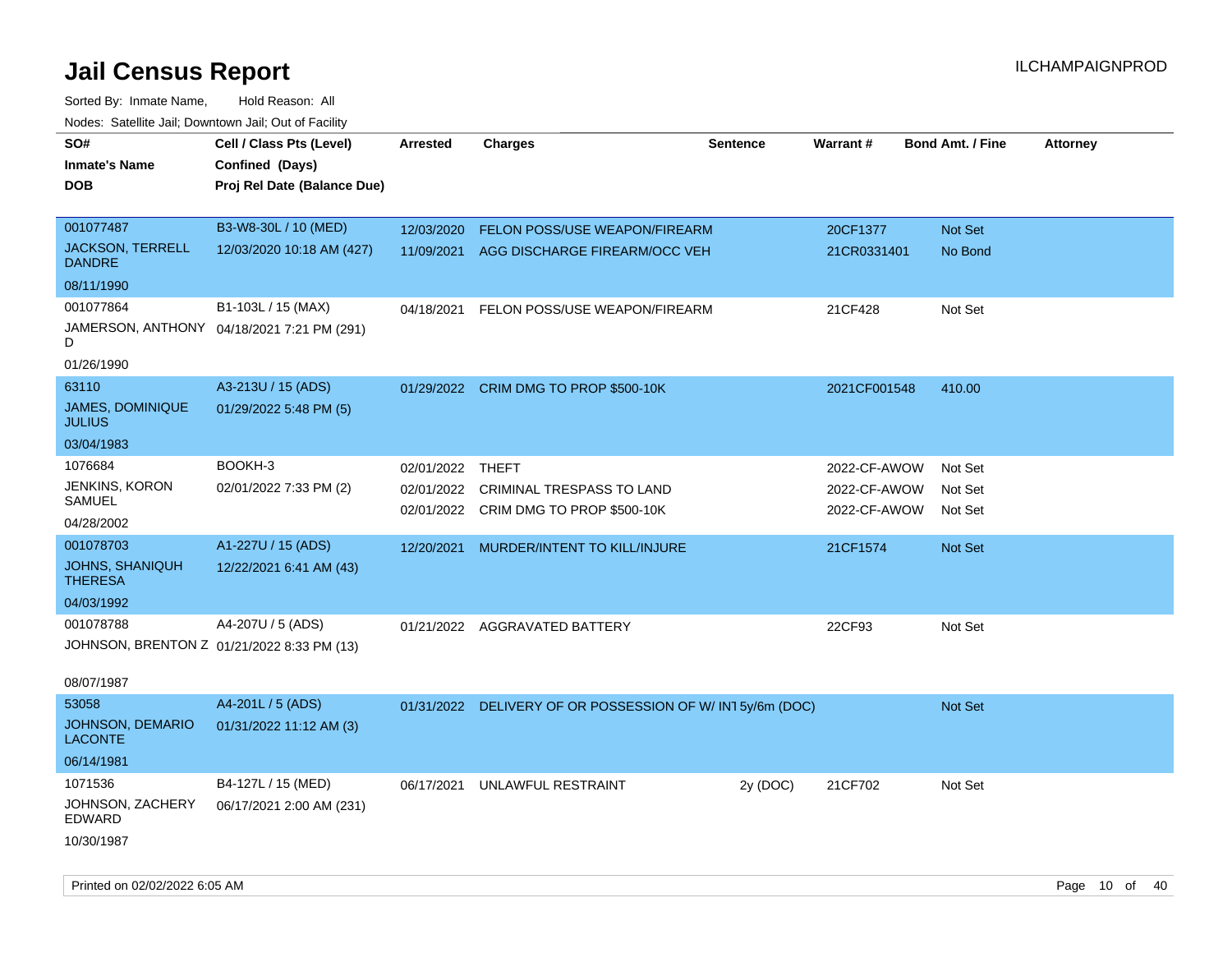Sorted By: Inmate Name, Hold Reason: All Nodes: Satellite Jail; Downtown Jail; Out of Facility

| SO#<br><b>Inmate's Name</b><br><b>DOB</b>                              | Cell / Class Pts (Level)<br>Confined (Days)<br>Proj Rel Date (Balance Due) | <b>Arrested</b>                        | <b>Charges</b>                                                                             | <b>Sentence</b> | Warrant#                             | <b>Bond Amt. / Fine</b>        | <b>Attorney</b> |
|------------------------------------------------------------------------|----------------------------------------------------------------------------|----------------------------------------|--------------------------------------------------------------------------------------------|-----------------|--------------------------------------|--------------------------------|-----------------|
| 001078645<br>JONES, KELVIN<br><b>KHYRIC</b>                            | B4-222U / 10 (MED)<br>12/02/2021 6:56 PM (63)                              | 12/02/2021                             | AGG DISCHARGE FIREARM                                                                      |                 | 21CF1478                             | No Bond                        |                 |
| 02/27/2001<br>956822<br>JONES, MARIO<br><b>NATHANIEL</b><br>10/27/1987 | B1-205U / 15 (MAX)<br>11/25/2021 10:37 AM (70)                             | 11/25/2021<br>11/25/2021<br>11/25/2021 | AGGRAVATED DOMESTIC BATTERY<br>PAROLE REVOCATION<br>UNLAWFUL RESTRAINT                     |                 | 21CF1442<br>CH2106361<br>21CF1443    | Not Set<br>No Bond<br>Not Set  |                 |
| 1008468<br>JONES, MARTEZ<br><b>LAMONTE</b><br>06/22/1993               | B4-226U / 10 (MED)<br>12/01/2021 1:28 PM (64)                              | 12/01/2021<br>12/01/2021<br>12/02/2021 | <b>FELON POSS/USE WEAPON/FIREARM</b><br>VIO BAIL BOND/FAMILY MEMBER<br>PROBATION VIOLATION |                 | 21CF1472<br><b>22CM9</b><br>20CF1151 | Not Set<br>Not Set<br>Not Set  |                 |
| 506244<br>JOSLIN, JASON LEE<br>12/22/1985                              | B1-204L / 15 (MAX)<br>07/15/2021 4:38 AM (203)                             | 07/15/2021                             | ARMED ROBBERY/ARMED W/FIREARM                                                              |                 | 2021CF791                            | 250000.00                      |                 |
| 66662<br>KINTNER, WESLEY J<br>04/15/1986                               | B3-W5-20L / 10 (MED)<br>12/05/2021 1:57 PM (60)                            | 12/05/2021                             | POSS AMT CON SUB EXCEPT(A)/(D)                                                             | 2y (DOC)        | 18CF597                              | 200000.00                      |                 |
| 001078693<br>10/27/1985                                                | B3-W4-14L / 5 (MIN)<br>LARGE, JOSHUA DALE 12/19/2021 4:54 AM (46)          | 12/19/2021<br>12/19/2021<br>12/19/2021 | RECEIVE/POSS/SELL STOLEN VEH<br><b>RETAIL THEFT</b><br><b>RETAIL THEFT</b>                 |                 | 21CF1555<br>2021CM216<br>20CF422     | Not Set<br>5000.00<br>20000.00 |                 |
| 1070011<br>LAWS, WILLIAM<br>ZARAK, Third<br>07/06/1999                 | B4-124U / 15 (MAX)<br>08/03/2021 3:53 PM (184)                             | 08/03/2021                             | AGG DISCH FIREARM/1ST AID PERS                                                             |                 | 21CF929                              | Not Set                        |                 |
| 001078797<br>LEVIN, DANIEL DAVID                                       | BOOKH-6 / 5 (MIN)<br>01/26/2022 3:00 PM (8)                                |                                        | 01/26/2022 VIO STALKING NO CONTACT ORDER                                                   |                 | 22CM31                               | Not Set                        |                 |

08/08/1984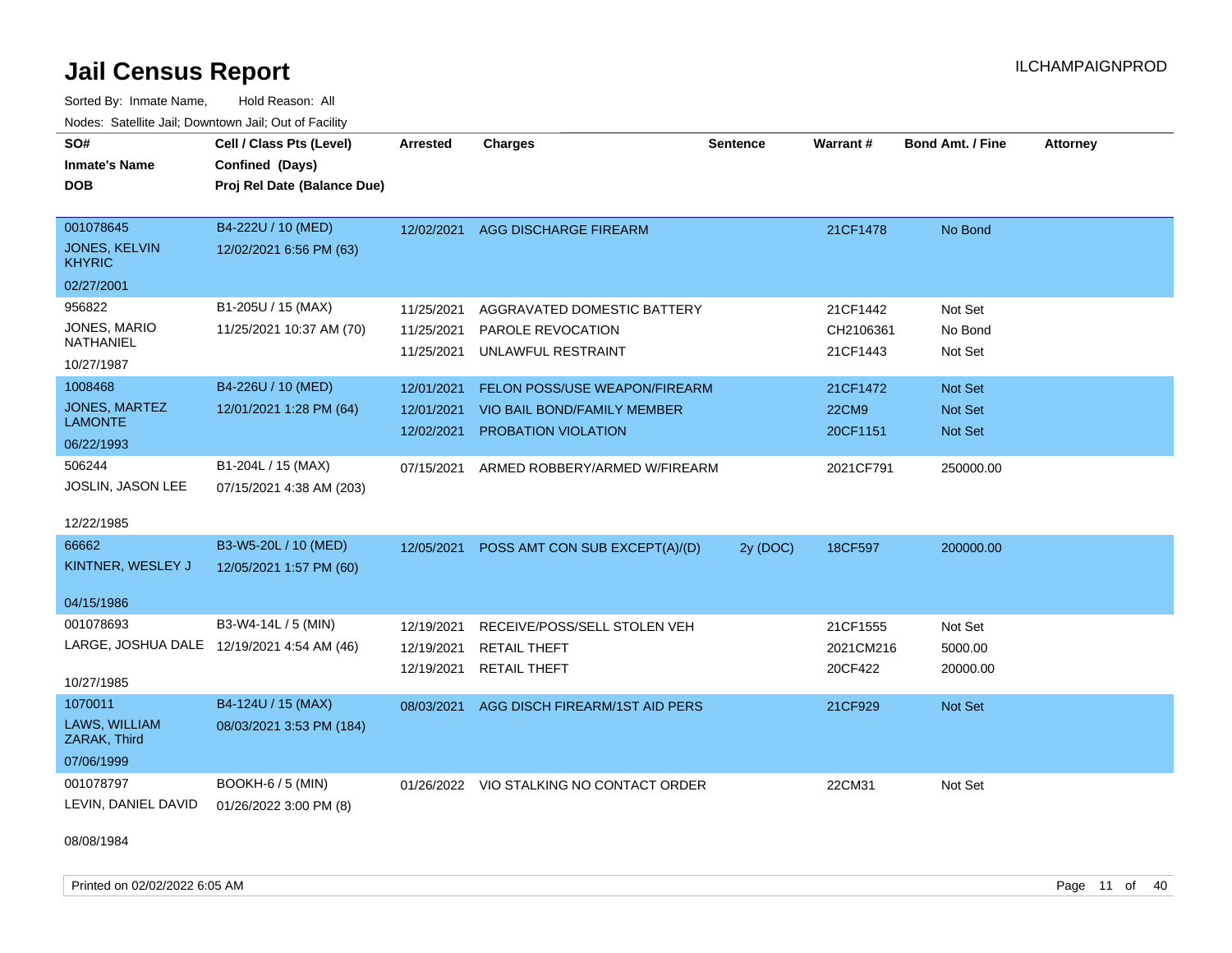| SO#<br><b>Inmate's Name</b><br><b>DOB</b>                       | Cell / Class Pts (Level)<br>Confined (Days)<br>Proj Rel Date (Balance Due) | <b>Arrested</b>                                      | <b>Charges</b>                                                                                             | <b>Sentence</b> | Warrant#                                                     | <b>Bond Amt. / Fine</b>                       | <b>Attorney</b> |
|-----------------------------------------------------------------|----------------------------------------------------------------------------|------------------------------------------------------|------------------------------------------------------------------------------------------------------------|-----------------|--------------------------------------------------------------|-----------------------------------------------|-----------------|
| 548089<br>LEWIS, LAWRENCE<br>PAUL, Third<br>02/08/1993          | B1-204U / 15 (MAX)<br>12/04/2020 4:42 AM (426)                             | 12/04/2020<br>12/04/2020<br>12/04/2020               | ATTEMPT (FIRST DEGREE MURDER)<br>METH DELIVERY/100<400 GRAMS<br>AGG DOMESTIC BATTERY/STRANGLE              |                 | 20CF1378<br>20CF1481<br>18CF1507                             | Not Set<br>Not Set<br>10000.00                |                 |
| 001077524<br>LEWIS, TREVOR<br>DANIEL<br>06/03/2002              | B2-DR / 10 (SPH)<br>12/14/2020 5:16 PM (416)                               | 12/14/2020<br>12/14/2020<br>12/14/2020<br>12/14/2020 | AGG BATTERY/JUDGE/EMT<br><b>RESIDENTIAL ARSON</b><br>AGG BATTERY/PUBLIC PLACE<br>AGG BATTERY/PEACE OFFICER |                 | 2020-CF-1212<br>2020-CF-1388<br>2020-CF-1231<br>2020-CF-1211 | 10000.00<br>150000.00<br>50000.00<br>10000.00 |                 |
| 63639<br>LINDSEY, ANTHONY<br><b>MARTEZ</b><br>03/18/1985        | A3-212L / 5 (ADS)<br>01/28/2022 10:06 PM (6)                               | 01/28/2022                                           | ESC OF FELON FROM PENAL INST<br>01/31/2022 FELON POSS/USE WEAPON/FIREARM                                   | 5y (DOC)        | 22CF110<br>22CF110                                           | No Bond<br>No Bond                            |                 |
| 1065002<br>LOVELESS, DUSTIN<br><b>DEE</b><br>06/17/1982         | B3-W7-26L / 10 (MED)<br>11/16/2021 11:41 AM (79)                           | 11/16/2021                                           | DOMESTIC BTRY/CONTACT/VIO O/P                                                                              |                 | 2019CF001781                                                 | 25000.00                                      |                 |
| 48792<br>MCCLAIN, HURCHEL<br><b>JOSEPH</b><br>05/01/1979        | B4-225U / 10 (MED)<br>11/20/2021 4:11 AM (75)                              | 11/19/2021                                           | AGG BATTERY/DISCHARGE FIREARM                                                                              |                 | 21CF1425                                                     | Not Set                                       |                 |
| 001077938<br>MCGAHA,<br>CHRISTOPHER D<br>07/27/1991             | <b>BOOKH-2 / 15 (ADS)</b><br>05/10/2021 7:02 PM (269)                      | 05/10/2021<br>05/11/2021<br>05/27/2021               | AGG KIDNAPING DISCH FIR/HARM<br><b>MURDER</b><br>ESCAPE FROM DEPT OF CORRECTION                            |                 | 21CF532<br>2021-CF-215<br>21CF600                            | Not Set<br>No Bond<br>Not Set                 |                 |
| 66710<br><b>MEEKS, CASSARIOUS</b><br><b>MONTE</b><br>06/22/1984 | A4-202L / 15 (ADS)<br>01/20/2022 11:40 AM (14)                             |                                                      | 01/19/2022 ARMED VIOLENCE/CATEGORY I                                                                       |                 | <b>22CF88</b>                                                | Not Set                                       |                 |
| 1043071<br>MERRELL-<br>SUTHERLAND, ALICIA<br>11/26/1972         | A2-120L / 10 (MED)<br>11/08/2021 2:22 AM (87)                              | 11/08/2021                                           | CRIM DMG/GOVT PROP/<\$500                                                                                  |                 | 21CF1378                                                     | Not Set                                       |                 |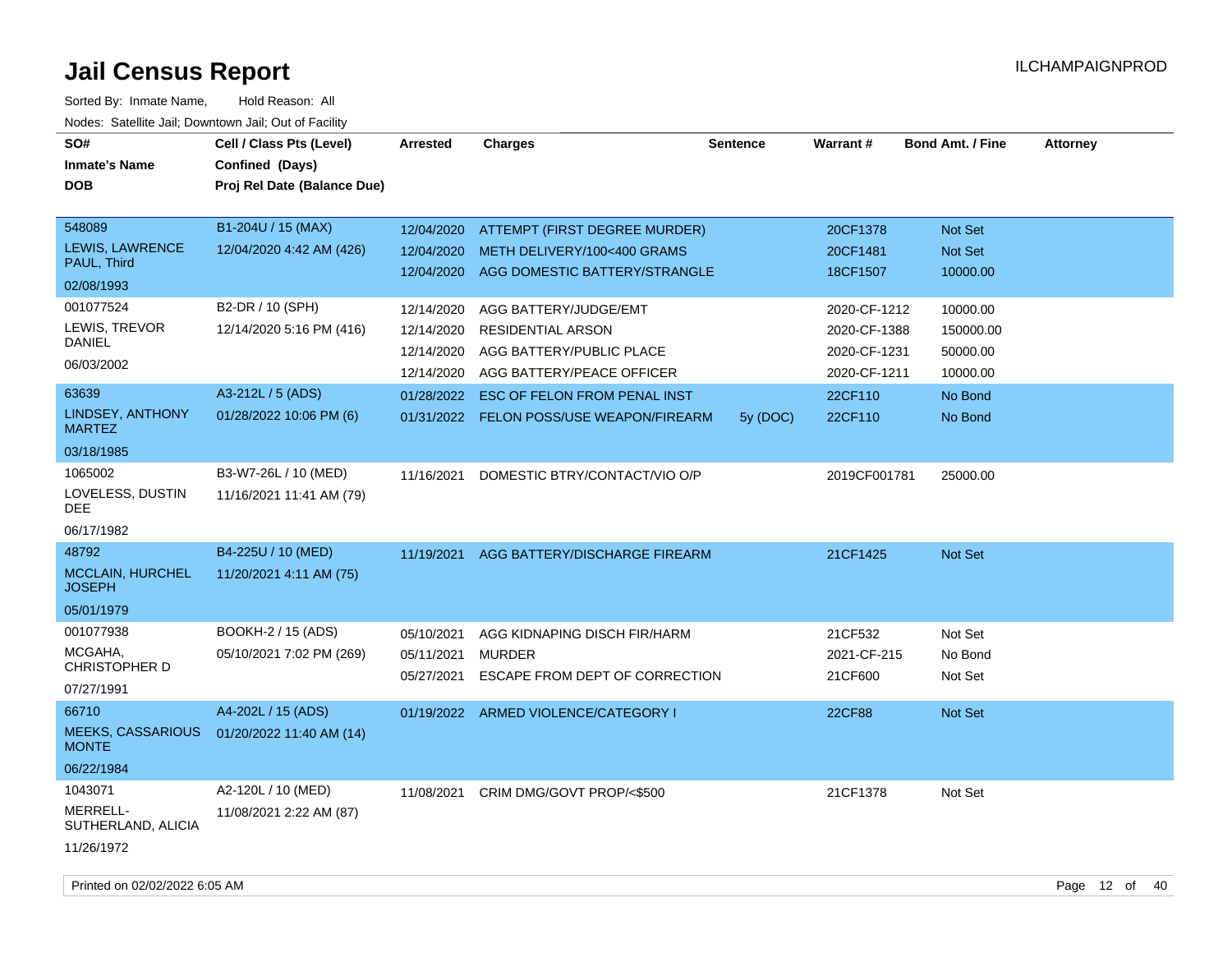| <b>Neget Calculus Vall, Downlown Vall, Out of Fability</b> |                                             |                 |                                          |                 |           |                         |                 |
|------------------------------------------------------------|---------------------------------------------|-----------------|------------------------------------------|-----------------|-----------|-------------------------|-----------------|
| SO#                                                        | Cell / Class Pts (Level)                    | <b>Arrested</b> | <b>Charges</b>                           | <b>Sentence</b> | Warrant#  | <b>Bond Amt. / Fine</b> | <b>Attorney</b> |
| <b>Inmate's Name</b>                                       | Confined (Days)                             |                 |                                          |                 |           |                         |                 |
| <b>DOB</b>                                                 | Proj Rel Date (Balance Due)                 |                 |                                          |                 |           |                         |                 |
|                                                            |                                             |                 |                                          |                 |           |                         |                 |
| 43476                                                      | A3-116L / 5 (ADS)                           | 01/25/2022      | POSSESSING A CONTROLLED SUBSTAND         |                 | 22CF109   | Not Set                 |                 |
| <b>MERRICK, BRIAN</b><br><b>MATHEW</b>                     | 01/25/2022 12:40 PM (9)                     | 01/25/2022      | <b>POSSESSION OF METH&lt;5 GRAMS</b>     |                 | 20CF450   | 690.00                  |                 |
|                                                            |                                             | 01/25/2022      | POSSESSION OF METH<5 GRAMS               |                 | 21CF116   | 690.00                  |                 |
| 06/01/1974                                                 |                                             |                 | 01/25/2022 METH DELIVERY<5 GRAMS         |                 | 21CF170   | 940.00                  |                 |
|                                                            |                                             |                 | 01/25/2022 DRIVING RVK/SUSP DUI/SSS 2ND  |                 | 19CF1153  | 240.00                  |                 |
|                                                            |                                             |                 | 01/25/2022 DRIVING RVK/SUSP DUI/SSS 4-9  |                 | 21CF730   | 440.00                  |                 |
| 41584                                                      | B4-227L / 15 (MAX)                          | 12/01/2021      | ARMED HABITUAL CRIMINAL                  |                 | 21CF1467  | Not Set                 |                 |
|                                                            | MILLER, JOSE LOVELL 12/02/2021 1:04 AM (63) |                 |                                          |                 |           |                         |                 |
|                                                            |                                             |                 |                                          |                 |           |                         |                 |
| 10/07/1975                                                 |                                             |                 |                                          |                 |           |                         |                 |
| 001077902                                                  | A2-123L / 5 (ADS)                           | 11/23/2021      | <b>BATTERY/CAUSE BODILY HARM</b>         |                 | 21CM187   | Not Set                 |                 |
| MOFFETT, CAROLYN<br><b>REENE</b>                           | 11/21/2021 10:31 AM (74)                    |                 |                                          |                 |           |                         |                 |
| 10/23/1988                                                 |                                             |                 |                                          |                 |           |                         |                 |
| 39106                                                      | B3-W3-11U / 10 (MED)                        | 10/12/2021      | DOMESTIC BATTERY/OTHER PRIOR             |                 | 21CF1217  | Not Set                 |                 |
| Junior                                                     | MOORE, ANDREW LEE, 10/12/2021 1:02 AM (114) |                 |                                          |                 |           |                         |                 |
| 04/12/1973                                                 | 4/10/2022 (0.00)                            |                 |                                          |                 |           |                         |                 |
| 1007239                                                    | B4-127U / 10 (MED)                          | 12/29/2021      | <b>DOMESTIC BATTERY</b>                  |                 | 21CF1607  | Not Set                 |                 |
| MOORE, ANDREW<br><b>VIRGIL</b>                             | 12/29/2021 8:40 PM (36)                     |                 |                                          |                 |           |                         |                 |
| 08/20/1972                                                 |                                             |                 |                                          |                 |           |                         |                 |
| 539294                                                     | B1-104U / 10 (MED)                          | 01/11/2022      | AGG DUI/NO VALID DL                      |                 | 22CF49    | Not Set                 |                 |
| MOSLEY, JAMES<br><b>CALVIN</b>                             | 01/11/2022 9:43 PM (23)                     |                 | 01/11/2022 PAROLE REVOCATION             |                 | CH2200227 | No Bond                 |                 |
| 12/11/1985                                                 |                                             |                 |                                          |                 |           |                         |                 |
| 001078517                                                  | B1-102L / 15 (MAX)                          |                 | 10/19/2021 ATTEMPT (FIRST DEGREE MURDER) |                 | 21CF1267  | Not Set                 |                 |
| <b>NELSON, RORY</b><br><b>DEMOND</b>                       | 10/19/2021 3:55 AM (107)                    |                 |                                          |                 |           |                         |                 |
| 08/14/1984                                                 |                                             |                 |                                          |                 |           |                         |                 |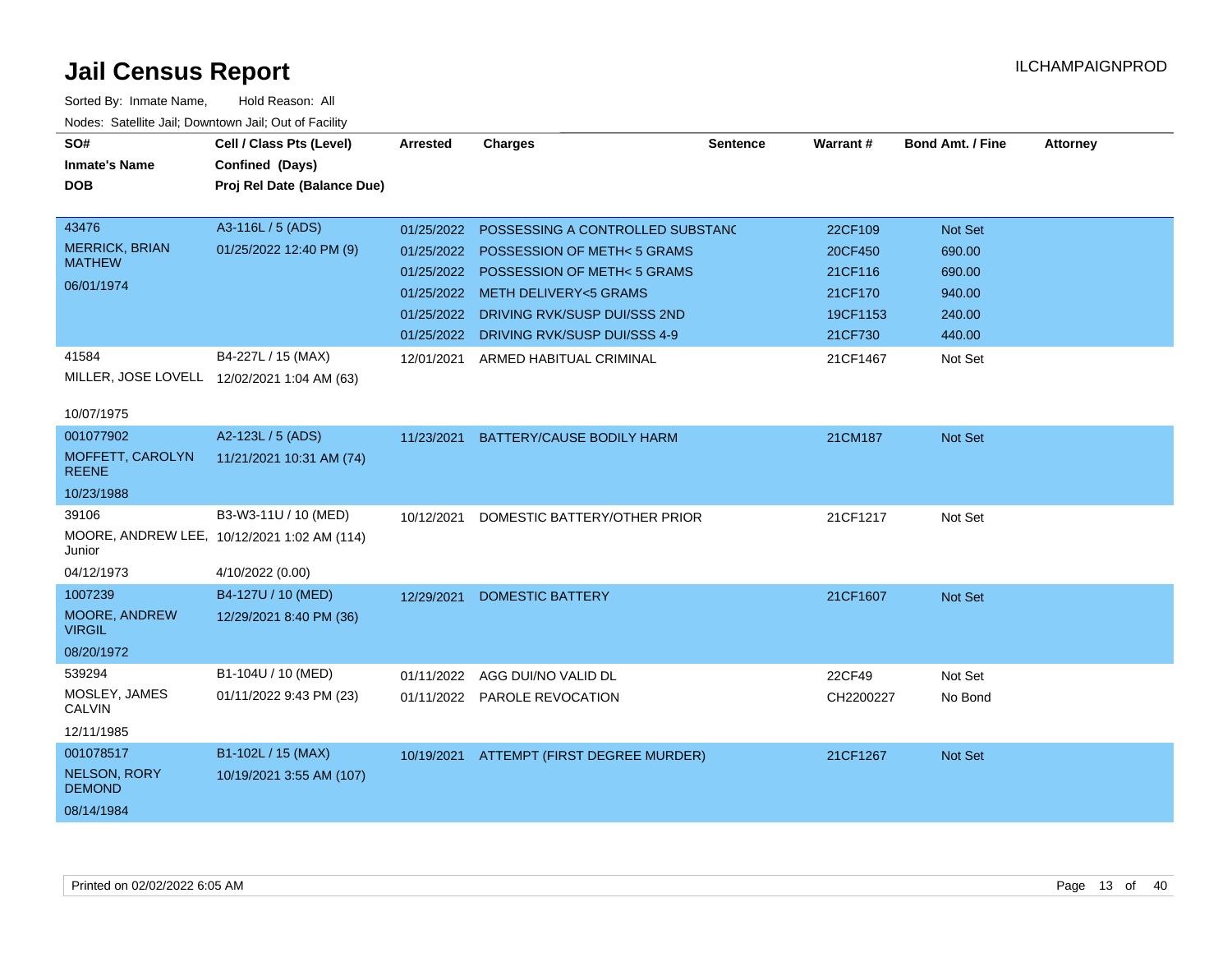| SO#                                          | Cell / Class Pts (Level)    | <b>Arrested</b>    | <b>Charges</b>                           | <b>Sentence</b> | <b>Warrant#</b> | <b>Bond Amt. / Fine</b> | <b>Attorney</b> |
|----------------------------------------------|-----------------------------|--------------------|------------------------------------------|-----------------|-----------------|-------------------------|-----------------|
| <b>Inmate's Name</b>                         | Confined (Days)             |                    |                                          |                 |                 |                         |                 |
| <b>DOB</b>                                   | Proj Rel Date (Balance Due) |                    |                                          |                 |                 |                         |                 |
|                                              |                             |                    |                                          |                 |                 |                         |                 |
| 001078357                                    | B2-DR / 15 (SPH)            | 09/17/2021         | ARMED ROBBERY/ARMED W/FIREARM            |                 | 21CF1230        | Not Set                 |                 |
| PETTIGREW, CAREY<br><b>CORNITRIAS DEOBLO</b> | 09/17/2021 9:56 AM (139)    | 09/17/2021         | ARMED ROBBERY/ARMED W/FIREARM            |                 | 21CF1128        | Not Set                 |                 |
|                                              |                             | 09/17/2021         | ARMED ROBBERY/ARMED W/FIREARM            |                 | 21CF1129        | <b>Not Set</b>          |                 |
| 08/31/1986                                   |                             |                    |                                          |                 |                 |                         |                 |
| 1030954                                      | A4-107U / 15 (MAX)          | 01/14/2022         | ARMED VIOLENCE/CATEGORY I                |                 | 22CF76          | Not Set                 |                 |
| PETTIGREW,<br>MALCOME JAMIESON               | 01/15/2022 4:35 AM (19)     |                    | 01/14/2022 MFG/DEL CANNABIS/10-30 GRAMS  |                 | 2020CF9         | 15000.00                |                 |
| 02/20/1995                                   |                             |                    |                                          |                 |                 |                         |                 |
| 1008308                                      | BOOKH-3 / 10 (ADS)          | 01/30/2022 ASSAULT |                                          |                 | 19CM364         | 4000.00                 |                 |
| PETTIGREW, MARIO<br><b>TRAVINIO</b>          | 01/30/2022 6:15 AM (4)      |                    | 01/30/2022 AGG BTRY/GREAT BOD HARM/60+   |                 | 22CF131         | No Bond                 |                 |
| 08/11/1992                                   |                             |                    |                                          |                 |                 |                         |                 |
| 999352                                       | B4-225L / 10 (MED)          | 09/09/2021         | <b>VIOLATE OP/OTHER PRIOR</b>            | 2y (DOC)        |                 | Not Set                 |                 |
| PIRLOT, JUSTIN LEE                           | 09/09/2021 11:28 AM (147)   |                    | 10/23/2021 FALSE REPORT OF OFFENSE       |                 | 2019CF836       | 5000.00                 |                 |
| 11/08/1982                                   |                             |                    |                                          |                 |                 |                         |                 |
| 001078799                                    | <b>BOOKF-3 / 10 (MED)</b>   | 01/27/2022         | FIREARM/FOID INVALID/NOT ELIG            |                 | 22CF116         | Not Set                 |                 |
| PURNELL, MARKISE<br><b>MONROE</b>            | 01/27/2022 9:50 AM (7)      |                    |                                          |                 |                 |                         |                 |
| 07/13/2002                                   |                             |                    |                                          |                 |                 |                         |                 |
| 001078669                                    | B1-107U / 10 (MED)          | 12/10/2021         | AGG DISCHARGE FIREARM/BLDG/SCH           |                 | 21CF1507        | Not Set                 |                 |
| RANGEL, ADRIAN                               | 12/10/2021 12:53 AM (55)    |                    |                                          |                 |                 |                         |                 |
| 11/25/2000                                   |                             |                    |                                          |                 |                 |                         |                 |
| 1069524                                      | B4-224L / 15 (MAX)          |                    | 08/08/2021 MFG/DEL CANNABIS/30-500 GRAMS |                 | 21CF953         | Not Set                 |                 |
| RAY-DAVIS, KAMARI<br><b>DAYVON</b>           | 08/09/2021 2:44 AM (178)    |                    |                                          |                 |                 |                         |                 |
| 03/30/2000                                   |                             |                    |                                          |                 |                 |                         |                 |
| 45473                                        | B2-T1-04L / 15 (SPH)        | 11/23/2021         | CHIL SEX OFFEN/RESIDE DAY CARE           |                 | 21CF1275        | 10000.00                |                 |
| REXROAD, CALVIN<br><b>ALLEN</b>              | 11/23/2021 6:27 PM (72)     | 11/23/2021         | VIOLATE SEX OFFENDER REGIS               |                 | 21CF546         | 50000.00                |                 |
| 10/04/1970                                   |                             |                    |                                          |                 |                 |                         |                 |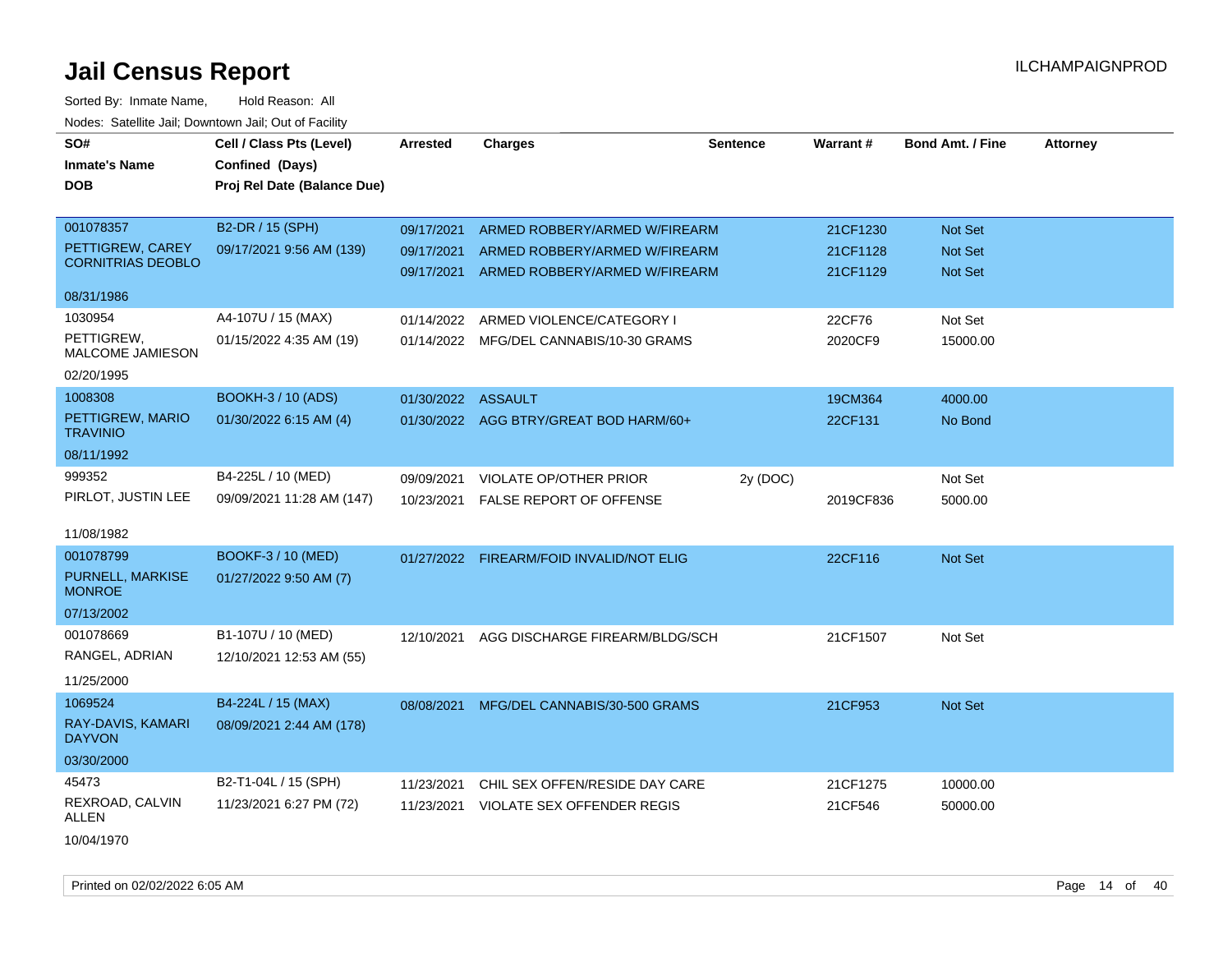Sorted By: Inmate Name, Hold Reason: All Nodes: Satellite Jail; Downtown Jail; Out of Facility

| SO#                                     | Cell / Class Pts (Level)                     | <b>Arrested</b> | <b>Charges</b>                         | <b>Sentence</b>     | Warrant#   | <b>Bond Amt. / Fine</b> | <b>Attorney</b> |
|-----------------------------------------|----------------------------------------------|-----------------|----------------------------------------|---------------------|------------|-------------------------|-----------------|
| <b>Inmate's Name</b>                    | Confined (Days)                              |                 |                                        |                     |            |                         |                 |
| <b>DOB</b>                              | Proj Rel Date (Balance Due)                  |                 |                                        |                     |            |                         |                 |
|                                         |                                              |                 |                                        |                     |            |                         |                 |
| 001078351                               | A3-114L / 10 (ADS)                           | 01/14/2022      | AGG UNLAWFUL USE OF WEAPON/VEH         |                     | 22CF73     | Not Set                 |                 |
| ROBINSON, DONTAE<br><b>ROY</b>          | 01/14/2022 10:57 PM (20)                     | 01/14/2022      | POSSESSION OF STOLEN FIREARM           |                     | 2021CF1609 | 150000.00               |                 |
| 06/25/2002                              |                                              |                 |                                        |                     |            |                         |                 |
| 979485                                  | B2-T4-16L / 15 (SPH)                         | 03/12/2021      | PRED CRIM SEX ASLT/VICTIM <13          |                     | 21CF282    | Not Set                 |                 |
| RODRIGUEZ, JOSHUA<br><b>ANTHONY</b>     | 03/12/2021 1:57 PM (328)                     |                 |                                        |                     |            |                         |                 |
| 04/06/1990                              |                                              |                 |                                        |                     |            |                         |                 |
| 61330                                   | B4-123L / 15 (MAX)                           | 12/01/2021      | <b>ARMED HABITUAL CRIMINAL</b>         |                     | 21CF1473   | Not Set                 |                 |
| <b>RUFFIN, JONATHON</b><br><b>CECIL</b> | 12/01/2021 5:34 AM (64)                      | 12/01/2021      | <b>PAROLE REVOCATION</b>               |                     | CH2107545  | No Bond                 |                 |
| 05/10/1984                              |                                              |                 |                                        |                     |            |                         |                 |
| 1071161                                 | B4-124L / 15 (MAX)                           | 08/18/2021      | DELIVERY OF OR POSSESSION OF W/INT     |                     | 21CF1008   | No Bond                 |                 |
| SANDERS, MARKELL<br>LAMAR               | 08/18/2021 6:18 PM (169)                     |                 |                                        |                     |            |                         |                 |
| 02/02/2000                              |                                              |                 |                                        |                     |            |                         |                 |
| 1047469                                 | B3-W5-18L / 10 (MED)                         | 07/03/2021      | <b>CRIMINAL SEX ASSAULT/CONSENT</b>    | 2y/6m (DOC) 21CF773 |            | Not Set                 |                 |
| <b>ALLEN</b>                            | SCHINDLER, RICHARD 07/03/2021 10:25 PM (215) |                 |                                        |                     |            |                         |                 |
| 10/16/1979                              |                                              |                 |                                        |                     |            |                         |                 |
| 1000820                                 | A4-206L / 15 (ADS)                           | 01/24/2022      | FELON POSS/USE WEAPON/FIREARM          |                     | 22CF105    | Not Set                 |                 |
| SCHNEIDER, SONGAN                       | 01/24/2022 8:20 AM (10)                      |                 | 01/24/2022 AGGRAVATED DOMESTIC BATTERY |                     | 21CF1433   | 25000.00                |                 |
| <b>MICHAEL</b>                          |                                              | 01/24/2022      | DRIVING ON SUSPENDED LICENSE           |                     | 20TR2771   | 2500.00                 |                 |
| 08/18/1992                              |                                              |                 |                                        |                     |            |                         |                 |
| 001078748                               | B3-W4-13U / 10 (MED)                         |                 | 01/10/2022 AGGRAVATED BATTERY          |                     | 21CF151    | No Bond                 |                 |
| SCHROEDER, JOSHUA<br><b>CURTIS</b>      | 01/10/2022 9:34 AM (24)                      |                 |                                        |                     |            |                         |                 |
| 09/04/1980                              | 3/8/2022 (0.00)                              |                 |                                        |                     |            |                         |                 |
| 001078698                               | B3-W1-04L / 5 (ADS)                          | 12/20/2021      | DIRECT CRIMINAL CONTEMPT               |                     | 2019F44    | No Bond                 |                 |
| SIDES, BRIAN KEITH                      | 12/20/2021 4:23 PM (45)                      |                 |                                        |                     |            |                         |                 |

12/08/1969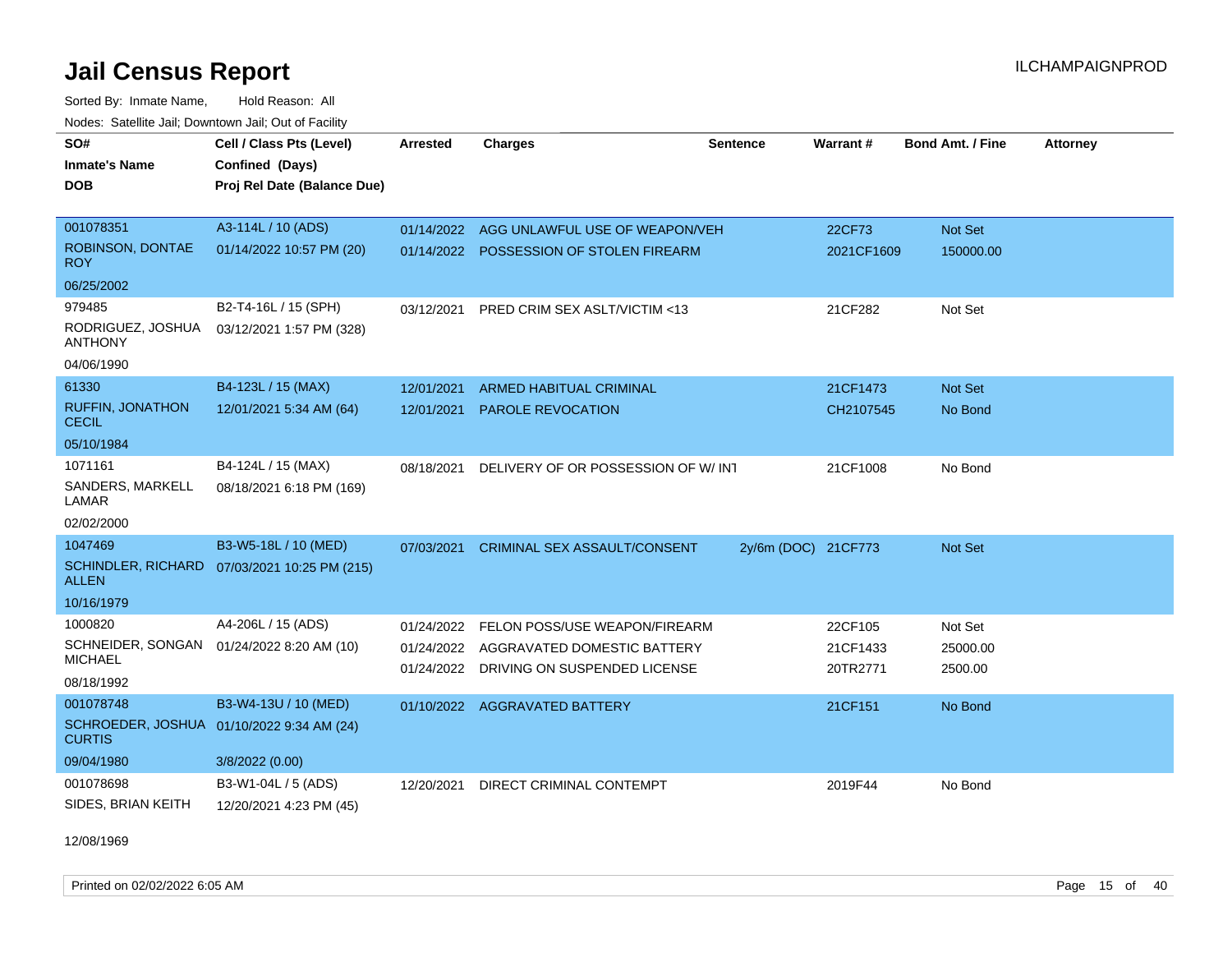| SO#                                     | Cell / Class Pts (Level)                    | <b>Arrested</b> | <b>Charges</b>                           | <b>Sentence</b> | Warrant#   | <b>Bond Amt. / Fine</b> | <b>Attorney</b> |
|-----------------------------------------|---------------------------------------------|-----------------|------------------------------------------|-----------------|------------|-------------------------|-----------------|
| <b>Inmate's Name</b>                    | Confined (Days)                             |                 |                                          |                 |            |                         |                 |
| <b>DOB</b>                              | Proj Rel Date (Balance Due)                 |                 |                                          |                 |            |                         |                 |
|                                         |                                             |                 |                                          |                 |            |                         |                 |
| 001078441                               | <b>BOOKF-1 / 15 (ADS)</b>                   | 10/01/2021      | <b>ARMED HABITUAL CRIMINAL</b>           |                 | 21CF1182   | Not Set                 |                 |
| SINGLETON, CORRIE<br><b>DERRELL</b>     | 10/01/2021 12:36 PM (125)                   |                 | 12/20/2021 SPEEDING 26-34 MPH OVER LIMIT |                 | 2021TR2701 | 1000.00                 |                 |
| 05/07/1983                              |                                             |                 |                                          |                 |            |                         |                 |
| 001078765                               | A4-107L / 10 (ADS)                          | 01/13/2022      | FELON POSS/USE WEAPON/FIREARM            |                 | 22CF66     | Not Set                 |                 |
|                                         | SMITH, COREY ADRIAN 01/13/2022 7:32 PM (21) |                 | 01/13/2022 DRVG UNDER INFLUENCE OF DRUG  |                 | 2018DT262  | 190.00                  |                 |
| 09/01/1987                              |                                             |                 | 01/13/2022 DRIVING ON REVOKED LICENSE    |                 | 20TR3078   | 190.00                  |                 |
| 951986                                  | B3-W3-10L / 10 (MED)                        |                 | 01/11/2022 WILFUL FAILURE TO REGISTER    |                 | 21 CF 1016 | No Bond                 |                 |
| <b>STARKS, LAWRENCE</b><br><b>DAVID</b> | 01/11/2022 3:06 PM (23)                     |                 |                                          |                 |            |                         |                 |
| 09/28/1955                              | 2/7/2022 (0.00)                             |                 |                                          |                 |            |                         |                 |
| 001077770                               | A1-226L / 5 (MIN)                           |                 | 01/06/2022 RESIDENTIAL BURGLARY          |                 | 21CF319    | Not Set                 |                 |
|                                         | STOFFLE, KELLY ANNE 01/06/2022 3:14 PM (28) |                 |                                          |                 |            |                         |                 |
|                                         |                                             |                 |                                          |                 |            |                         |                 |
| 04/12/1989                              |                                             |                 |                                          |                 |            |                         |                 |
| 38305                                   | B2-T2-06L / 10 (SPH)                        |                 | 03/18/2020 CRIMINAL SEXUAL ABUSE         |                 | 20CF-343   | 500000.00               |                 |
| STOVER, JOSH<br><b>ANDREW</b>           | 03/18/2020 10:24 AM (687)                   |                 |                                          |                 |            |                         |                 |
| 08/18/1973                              |                                             |                 |                                          |                 |            |                         |                 |
| 001078182                               | B3-W2-06L / 5 (MIN)                         | 12/20/2021      | DRIVING ON REVOKED LICENSE               |                 | 2021CF800  | No Bond                 |                 |
| STRONG, KEVIN<br><b>GARDNER</b>         | 12/20/2021 4:34 PM (45)                     |                 |                                          |                 |            |                         |                 |
| 02/12/1963                              | 3/19/2022 (0.00)                            |                 |                                          |                 |            |                         |                 |
| 1062701                                 | A4-202U / 15 (ADS)                          |                 | 01/20/2022 UNLAWFUL USE OF A WEAPON      | 10y (DOC)       | 2021CF114  | No Bond                 |                 |
| TAYLOR, CODY EARL                       | 01/20/2022 11:31 AM (14)                    |                 |                                          |                 |            |                         |                 |
| 10/22/1997                              |                                             |                 |                                          |                 |            |                         |                 |
| 1000614                                 | A3-211U / 15 (SPH)                          |                 | 01/12/2022 AGGRAVATED BATTERY            | 3y (DOC)        | 2018CF376  | No Bond                 |                 |
| TESTER, TIMOTHY<br><b>RAY</b>           | 01/12/2022 3:38 PM (22)                     |                 |                                          |                 |            |                         |                 |
| 06/08/1992                              |                                             |                 |                                          |                 |            |                         |                 |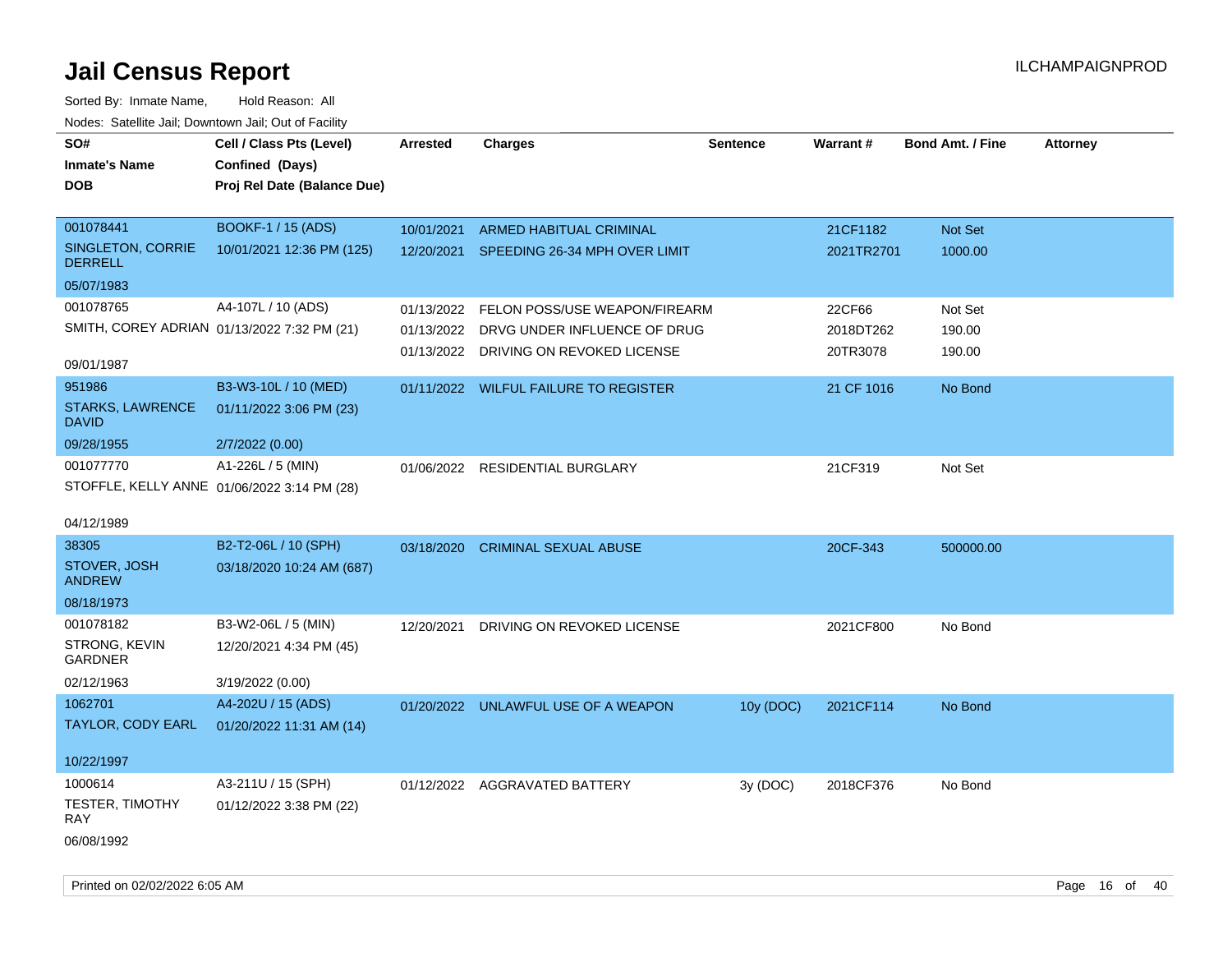Sorted By: Inmate Name, Hold Reason: All

Nodes: Satellite Jail; Downtown Jail; Out of Facility

| ivoues. Salellite Jali, Downtown Jali, Out of Facility |                             |            |                                       |                 |            |                         |                 |
|--------------------------------------------------------|-----------------------------|------------|---------------------------------------|-----------------|------------|-------------------------|-----------------|
| SO#                                                    | Cell / Class Pts (Level)    | Arrested   | <b>Charges</b>                        | <b>Sentence</b> | Warrant#   | <b>Bond Amt. / Fine</b> | <b>Attorney</b> |
| <b>Inmate's Name</b>                                   | Confined (Days)             |            |                                       |                 |            |                         |                 |
| <b>DOB</b>                                             | Proj Rel Date (Balance Due) |            |                                       |                 |            |                         |                 |
|                                                        |                             |            |                                       |                 |            |                         |                 |
| 001078471                                              | B4-221U / 10 (MED)          |            | 10/11/2021 AGG UUW/VEHICLE/<21        |                 | 21CF1210   | 100.00                  |                 |
| <b>THATCH, OMARION</b><br><b>DIAMONTE</b>              | 10/11/2021 1:26 AM (115)    |            |                                       |                 |            |                         |                 |
| 09/05/2003                                             |                             |            |                                       |                 |            |                         |                 |
| 32058                                                  | B4-123U / 15 (MAX)          | 06/14/2021 | <b>AGG DISCH FIREARM</b>              |                 | 21CF690    | Not Set                 |                 |
| THOMPSON, STEVEN<br>ONEAL                              | 06/14/2021 6:44 AM (234)    |            |                                       |                 |            |                         |                 |
| 03/14/1969                                             |                             |            |                                       |                 |            |                         |                 |
| 001078792                                              | A4-203L / 15 (ADS)          | 01/24/2022 | <b>FUGITIVE FROM JUSTICE</b>          |                 | 22CF99     | Not Set                 |                 |
| TRAMBLE, TOM                                           | 01/24/2022 10:24 AM (10)    | 01/24/2022 | <b>FUGITIVE FROM JUSTICE</b>          |                 | 22CF100    | <b>Not Set</b>          |                 |
| <b>MARCUS</b>                                          |                             |            | 01/24/2022 ARMED VIOLENCE/CATEGORY I  |                 | 22CF101    | <b>Not Set</b>          |                 |
| 02/28/1985                                             |                             |            |                                       |                 |            |                         |                 |
| 32910                                                  | B3-W1-01U / 10 (MED)        | 10/04/2021 | DOM BTRY/HARM/1-2 PRECONV             |                 | 21CF1189   | Not Set                 |                 |
| <b>TULL, CHRISTOPHER</b><br><b>MICHAEL</b>             | 10/04/2021 10:53 PM (122)   |            |                                       |                 |            |                         |                 |
| 04/02/1971                                             |                             |            |                                       |                 |            |                         |                 |
| 1070904                                                | A3-113L / 5 (MIN)           | 10/28/2021 | <b>BURGLARY</b>                       | 3y (DOC)        | 2021CF321  | 15000.00                |                 |
| WANKEL, JONAH<br><b>JAMES</b>                          | 10/28/2021 3:42 AM (98)     |            |                                       |                 |            |                         |                 |
| 12/15/1993                                             |                             |            |                                       |                 |            |                         |                 |
| 961786                                                 | A4-206U / 15 (ADS)          |            | 01/24/2022 ARMED HABITUAL CRIMINAL    |                 | 22CF104    | Not Set                 |                 |
| WARREN, DESIE<br>ARNEZ                                 | 01/24/2022 7:23 AM (10)     |            |                                       |                 |            |                         |                 |
| 04/28/1988                                             |                             |            |                                       |                 |            |                         |                 |
| 1073448                                                | A3-216U / 10 (ADS)          | 01/29/2022 | AGG BATTERY/PEACE OFFICER             |                 | 22CF130    | Not Set                 |                 |
| WASHINGTON,<br><b>CLIFTON MYKEL</b>                    | 01/29/2022 2:14 AM (5)      |            | 01/29/2022 DRIVING ON REVOKED LICENSE |                 | 2020TR2874 | 5000.00                 |                 |
| 10/15/1998                                             |                             |            |                                       |                 |            |                         |                 |
| 1070737                                                | A1-126L / 15 (MAX)          | 10/14/2021 | AGG KIDNAPG/<13/INTEL DISABL          |                 | 2020CF418  | 250000.00               |                 |
| WASHINGTON,<br><b>JASTINA VIRGINIA</b>                 | 10/14/2021 12:02 PM (112)   |            |                                       |                 |            |                         |                 |
| 04/11/2000                                             |                             |            |                                       |                 |            |                         |                 |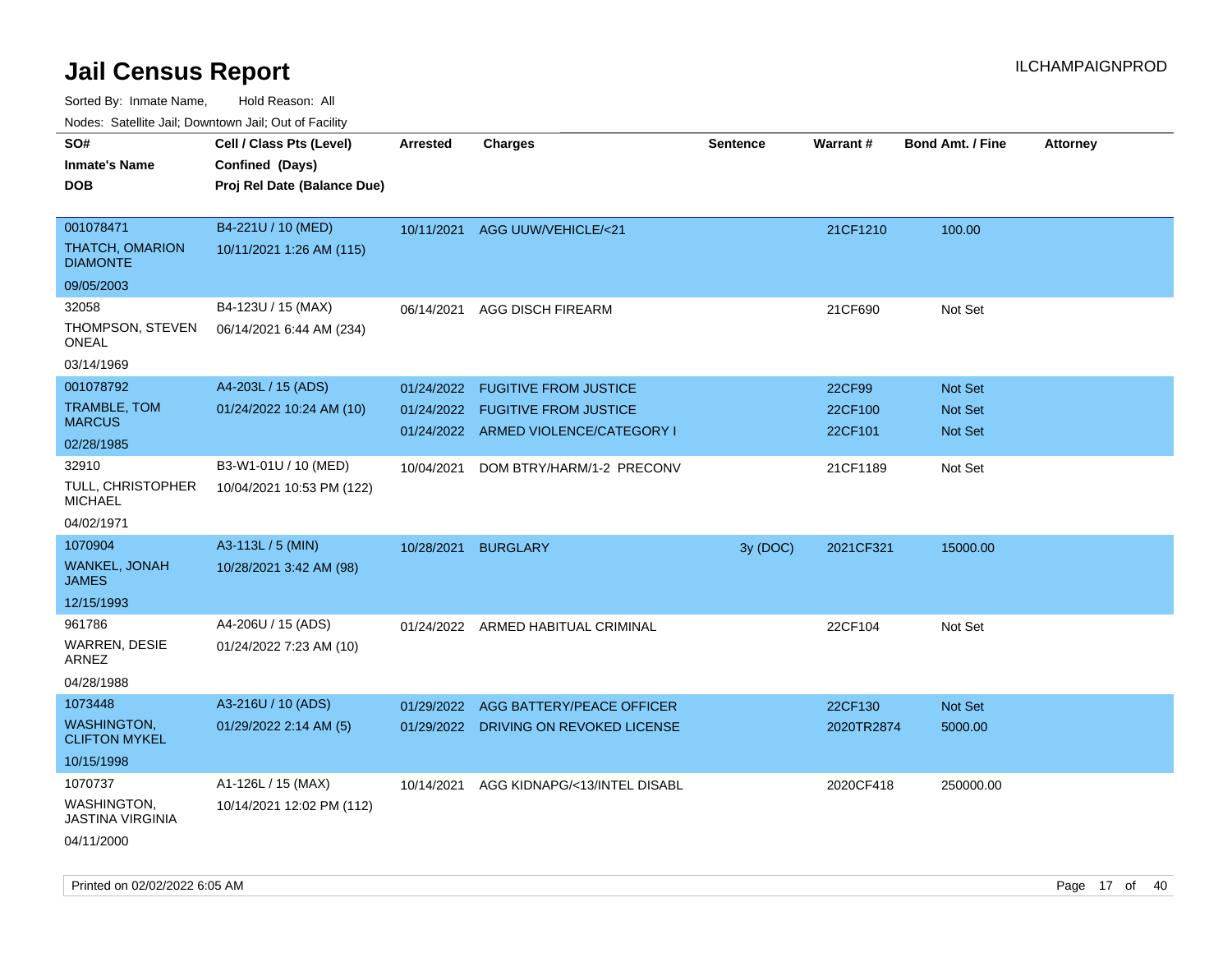| SO#<br><b>Inmate's Name</b><br><b>DOB</b>  | Cell / Class Pts (Level)<br>Confined (Days)<br>Proj Rel Date (Balance Due) | <b>Arrested</b>          | <b>Charges</b>                                                | <b>Sentence</b> | <b>Warrant#</b>    | <b>Bond Amt. / Fine</b> | <b>Attorney</b> |  |
|--------------------------------------------|----------------------------------------------------------------------------|--------------------------|---------------------------------------------------------------|-----------------|--------------------|-------------------------|-----------------|--|
| 977140<br>WEBSTER, DERRIAL<br><b>DEVON</b> | B1-203L / 10 (MED)<br>10/24/2021 2:46 AM (102)                             | 10/24/2021               | ARMED HABITUAL CRIMINAL                                       |                 | 21CF1289           | <b>Not Set</b>          |                 |  |
| 01/14/1990                                 |                                                                            |                          |                                                               |                 |                    |                         |                 |  |
| 001078811                                  | BOOKH-3                                                                    | 02/01/2022               | UNLAWFUL USE OF A WEAPON                                      |                 | 2022CFAWOW         | Not Set                 |                 |  |
| <b>WELLS, BRENDAN M</b>                    | 02/01/2022 3:42 PM (2)                                                     | 02/01/2022               | DEFACE FIREARM ID MARKINGS                                    |                 | 2022CFAWOW         | Not Set                 |                 |  |
| 01/22/1999                                 |                                                                            | 02/01/2022               | POSSESSING A CONTROLLED SUBSTAND                              |                 | 2022CFAWOW         | Not Set                 |                 |  |
|                                            |                                                                            | 02/01/2022               | MFG/DEL CANNABIS/30-500 GRAMS                                 |                 | 2022CFAWOW         | Not Set                 |                 |  |
| 001078328                                  | B1-207U / 15 (MAX)                                                         | 08/30/2021               | FELON POSS/USE WEAPON/FIREARM                                 |                 | 21CF1045           | <b>Not Set</b>          |                 |  |
| WHITE, JUSTIN<br><b>STEVEN</b>             | 08/30/2021 10:48 AM (157)                                                  |                          |                                                               |                 |                    |                         |                 |  |
| 10/25/1995                                 |                                                                            |                          |                                                               |                 |                    |                         |                 |  |
| 1075313                                    | A3-216L / 15 (ADS)                                                         | 01/29/2022               | POSSESSION OF STOLEN FIREARM                                  |                 | 22CF132            | Not Set                 |                 |  |
| <b>WILLIAMS, EARDIS</b><br>ANTONIO, Junior | 01/29/2022 1:23 AM (5)                                                     | 01/29/2022<br>01/29/2022 | MFG/DEL CANNABIS/30-500 GRAMS<br>POSSESSION OF STOLEN FIREARM |                 | 20CF51<br>20CF1048 | 5000.00<br>500000.00    |                 |  |
| 01/21/1999                                 |                                                                            |                          |                                                               |                 |                    |                         |                 |  |
| 1049234                                    | A3-111U                                                                    |                          | 01/22/2022 AGGRAVATED DOMESTIC BATTERY                        |                 | 22CF94             | <b>Not Set</b>          |                 |  |
| <b>WILLIAMS, KHAMRON</b><br><b>MARCELL</b> | 01/22/2022 9:30 AM (12)                                                    |                          |                                                               |                 |                    |                         |                 |  |
| 08/15/1995                                 |                                                                            |                          |                                                               |                 |                    |                         |                 |  |
| 1019420                                    | B1-105L / 10 (MED)                                                         | 12/14/2021               | METH MANUFACTURING/15<100 GR                                  | 8y (DOC)        | 21CF205            | No Bond                 |                 |  |
| WILLIAMS,<br><b>MARSHAWN ANTONIO</b>       | 12/14/2021 1:56 PM (51)                                                    |                          |                                                               |                 |                    |                         |                 |  |
| 06/02/1994                                 |                                                                            |                          |                                                               |                 |                    |                         |                 |  |
| 638552                                     | B2-T2-08L / 5 (SPH)                                                        | 10/07/2021               | CHILD PORNOGRAPHY/PHOTOGRAPH                                  |                 | 2021CF1207         | No Bond                 |                 |  |
| <b>WILLIAMS, MICHAEL</b><br><b>JAMES</b>   | 10/07/2021 12:20 PM (119)                                                  |                          |                                                               |                 |                    |                         |                 |  |
| 03/29/1964                                 |                                                                            |                          |                                                               |                 |                    |                         |                 |  |
| 1066370                                    | B1-101L / 15 (MAX)                                                         | 07/28/2021               | ARMED VIOLENCE/CATEGORY III                                   |                 | 2021 CF 882        | Not Set                 |                 |  |
| <b>WILLIAMS, REONTE</b><br><b>REMIR</b>    | 07/28/2021 5:40 AM (190)                                                   |                          |                                                               |                 |                    |                         |                 |  |
| 05/14/1999                                 |                                                                            |                          |                                                               |                 |                    |                         |                 |  |
| Printed on 02/02/2022 6:05 AM              |                                                                            |                          |                                                               |                 |                    |                         | Page 18 of 40   |  |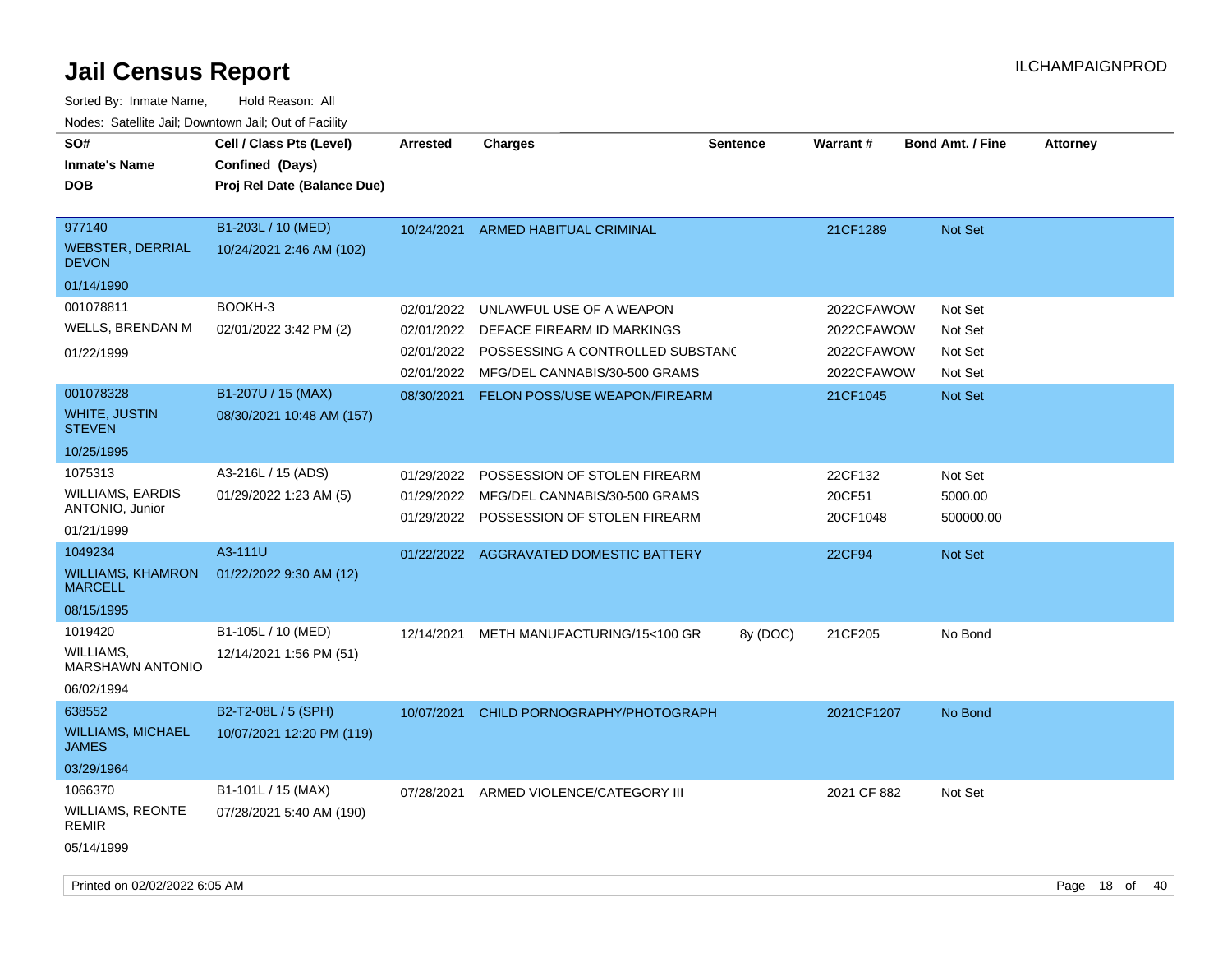| SO#                              | Cell / Class Pts (Level)    | <b>Arrested</b> | Charges                                  | <b>Sentence</b> | Warrant#   | <b>Bond Amt. / Fine</b> | <b>Attorney</b> |
|----------------------------------|-----------------------------|-----------------|------------------------------------------|-----------------|------------|-------------------------|-----------------|
| <b>Inmate's Name</b>             | Confined (Days)             |                 |                                          |                 |            |                         |                 |
| <b>DOB</b>                       | Proj Rel Date (Balance Due) |                 |                                          |                 |            |                         |                 |
|                                  |                             |                 |                                          |                 |            |                         |                 |
| 1051953                          | BOOKF-2                     | 02/02/2022      | AGGRAVATED DOMESTIC BATTERY              |                 | 2022CFAWOW | Not Set                 |                 |
| WINSTON, ALYSSIA                 | 02/02/2022 4:29 AM (1)      |                 | 02/02/2022 UNLAWFUL RESTRAINT            |                 | 2022CFAWOW | <b>Not Set</b>          |                 |
| <b>LETEECE</b>                   |                             | 02/02/2022      | AGG BATTERY/PEACE OFFICER                |                 | 2022CFAWOW | Not Set                 |                 |
| 03/17/1996                       |                             | 02/02/2022      | RESIST/OBSTRUCTING A PEACE OFFICEI       |                 | 2022CFAWOW | <b>Not Set</b>          |                 |
|                                  |                             | 02/02/2022      | CRIM DMG/GOVT PROP/<\$500                |                 | 2022CFAWOW | Not Set                 |                 |
| 972160                           | B1-206U / 10 (MED)          |                 | 01/11/2022 AGG DOMESTIC BATTERY/STRANGLE | 3y(DOC)         | 21-CF-917  | Not Set                 |                 |
| WOOD, ANTONIO                    | 01/11/2022 5:14 PM (23)     |                 |                                          |                 |            |                         |                 |
| 10/16/1981                       |                             |                 |                                          |                 |            |                         |                 |
|                                  |                             |                 |                                          |                 |            |                         |                 |
| <b>Total Satellite Jail: 142</b> |                             | Males: 125      | Females: 17<br>Unknown: 0                |                 |            |                         |                 |
|                                  |                             |                 |                                          |                 |            |                         |                 |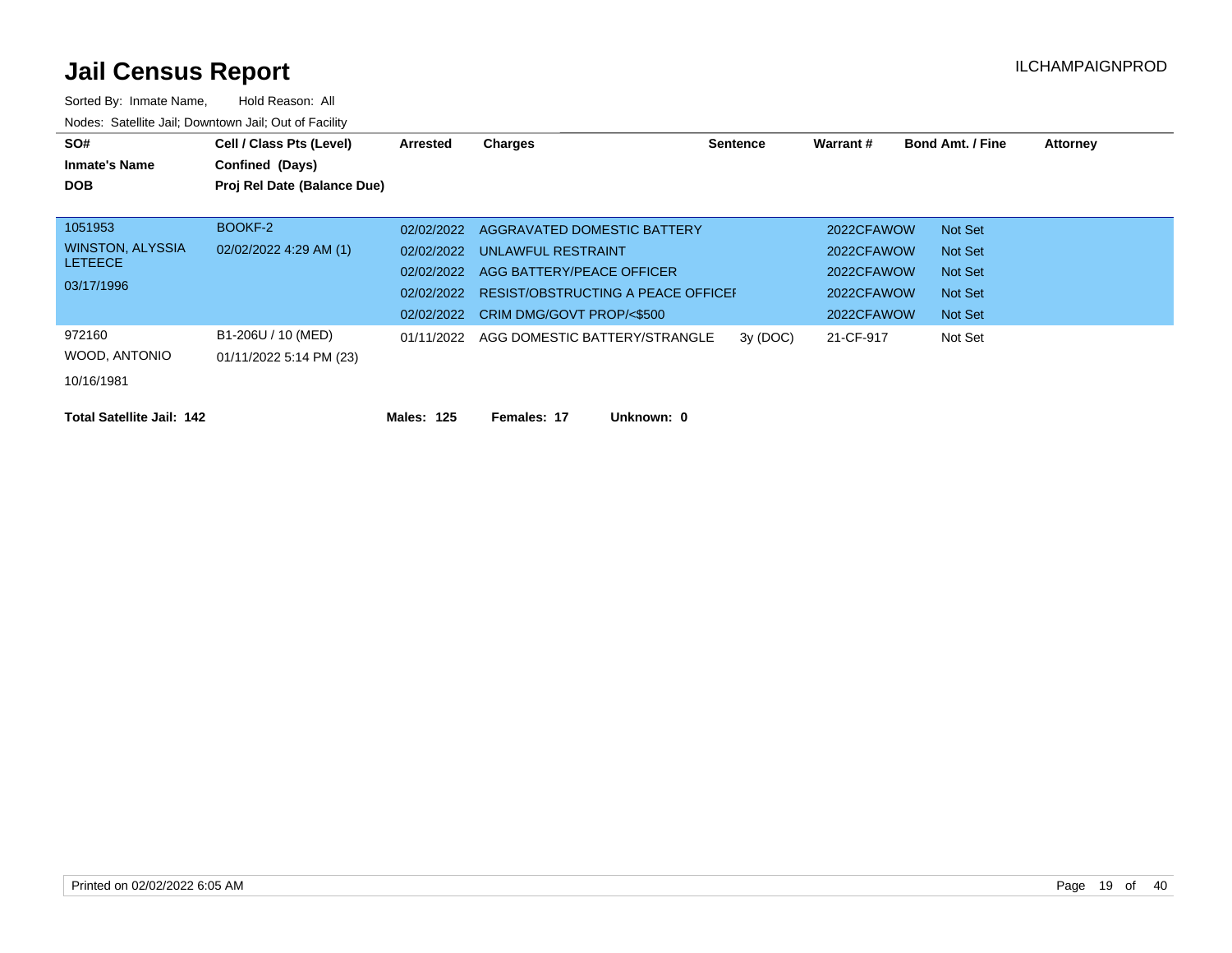| <b>Downtown Jail</b><br>SO#<br><b>Inmate's Name</b><br><b>DOB</b> | Cell / Class Pts (Level)<br>Confined (Days)<br>Proj Rel Date (Balance Due) | <b>Arrested</b>          | <b>Charges</b>                    | <b>Sentence</b> | Warrant#  | <b>Bond Amt. / Fine</b> | <b>Attorney</b> |
|-------------------------------------------------------------------|----------------------------------------------------------------------------|--------------------------|-----------------------------------|-----------------|-----------|-------------------------|-----------------|
| 1073165                                                           | G4L / 5 (MIN)                                                              | 04/30/2021               | <b>BURGLARY</b>                   |                 | 21CF516   | <b>Not Set</b>          |                 |
| <b>ACKERMAN, CODY</b><br><b>JAMES</b>                             | 04/30/2021 4:48 PM (279)                                                   | 04/30/2021<br>05/03/2021 | FORGERY/ISSUE/DELIVER DOCUMENT    |                 | 19CF143   | 75000.00                |                 |
| 02/01/1989                                                        |                                                                            |                          | FORGERY/ISSUE/DELIVER DOCUMENT    |                 | 2018CF689 | 2500.00 / 75.00         |                 |
| 001078621                                                         | F5U / 10 (MED)                                                             | 12/23/2021               | <b>RESIDENTIAL BURGLARY</b>       |                 | 21CF1582  | Not Set                 |                 |
| BAILEY, DANIEL SCOTT 12/23/2021 9:44 AM (42)                      |                                                                            | 01/14/2022               | PROBATION VIOLATION               |                 | 21CF1445  | Not Set                 |                 |
| 05/09/1999                                                        |                                                                            |                          |                                   |                 |           |                         |                 |
| 969121                                                            | $13/15$ (SPH)                                                              | 11/25/2021               | <b>CRIM TRESPASS TO RESIDENCE</b> |                 | 21CF1444  | <b>Not Set</b>          |                 |
| <b>BECKLEY, ANTHONY</b><br><b>PATRICK</b>                         | 11/25/2021 7:16 PM (70)                                                    |                          |                                   |                 |           |                         |                 |
| 06/30/1989                                                        |                                                                            |                          |                                   |                 |           |                         |                 |
| 001078535                                                         | C7L / 15 (SPH)                                                             | 10/26/2021               | <b>CRIM SEX ASSAULT/FORCE</b>     |                 | 21CF1305  | Not Set                 |                 |
| BERRY, DAVID ISAAC                                                | 10/26/2021 10:52 AM (100)                                                  |                          |                                   |                 |           |                         |                 |
| 09/23/2000                                                        |                                                                            |                          |                                   |                 |           |                         |                 |
| 517915                                                            | $C1L / 5$ (MIN)                                                            | 08/03/2021               | <b>BURGLARY</b>                   |                 | 21CF289   | 20000.00                |                 |
| <b>BOXLEY, CHARLES</b><br><b>OMAR</b>                             | 08/03/2021 2:18 PM (184)                                                   | 08/03/2021               | <b>BURGLARY</b>                   |                 | 21CF679   | 20000.00                |                 |
| 01/10/1985                                                        |                                                                            | 08/03/2021               | FORGERY/ISSUE/DELIVER DOCUMENT    |                 |           | No Bond                 |                 |
| 1027929                                                           | F6L / 15 (MAX)                                                             | 12/18/2021               | HOME INVASION/CAUSE INJURY        |                 | 21CF1560  | No Bond                 |                 |
| <b>BROUGHTON, MARK</b><br>ANTHONY, Junior                         | 12/18/2021 2:55 AM (47)                                                    |                          |                                   |                 |           |                         |                 |
| 02/15/1990                                                        |                                                                            |                          |                                   |                 |           |                         |                 |
| 1067476                                                           | F5L / 10 (MED)                                                             | 11/13/2021               | AGG DOMESTIC BATTERY/STRANGLE     |                 | 20CF575   | 5000.00                 |                 |
| <b>BROWN, JAMES</b><br><b>BRONELL</b>                             | 11/13/2021 2:35 AM (82)                                                    | 11/13/2021               | <b>RESIDENTIAL BURGLARY</b>       |                 | 21CF385   | 25000.00                |                 |
| 01/08/1996                                                        |                                                                            |                          |                                   |                 |           |                         |                 |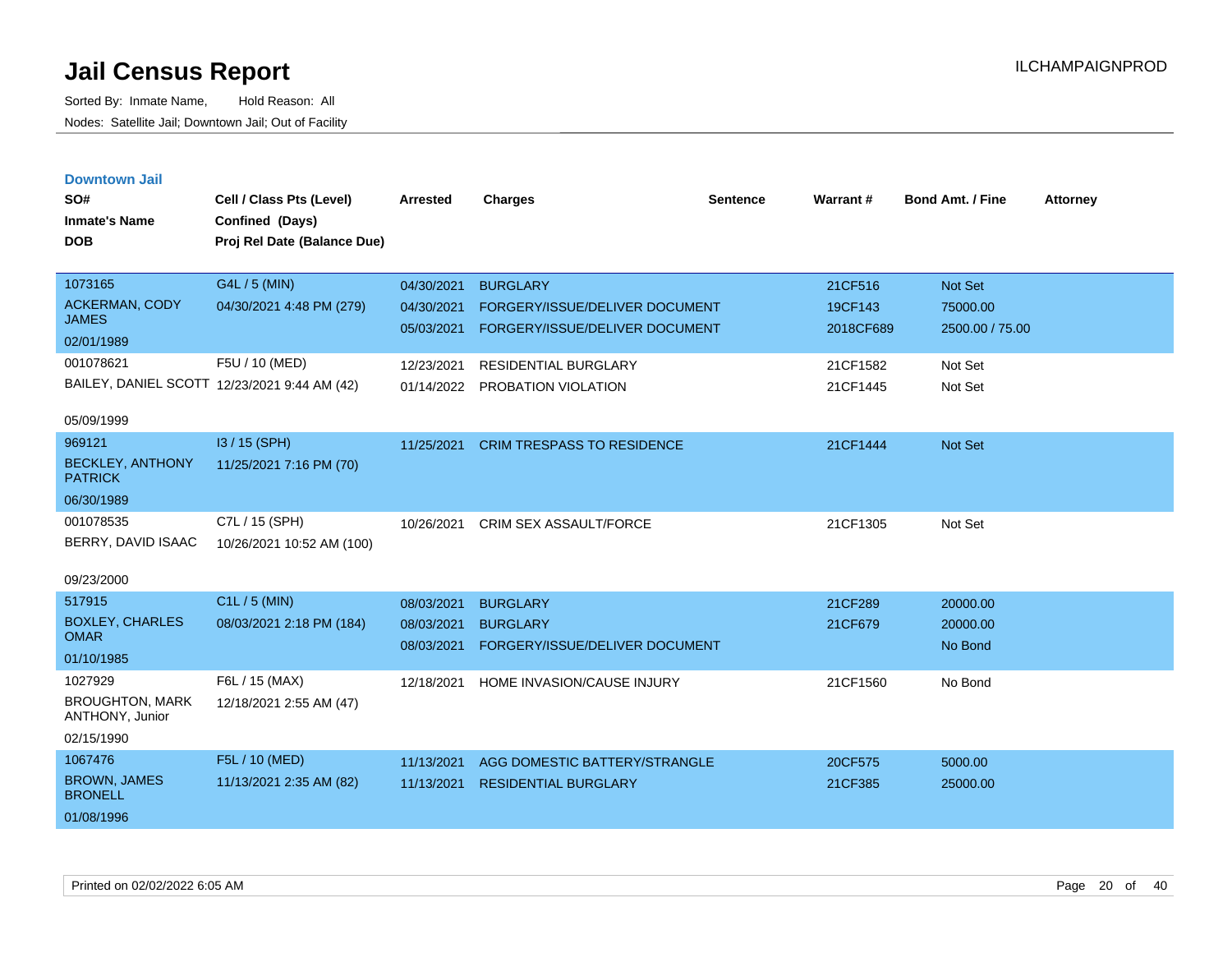Sorted By: Inmate Name, Hold Reason: All Nodes: Satellite Jail; Downtown Jail; Out of Facility

| SO#<br><b>Inmate's Name</b><br><b>DOB</b>        | Cell / Class Pts (Level)<br>Confined (Days)<br>Proj Rel Date (Balance Due) | <b>Arrested</b> | <b>Charges</b>                          | <b>Sentence</b> | Warrant#   | <b>Bond Amt. / Fine</b> | <b>Attorney</b> |
|--------------------------------------------------|----------------------------------------------------------------------------|-----------------|-----------------------------------------|-----------------|------------|-------------------------|-----------------|
| 995432                                           | <b>H5L / 10 (ADS)</b>                                                      | 12/20/2021      | FAIL TO RPT WKLY/NO FIXED ADDR          |                 | 21CF1559   | Not Set                 |                 |
| <b>BROWN, JAVON</b><br>SHANTEZ                   | 12/20/2021 2:06 AM (45)                                                    |                 |                                         |                 |            |                         |                 |
| 10/14/1991                                       |                                                                            |                 |                                         |                 |            |                         |                 |
| 1075941                                          | G2L / 5 (MIN)                                                              | 10/08/2021      | HARASS WITNESS/FAMILY MBR/REP           |                 | 2021CF1188 | 500000.00               |                 |
| <b>BROWN, LIONEL</b><br><b>TERRELL</b>           | 10/08/2021 5:16 PM (118)                                                   |                 |                                         |                 |            |                         |                 |
| 10/19/1981                                       |                                                                            |                 |                                         |                 |            |                         |                 |
| 1068812                                          | F1L / 15 (MAX)                                                             | 12/21/2021      | FELON POSS/USE FIREARM PRIOR            |                 | 21CF1568   | <b>Not Set</b>          |                 |
| <b>BRYANT, DANNY</b><br><b>EUGENE</b>            | 12/21/2021 1:50 PM (44)                                                    | 12/21/2021      | AGG DISCHARGE FIREARM/OCC VEH           |                 | 21CF741    | <b>Not Set</b>          |                 |
| 11/22/1989                                       |                                                                            |                 |                                         |                 |            |                         |                 |
| 56936                                            | C4U / 10 (ADS)                                                             | 11/01/2021      | PUBLIC INDECENCY/EXPOSURE/3+            | 3y/0m/0d (DO    |            | Not Set                 |                 |
| CALDWELL, STEVEN<br>ANDRE                        | 11/01/2021 1:09 PM (94)                                                    |                 |                                         |                 |            |                         |                 |
| 04/19/1982                                       |                                                                            |                 |                                         |                 |            |                         |                 |
| 001078092                                        | H <sub>2</sub> U / 10 (ADS)                                                | 12/27/2021      | AGG BATTERY/PUBLIC PLACE                |                 | 2021CF1042 | 5000.00                 |                 |
| WILLIAM                                          | CHOUNARD, STANLEY 12/27/2021 10:47 PM (38)                                 |                 |                                         |                 |            |                         |                 |
| 06/25/1986                                       |                                                                            |                 |                                         |                 |            |                         |                 |
| 56241                                            | $E1L / 5$ (MIN)                                                            |                 | 01/13/2022 VIOLATE ORDER/PRIOR DOM BTRY |                 | 22CF59     | Not Set                 |                 |
| CLARK, DAMON<br><b>GILLMORE</b>                  | 01/13/2022 4:36 AM (21)                                                    |                 |                                         |                 |            |                         |                 |
| 12/21/1976                                       |                                                                            |                 |                                         |                 |            |                         |                 |
| 1075361                                          | J6L / 5 (ADS)                                                              | 04/16/2021      | <b>BURGLARY</b>                         |                 | 21CF414    | <b>Not Set</b>          |                 |
| <b>COWART, TORREY</b><br><b>BENJAMEN, Junior</b> | 04/16/2021 9:17 PM (293)                                                   |                 |                                         |                 |            |                         |                 |
| 11/22/1987                                       |                                                                            |                 |                                         |                 |            |                         |                 |
| 1076276                                          | G1L / 5 (MIN)                                                              | 12/20/2021      | THEFT/CONTROL <\$500/PRIOR              | 2y/6m (DOC)     |            | Not Set                 |                 |
| COX, SEAN MICHAEL                                | 12/20/2021 12:45 PM (45)                                                   | 12/20/2021      | WARRANT OUT OF COUNTY                   |                 | 21CM99     | 3000.00                 |                 |

02/06/1985

Printed on 02/02/2022 6:05 AM Page 21 of 40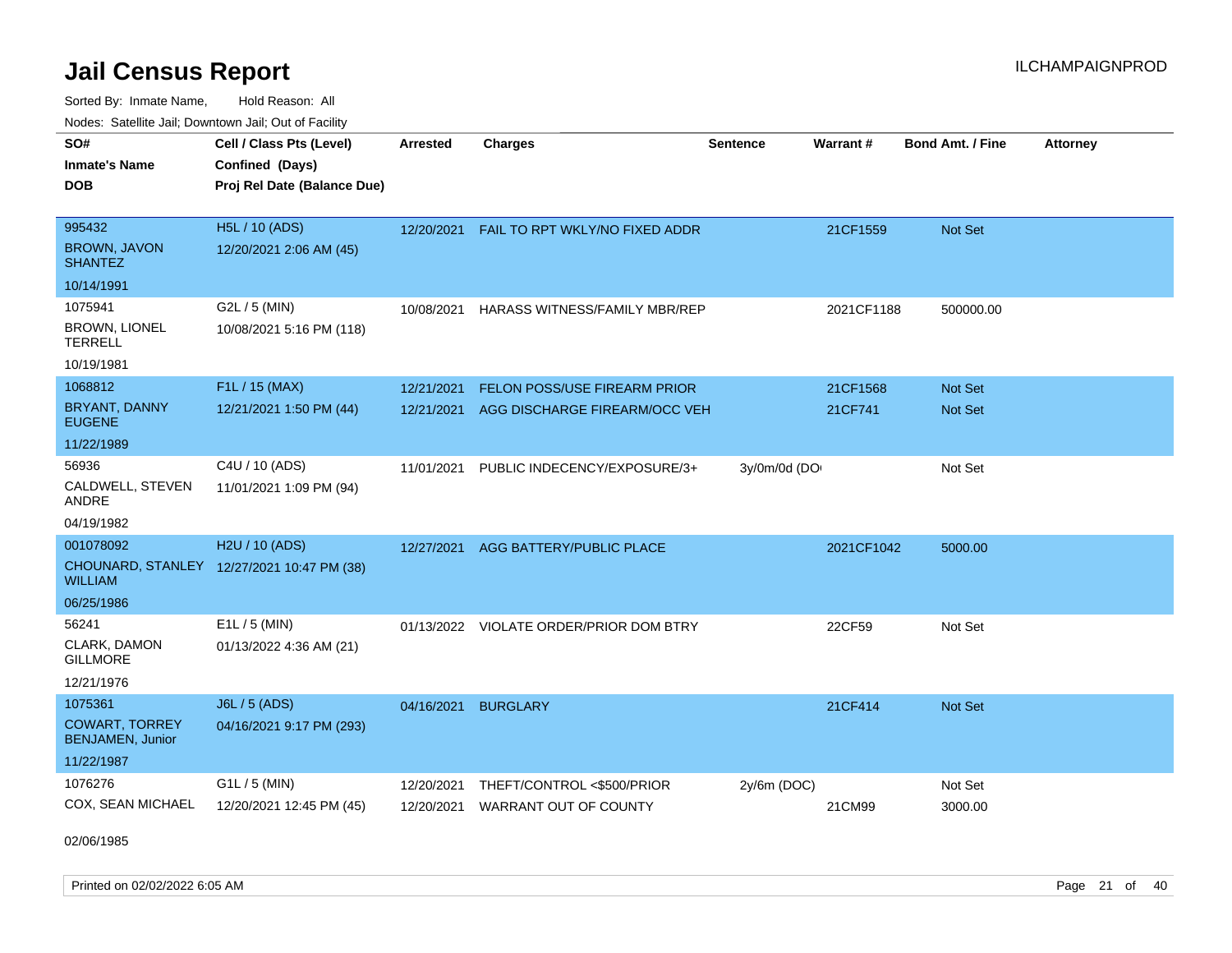Sorted By: Inmate Name, Hold Reason: All Nodes: Satellite Jail; Downtown Jail; Out of Facility

| Noucs. Calcinic Jail, Downtown Jail, Out of Facility |                                              |                 |                                      |                 |                 |                         |                 |
|------------------------------------------------------|----------------------------------------------|-----------------|--------------------------------------|-----------------|-----------------|-------------------------|-----------------|
| SO#                                                  | Cell / Class Pts (Level)                     | <b>Arrested</b> | <b>Charges</b>                       | <b>Sentence</b> | <b>Warrant#</b> | <b>Bond Amt. / Fine</b> | <b>Attorney</b> |
| <b>Inmate's Name</b>                                 | Confined (Days)                              |                 |                                      |                 |                 |                         |                 |
| <b>DOB</b>                                           | Proj Rel Date (Balance Due)                  |                 |                                      |                 |                 |                         |                 |
|                                                      |                                              |                 |                                      |                 |                 |                         |                 |
| 1067370                                              | E6L / 15 (ADS)                               | 11/05/2021      | <b>FIREARM/FOID INVALID/NOT ELIG</b> |                 | 21CF1370        | Not Set                 |                 |
| DAVIS, AUSTIN<br><b>CHRISTOPHER</b>                  | 11/06/2021 12:23 AM (89)                     |                 |                                      |                 |                 |                         |                 |
| 08/11/1997                                           |                                              |                 |                                      |                 |                 |                         |                 |
| 001077214                                            | F9U / 15 (MAX)                               | 12/20/2021      | <b>MURDER</b>                        |                 | 21CF1572        | Not Set                 |                 |
| DAVIS-MURDOCK,<br><b>ERION VASSHAD</b>               | 12/21/2021 10:13 AM (44)                     | 12/22/2021      | PAROLE REVOCATION                    |                 | CH2107977       | Not Set                 |                 |
| 06/22/1998                                           |                                              |                 |                                      |                 |                 |                         |                 |
| 001078223                                            | G6L / 5 (MIN)                                | 11/09/2021      | AGG DUI/NO VALID DL                  |                 | 21CF1382        | Not Set                 |                 |
| DIEGO-MATEO,<br><b>JOAQUIN</b>                       | 11/09/2021 10:52 PM (86)                     |                 |                                      |                 |                 |                         |                 |
| 01/23/2002                                           |                                              |                 |                                      |                 |                 |                         |                 |
| 571307                                               | J3L / 15 (ADS)                               | 09/14/2020      | CRIM SEXUAL ABUSE/CONSENT            |                 | 2020CF1026      | Not Set                 |                 |
| DOMINGO-<br>CASTANEDA,                               | 09/14/2020 11:19 PM (507)                    | 09/14/2020      | PRED CRIM SEX ASLT/VICTIM <13        |                 | 2020CF1025      | Not Set                 |                 |
| 09/29/1989                                           |                                              |                 |                                      |                 |                 |                         |                 |
| 527379                                               | D6 / 15 (ADS)                                | 10/25/2021      | <b>ARMED HABITUAL CRIMINAL</b>       |                 | 21CF1297        | <b>Not Set</b>          |                 |
| DRAKE, MARCELL<br>DEON                               | 10/25/2021 5:05 PM (101)                     | 10/27/2021      | AGG DOMESTIC BATTERY/STRANGLE        |                 | 21CF1245        | <b>Not Set</b>          |                 |
| 04/20/1987                                           |                                              |                 |                                      |                 |                 |                         |                 |
| 959292                                               | K1 / 15 (ADS)                                | 04/01/2021      | ATTEMPT (FIRST DEGREE MURDER)        |                 | 2020CF565       | 2000000.00              |                 |
| DUNCAN, COREYON<br><b>ANTHONY</b>                    | 04/01/2021 8:46 PM (308)                     | 12/17/2021      | <b>MURDER</b>                        |                 | 21CF1542        | Not Set                 |                 |
| 01/17/1989                                           |                                              |                 |                                      |                 |                 |                         |                 |
| 1053207                                              | K3 / 15 (SPH)                                | 06/06/2019      | MURDER/INTENT TO KILL/INJURE         |                 | 2019-CF849      | 2000000.00              |                 |
| FAUST, JAQUAVEON<br>LAVELL                           | 06/06/2019 2:24 PM (973)                     |                 |                                      |                 |                 |                         |                 |
| 07/25/1996                                           |                                              |                 |                                      |                 |                 |                         |                 |
| 962759                                               | J1L / 5 (ADS)                                | 07/16/2021      | METH DELIVERY<5 GRAMS                |                 | 21CF833         | Not Set                 |                 |
|                                                      | FINLEY, KEVIN DANTE 07/16/2021 9:44 PM (202) | 07/29/2021      | AGG CRIM SEX ASSAULT/FELONY          |                 | 21CF891         | No Bond                 |                 |

12/28/1988

Printed on 02/02/2022 6:05 AM Page 22 of 40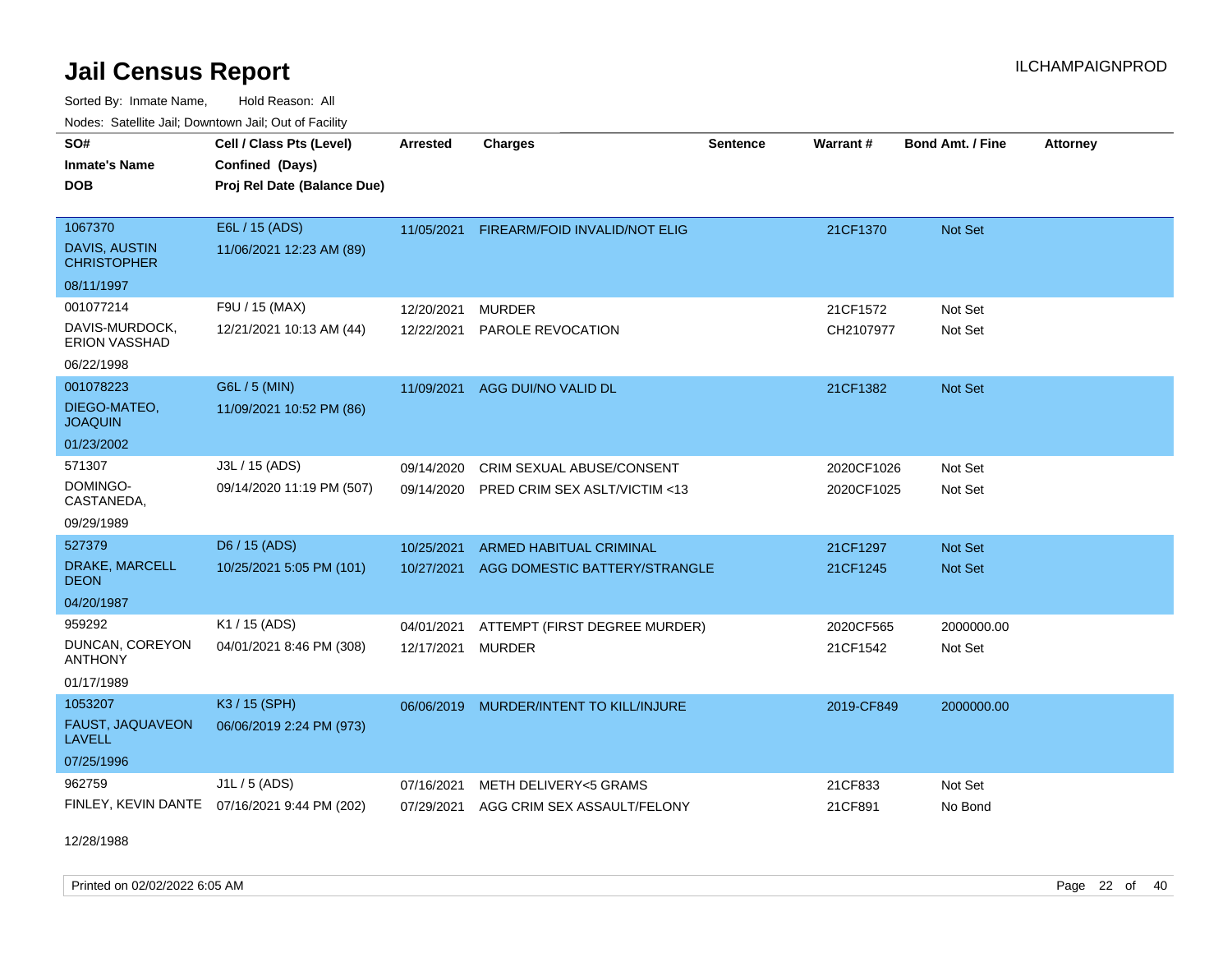| rouco. Calcinic Jan, Downtown Jan, Out of Facility |                                                                            |                 |                                         |                       |           |                         |                 |
|----------------------------------------------------|----------------------------------------------------------------------------|-----------------|-----------------------------------------|-----------------------|-----------|-------------------------|-----------------|
| SO#<br>Inmate's Name<br><b>DOB</b>                 | Cell / Class Pts (Level)<br>Confined (Days)<br>Proj Rel Date (Balance Due) | <b>Arrested</b> | <b>Charges</b>                          | <b>Sentence</b>       | Warrant#  | <b>Bond Amt. / Fine</b> | <b>Attorney</b> |
| 524764<br><b>FISCUS, ROBERT</b><br><b>LOWELL</b>   | G3L / 5 (MIN)<br>09/18/2021 10:50 AM (138)                                 |                 | 09/18/2021 METH DELIVERY/15<100 GRAMS   |                       | 21CF627   | 50000.00                |                 |
| 02/17/1986                                         |                                                                            |                 |                                         |                       |           |                         |                 |
| 1063104                                            | G9U / 5 (ADS)                                                              | 01/10/2022      | VIOLATE ORDER PROTECTION                |                       | 21CF1258  | 25000.00                |                 |
| FUSON, KEITH<br>EDWARD                             | 01/10/2022 9:14 PM (24)                                                    |                 | 01/10/2022 VIOLATE ORDER PROTECTION     |                       | 21CF1259  | 25000.00                |                 |
| 05/07/1987                                         |                                                                            |                 |                                         |                       |           |                         |                 |
| 32913                                              | I1 / 15 (ADS)                                                              | 12/03/2021      | <b>PRED CRIM SEX ASLT/VICTIM &lt;13</b> |                       | 21CF1481  | <b>Not Set</b>          |                 |
| <b>GROB, WARREN A,</b><br>Junior                   | 12/03/2021 4:24 PM (62)                                                    |                 |                                         |                       |           |                         |                 |
| 12/07/1950                                         |                                                                            |                 |                                         |                       |           |                         |                 |
| 1073611                                            | G3U / 5 (MIN)                                                              | 02/09/2021      | DELIVERY OF OR POSSESSION OF W/INT      |                       | 21CF160   | Not Set                 |                 |
| HAYES, CAMERON<br>TAYLOR MALEEK                    | 02/09/2021 3:10 PM (359)                                                   | 02/09/2021      | MFG 15>100 GR ECSTASY/ANALOG            |                       | 21CF121   | 500000.00               |                 |
| 08/10/1998                                         |                                                                            |                 |                                         |                       |           |                         |                 |
| 544770                                             | D3 / 10 (MED)                                                              | 08/14/2021      | AGG DOMESTIC BATTERY/STRANGLE           |                       | 2021CF514 | 25000.00                |                 |
| <b>HAYES, DEVON</b><br>JERMAINE                    | 08/14/2021 2:56 AM (173)                                                   | 08/14/2021      | AGGRAVATED DOMESTIC BATTERY             |                       | 21CF977   | No Bond                 |                 |
| 11/07/1987                                         |                                                                            |                 |                                         |                       |           |                         |                 |
| 972300                                             | F6U / 10 (MED)                                                             | 12/22/2021      | RESIDENTIAL BURGLARY                    |                       | 18CF1691  | 25000.00                |                 |
| HOLT, MICHAEL<br>TERRELL                           | 12/22/2021 8:36 AM (43)                                                    | 12/22/2021      | AGG CRIM SEX ABUSE/VICTIM <9            |                       | 19CF1277  | 250000.00               |                 |
| 12/25/1989                                         |                                                                            |                 |                                         |                       |           |                         |                 |
| 1063119                                            | J5L / 10 (MED)                                                             | 11/05/2021      | <b>BURGLARY</b>                         | 2y/6m (DOC) 2018CF877 |           | 10000.00                |                 |
| HUNT, KHALLEEL<br>MALIK                            | 11/05/2021 7:47 AM (90)                                                    |                 |                                         |                       |           |                         |                 |
| 03/28/1999                                         |                                                                            |                 |                                         |                       |           |                         |                 |
| 24308                                              | D <sub>2</sub> / 15 (MAX)                                                  | 06/03/2021      | <b>ROBBERY</b>                          |                       | 21CF625   | No Bond                 |                 |
| KWIATKOWSKI,<br>ROBERT JOHN                        | 06/03/2021 10:40 PM (245)                                                  |                 |                                         |                       |           |                         |                 |
| 08/08/1963                                         |                                                                            |                 |                                         |                       |           |                         |                 |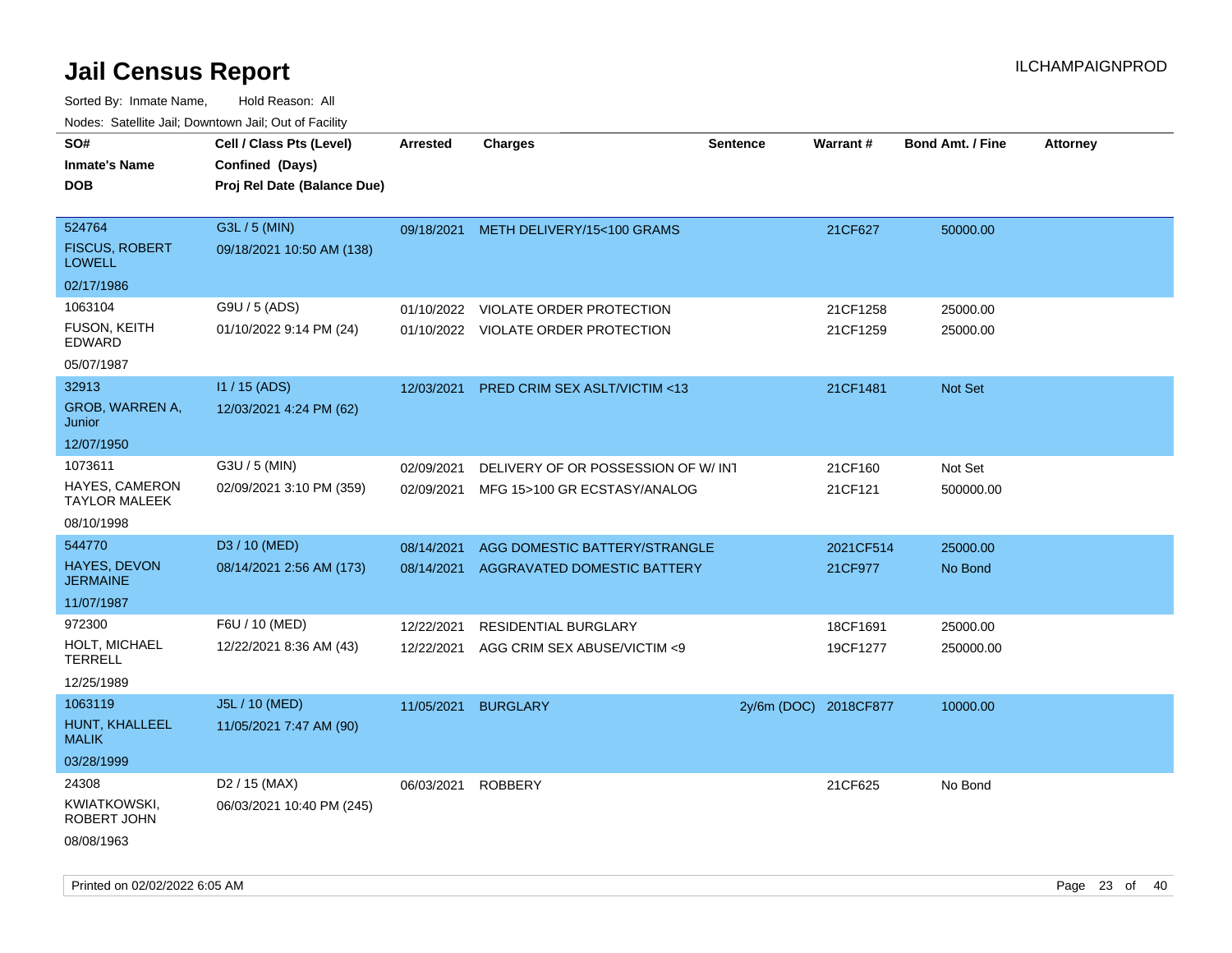| roaco. Catolino dall, Downtown dall, Out of Fability |                                            |                 |                                    |                 |                 |                         |                 |
|------------------------------------------------------|--------------------------------------------|-----------------|------------------------------------|-----------------|-----------------|-------------------------|-----------------|
| SO#                                                  | Cell / Class Pts (Level)                   | <b>Arrested</b> | Charges                            | <b>Sentence</b> | <b>Warrant#</b> | <b>Bond Amt. / Fine</b> | <b>Attorney</b> |
| <b>Inmate's Name</b>                                 | Confined (Days)                            |                 |                                    |                 |                 |                         |                 |
| <b>DOB</b>                                           | Proj Rel Date (Balance Due)                |                 |                                    |                 |                 |                         |                 |
|                                                      |                                            |                 |                                    |                 |                 |                         |                 |
| 1041648                                              | C8L / 15 (MAX)                             |                 | 01/11/2022 ARMED HABITUAL CRIMINAL |                 | 22CF41          | Not Set                 |                 |
| LANE, DEMETRIUS<br><b>LAQUAN</b>                     | 01/11/2022 5:27 AM (23)                    |                 | 01/11/2022 PAROLE REVOCATION       |                 | CH2200221       | Not Set                 |                 |
| 07/04/1996                                           |                                            |                 |                                    |                 |                 |                         |                 |
| 29681                                                | J2L / 15 (ADS)                             | 07/14/2020      | PREDATORY CRIMINAL SEX ASSLT/CHILE |                 | 20CF-781        | 250000.00               |                 |
| LENOIR, JOHN<br><b>CHRISTOPHER</b>                   | 07/14/2020 12:51 PM (569)                  |                 |                                    |                 |                 |                         |                 |
| 04/20/1966                                           |                                            |                 |                                    |                 |                 |                         |                 |
| 45113                                                | E2L / 15 (MAX)                             | 11/20/2021      | ARMED HABITUAL CRIMINAL            |                 | 21CF1424        | No Bond                 |                 |
| MARTIN, JEREMIAH<br><b>FRANCIS</b>                   | 11/20/2021 1:18 AM (75)                    |                 |                                    |                 |                 |                         |                 |
| 01/18/1977                                           |                                            |                 |                                    |                 |                 |                         |                 |
| 1000869                                              | C9L / 15 (MAX)                             | 09/11/2021      | FELON POSS/USE WEAPON/FIREARM      |                 | 21CF1102        | Not Set                 |                 |
| <b>MARTIN, MANNIX</b><br>TILMOND                     | 09/12/2021 12:40 AM (144)                  |                 |                                    |                 |                 |                         |                 |
| 07/19/1991                                           |                                            |                 |                                    |                 |                 |                         |                 |
| 1063030                                              | H4L / 15 (ADS)                             | 12/20/2021      | <b>MURDER</b>                      |                 | 21CF1571        | <b>Not Set</b>          |                 |
|                                                      | MASON, RYAN ONEIAL 12/21/2021 9:30 AM (44) | 12/22/2021      | <b>PAROLE REVOCATION</b>           |                 | CH2107979       | Not Set                 |                 |
|                                                      |                                            |                 |                                    |                 |                 |                         |                 |
| 02/22/1991                                           |                                            |                 |                                    |                 |                 |                         |                 |
| 1066623                                              | G6U / 5 (MIN)                              | 11/17/2021      | MFG/DEL 15<100 GR COCA/ANALOG      |                 | 17CF1093        | 75000.00                |                 |
| MATA-OROZCO.<br>OLEGARIO                             | 11/17/2021 5:08 PM (78)                    |                 |                                    |                 |                 |                         |                 |
| 03/06/1995                                           |                                            |                 |                                    |                 |                 |                         |                 |
| 001078249                                            | B3 / 10 (MED)                              | 08/07/2021      | FELON POSS/USE WEAPON/FIREARM      |                 | 21CF947         | <b>Not Set</b>          |                 |
| MCCLENDON, CALVIN<br>M                               | 08/07/2021 8:56 AM (180)                   |                 |                                    |                 |                 |                         |                 |
| 04/29/1990                                           |                                            |                 |                                    |                 |                 |                         |                 |
| 40235                                                | G9L / 5 (MIN)                              | 10/04/2021      | AGG DUI/4                          |                 | 2021CF1145      | 35000.00                |                 |
| MERRIWEATHER,<br><b>MARCUS TODD</b>                  | 10/04/2021 4:41 PM (122)                   |                 |                                    |                 |                 |                         |                 |
| 11/28/1967                                           |                                            |                 |                                    |                 |                 |                         |                 |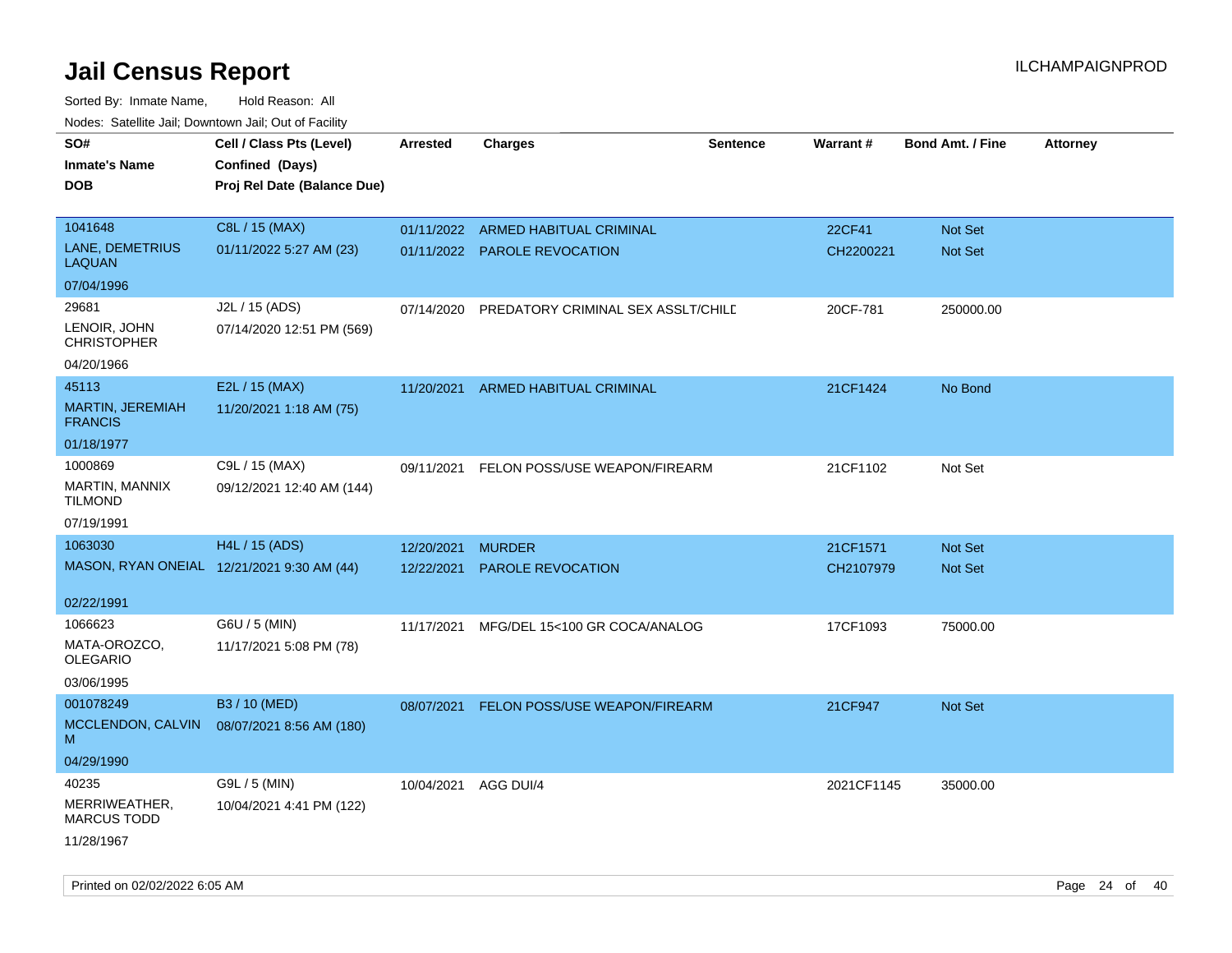Sorted By: Inmate Name, Hold Reason: All Nodes: Satellite Jail; Downtown Jail; Out of Facility

| rouco. Calcinic Jan, Downtown Jan, Out of Facility |                                                                            |                 |                                     |                 |              |                         |                 |
|----------------------------------------------------|----------------------------------------------------------------------------|-----------------|-------------------------------------|-----------------|--------------|-------------------------|-----------------|
| SO#<br>Inmate's Name<br><b>DOB</b>                 | Cell / Class Pts (Level)<br>Confined (Days)<br>Proj Rel Date (Balance Due) | <b>Arrested</b> | <b>Charges</b>                      | <b>Sentence</b> | Warrant#     | <b>Bond Amt. / Fine</b> | <b>Attorney</b> |
| 1040273<br>METCALFE, LANELL<br>JARON               | E5U / 15 (ADS)<br>09/30/2021 11:32 PM (126)                                | 09/30/2021      | PRED CRIM SEX ASLT/VICTIM <13       |                 | 21CF329      | 500000.00               |                 |
| 09/22/1988                                         |                                                                            |                 |                                     |                 |              |                         |                 |
| 1075635                                            | B <sub>2</sub> / 10 (ADS)                                                  | 05/11/2021      | AGG DISCHARGE FIREARM/OCC VEH       |                 | 21CF538      | Not Set                 |                 |
| MILES, DEVLON VON,<br>Junior                       | 05/11/2021 10:39 PM (268)                                                  | 05/11/2021      | MFG/DEL CANNABIS/30-500 GRAMS       |                 | 20CF1402     | 100000.00               |                 |
| 11/04/2000                                         |                                                                            |                 |                                     |                 |              |                         |                 |
| 001078721                                          | C3L / 5 (ADS)                                                              |                 | 12/29/2021 VIOLATE ORDER PROTECTION |                 | 21CF1600     | <b>Not Set</b>          |                 |
| <b>MIRAMONTES, RAUL</b>                            | 12/29/2021 4:02 AM (36)                                                    |                 |                                     |                 |              |                         |                 |
| 05/11/1989                                         |                                                                            |                 |                                     |                 |              |                         |                 |
| 48033                                              | G7L / 5 (MIN)                                                              | 12/04/2021      | DOMESTIC BATTERY/OTHER PRIOR        | 4y (DOC)        | 21CF1482     | Not Set                 |                 |
| MOORE.<br><b>CHRISTOPHER ALLEN</b>                 | 12/04/2021 4:38 PM (61)                                                    |                 |                                     |                 |              |                         |                 |
| 07/02/1976                                         |                                                                            |                 |                                     |                 |              |                         |                 |
| 1069209                                            | H <sub>1</sub> L / 10 (ADS)                                                | 04/07/2021      | AGG BATTERY/GREAT BODILY HARM       |                 | 21CF376      | <b>Not Set</b>          |                 |
| MOORE, DEVONTE<br>JAMAL                            | 04/07/2021 6:25 PM (302)                                                   |                 |                                     |                 |              |                         |                 |
| 09/24/1995                                         |                                                                            |                 |                                     |                 |              |                         |                 |
| 1074169                                            | C2L / 10 (MED)                                                             | 12/21/2021      | AGGRAVATED DOMESTIC BATTERY         |                 | 21CF1567     | Not Set                 |                 |
|                                                    | PANZER, IAN RICHARD 12/21/2021 2:24 PM (44)                                |                 |                                     |                 |              |                         |                 |
| 07/04/1988                                         |                                                                            |                 |                                     |                 |              |                         |                 |
| 61251                                              | E4L / 15 (ADS)                                                             | 12/27/2021      | PRED CRIM SEX ASLT/VICTIM <13       |                 | 21CF651      | No Bond                 |                 |
| PETMECKY, JOHN<br>ROBERT                           | 12/27/2021 1:52 PM (38)                                                    |                 |                                     |                 |              |                         |                 |
| 03/09/1983                                         |                                                                            |                 |                                     |                 |              |                         |                 |
| 1022441                                            | H6L / 10 (ADS)                                                             | 10/27/2021      | AGG BATTERY/PEACE OFFICER           |                 | 2021 CF 12   | No Bond                 |                 |
| PICKENS, DONTRELL<br>DEMAR                         | 10/27/2021 1:39 PM (99)                                                    | 10/27/2021      | AGG BATTERY/PEACE OFFICER           |                 | 2020 CF 1488 | No Bond                 |                 |
| 12/10/1993                                         |                                                                            |                 |                                     |                 |              |                         |                 |

Printed on 02/02/2022 6:05 AM Page 25 of 40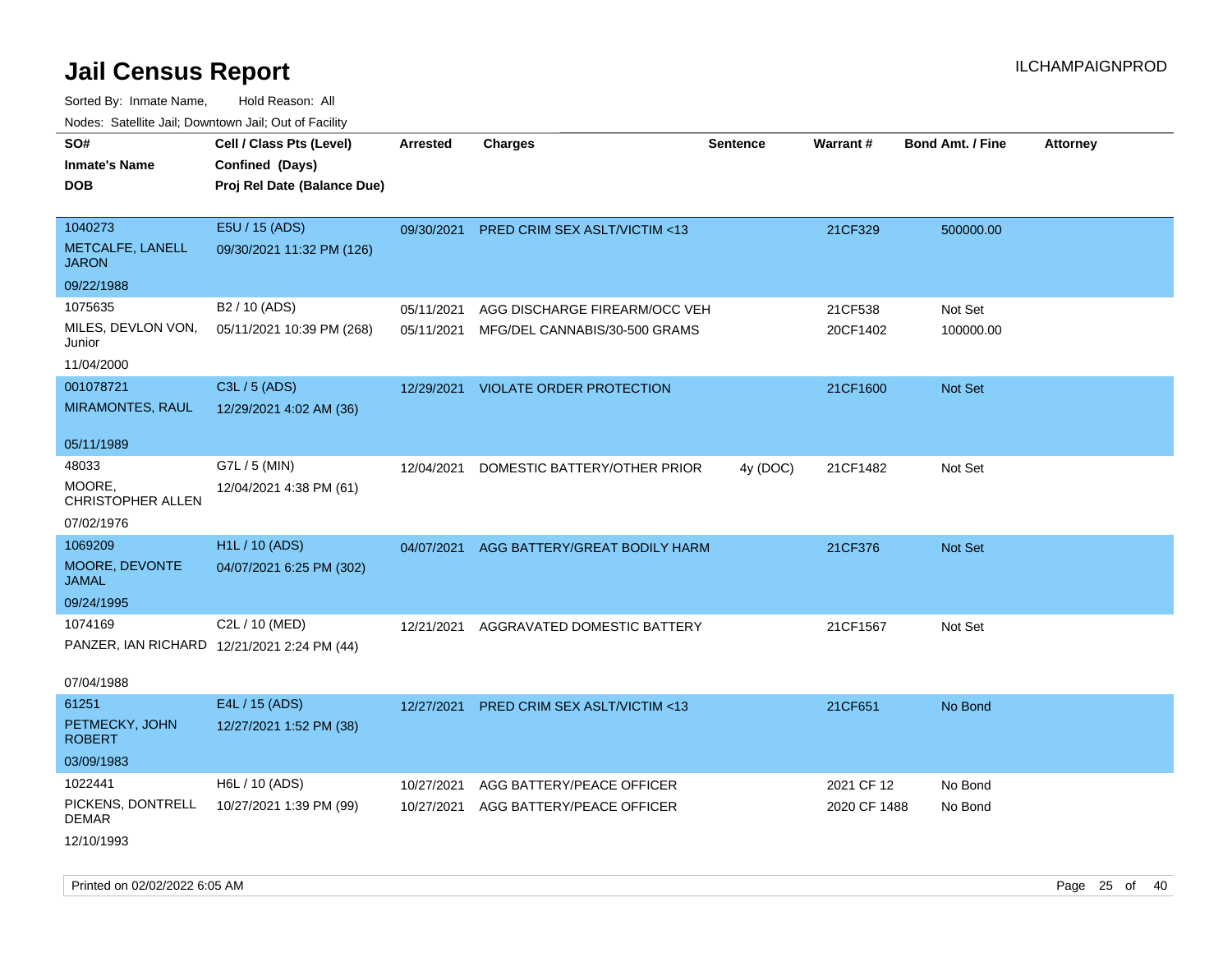Sorted By: Inmate Name, Hold Reason: All Nodes: Satellite Jail; Downtown Jail; Out of Facility

| rouco. Calcinic Jan, Downtown Jan, Out of Facility                    |                                                                            |                                        |                                                                                 |                 |                          |                                  |                 |
|-----------------------------------------------------------------------|----------------------------------------------------------------------------|----------------------------------------|---------------------------------------------------------------------------------|-----------------|--------------------------|----------------------------------|-----------------|
| SO#<br>Inmate's Name<br><b>DOB</b>                                    | Cell / Class Pts (Level)<br>Confined (Days)<br>Proj Rel Date (Balance Due) | <b>Arrested</b>                        | <b>Charges</b>                                                                  | <b>Sentence</b> | Warrant#                 | <b>Bond Amt. / Fine</b>          | <b>Attorney</b> |
| 1063325<br>PICKENS, JOSEPH<br><b>PARNELL</b>                          | C6L / 10 (MED)<br>01/14/2022 12:28 AM (20)                                 |                                        | 01/13/2022 VIO BAIL BOND/CLASS A OFFENSE                                        |                 | 22CM17                   | Not Set                          |                 |
| 04/27/1978<br>001078602<br>RICHARDSON,<br>JOHNNY LINDAL<br>06/27/2000 | F4U / 10 (MED)<br>11/21/2021 10:00 AM (74)                                 | 11/21/2021                             | AGGRAVATED DOMESTIC BATTERY                                                     |                 | 21CF1428                 | Not Set                          |                 |
| 001077783<br>RIVERA, DARYL<br><b>ANTONIO</b><br>11/14/1981            | 15 / 10 (ADS)<br>01/05/2022 4:20 PM (29)                                   |                                        | 01/05/2022 AGGRAVATED BATTERY                                                   |                 | 21CF325                  | Not Set                          |                 |
| 1072114<br>ROBINSON, DONNELL<br>LEVON<br>10/23/2000                   | C5L / 15 (SPH)<br>01/17/2021 2:40 PM (382)                                 | 01/17/2021<br>01/17/2021<br>02/17/2021 | ATTEMPT (FIRST DEGREE MURDER)<br>ARMED ROBBERY/NO FIREARM<br>AGGRAVATED BATTERY | 4y (DOC)        | 2021CF65<br>2020CF824    | Not Set<br>75000.00<br>250000.00 |                 |
| 1068592<br>ROSS, TEVONTAE<br>TERRANCE<br>12/15/1998                   | J7L / 15 (ADS)<br>11/12/2021 8:41 AM (83)                                  | 11/12/2021                             | <b>BURGLARY</b>                                                                 | 2y (DOC)        | 21CF1393                 | <b>Not Set</b>                   |                 |
| 59178<br>SANDERS, MICHAEL<br>JEAN<br>12/22/1967                       | F8L / 15 (MAX)<br>12/13/2021 4:17 PM (52)                                  | 12/13/2021                             | AGG DISCHARGE FIREARM/OCC VEH                                                   |                 | 21CF1274                 | 1500000.00                       |                 |
| 001078704<br>SHORTER, JAQUAN<br>MAURICE<br>10/08/1998                 | F7U / 15 (MAX)<br>12/23/2021 1:23 AM (42)                                  | 12/21/2021                             | MURDER/INTENT TO KILL/INJURE                                                    |                 | 21CF1575                 | Not Set                          |                 |
| 47195<br>SIMMONS, JAMES<br>ROBERT<br>03/13/1975                       | G8L / 5 (MIN)<br>12/27/2021 8:42 AM (38)                                   | 12/27/2021<br>12/28/2021               | <b>RESIDENTIAL BURGLARY</b><br><b>RESIDENTIAL BURGLARY</b>                      |                 | 2020CF1222<br>2021CF1596 | 10000.00<br>Not Set              |                 |

Printed on 02/02/2022 6:05 AM Page 26 of 40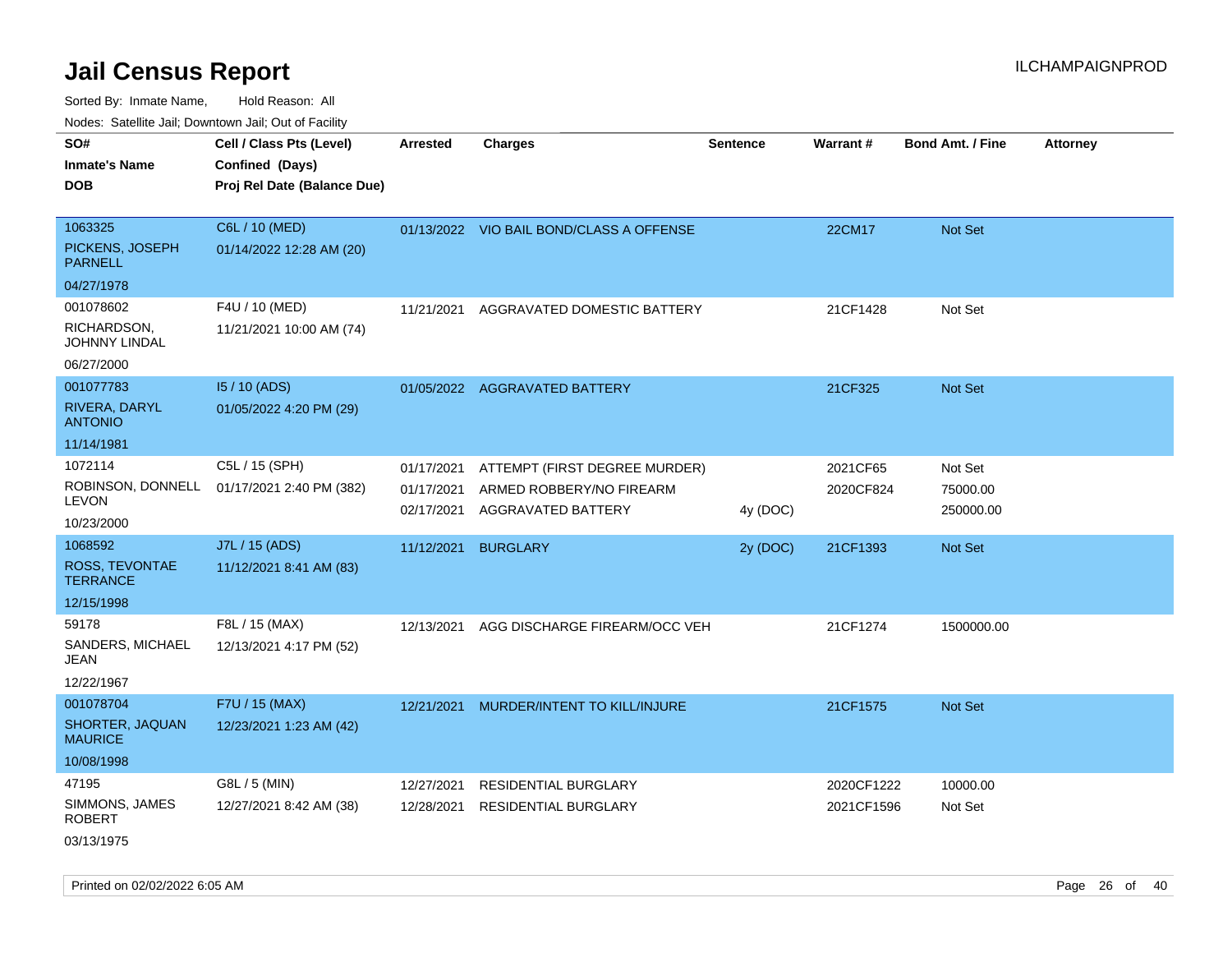| ivuutos. Saltiilit Jall, Duwilluwii Jall, Oul of Facility |                             |                     |                                         |                 |            |                         |                 |
|-----------------------------------------------------------|-----------------------------|---------------------|-----------------------------------------|-----------------|------------|-------------------------|-----------------|
| SO#                                                       | Cell / Class Pts (Level)    | <b>Arrested</b>     | <b>Charges</b>                          | <b>Sentence</b> | Warrant#   | <b>Bond Amt. / Fine</b> | <b>Attorney</b> |
| <b>Inmate's Name</b>                                      | Confined (Days)             |                     |                                         |                 |            |                         |                 |
| <b>DOB</b>                                                | Proj Rel Date (Balance Due) |                     |                                         |                 |            |                         |                 |
|                                                           |                             |                     |                                         |                 |            |                         |                 |
| 1057312                                                   | G5U / 5 (MIN)               |                     | 11/10/2021 HOME INVASION/FIREARM        | 7y (DOC)        | 21CF1388   | Not Set                 |                 |
| <b>STARKS, RAMEON</b><br><b>TAHZIER</b>                   | 11/10/2021 9:51 PM (85)     |                     |                                         |                 |            |                         |                 |
| 12/18/1996                                                |                             |                     |                                         |                 |            |                         |                 |
| 1064798                                                   | 14 / 15 (ADS)               | 01/17/2022          | <b>MURDER</b>                           |                 | 2021CF695  | 1500000.00              |                 |
| STENNIS, BRUCE<br><b>DEONTAY</b>                          | 01/17/2022 1:29 PM (17)     |                     | 01/17/2022 MFG/DEL 1<15 GR COCAINE/ANLG |                 | 21CF520    | 50000.00                |                 |
| 08/12/1998                                                |                             |                     |                                         |                 |            |                         |                 |
| 1051104                                                   | G8U / 5 (MIN)               | 05/26/2021          | METH DELIVERY/5<15 GRAMS                |                 | 21CF598    | Not Set                 |                 |
| STOVER, ANDREW<br><b>WADE</b>                             | 05/27/2021 12:59 AM (252)   | 05/26/2021          | <b>BURGLARY</b>                         |                 | 21CF667    | Not Set                 |                 |
| 07/20/1994                                                |                             |                     |                                         |                 |            |                         |                 |
| 65920                                                     | F3L / 15 (MAX)              | 12/21/2021          | ARMED ROBBERY/ARMED W/FIREARM           |                 | 2021CF1543 | 100000.00               |                 |
| TAPSCOTT,<br><b>CORNELIUS</b>                             | 12/21/2021 10:57 PM (44)    |                     |                                         |                 |            |                         |                 |
| 07/14/1985                                                |                             |                     |                                         |                 |            |                         |                 |
| 1068839                                                   | F4L / 15 (MAX)              | 08/07/2020 HOMICIDE |                                         |                 | 2020-CF851 | 1000000.00              |                 |
| <b>TAYLOR, LONDON</b><br><b>JAVON</b>                     | 08/07/2020 10:30 AM (545)   |                     |                                         |                 |            |                         |                 |
| 08/16/1999                                                |                             |                     |                                         |                 |            |                         |                 |
| 1004142                                                   | F2U / 15 (MAX)              | 10/27/2021          | POSSESSION OF METH/15<100GRAMS          |                 | 2021CF1298 | 1500000.00              |                 |
| TOY, KAYON LARENZ                                         | 10/22/2021 1:01 PM (104)    |                     |                                         |                 |            |                         |                 |
|                                                           |                             |                     |                                         |                 |            |                         |                 |
| 09/12/1991                                                |                             |                     |                                         |                 |            |                         |                 |
| 1056971                                                   | D4 / 10 (ADS)               | 08/07/2021          | <b>FELON POSS/USE WEAPON/FIREARM</b>    |                 | 21CF948    | No Bond                 |                 |
| <b>TRAVIS, DENZEL</b><br><b>DANTRELL</b>                  | 08/07/2021 7:36 AM (180)    | 08/08/2021          | AGG BATTERY/PUBLIC PLACE                |                 | 2020CF647  | 25000.00                |                 |
| 03/21/1993                                                |                             |                     |                                         |                 |            |                         |                 |
| 001078250                                                 | F2L / 10 (MED)              | 08/07/2021          | FELON POSS WEAPON/BODY ARMOR            |                 | 21CF950    | Not Set                 |                 |
| TRAVIS, JORDAN<br><b>TESHAUN</b>                          | 08/07/2021 10:27 AM (180)   |                     |                                         |                 |            |                         |                 |
| 03/03/1996                                                |                             |                     |                                         |                 |            |                         |                 |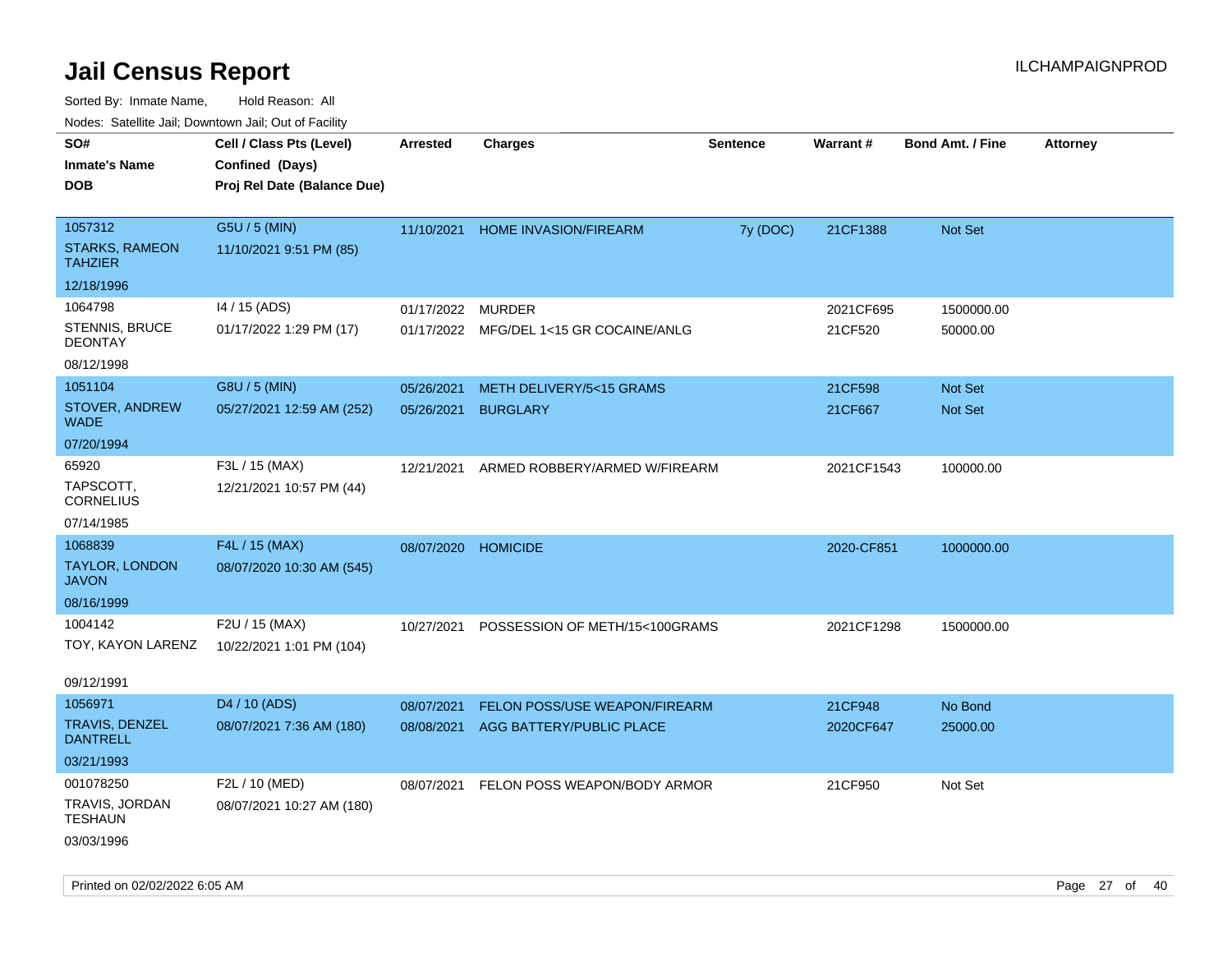| roaco. Catolino dall, Downtown dall, Out of Fability |                                                                            |                 |                                         |                 |           |                         |                 |
|------------------------------------------------------|----------------------------------------------------------------------------|-----------------|-----------------------------------------|-----------------|-----------|-------------------------|-----------------|
| SO#<br><b>Inmate's Name</b><br><b>DOB</b>            | Cell / Class Pts (Level)<br>Confined (Days)<br>Proj Rel Date (Balance Due) | <b>Arrested</b> | <b>Charges</b>                          | <b>Sentence</b> | Warrant#  | <b>Bond Amt. / Fine</b> | <b>Attorney</b> |
|                                                      |                                                                            |                 |                                         |                 |           |                         |                 |
| 56994                                                | A1L / 15 (SPH)                                                             | 12/09/2021      | STALKING/CAUSE FEAR FOR SAFETY          |                 | 21CF1514  | <b>Not Set</b>          |                 |
| <b>TURNER, ROBERT</b><br><b>EARL, Senior</b>         | 12/09/2021 9:23 PM (56)                                                    | 12/13/2021      | PAROLE REVOCATION                       |                 | CH2107735 | <b>Not Set</b>          |                 |
| 09/07/1982                                           |                                                                            |                 |                                         |                 |           |                         |                 |
| 30108                                                | J4L / 15 (ADS)                                                             | 07/30/2021      | <b>MURDER</b>                           |                 | 21CF902   | 2000000.00              |                 |
| VANDYKE, DARYL<br><b>ANTHONY</b>                     | 07/30/2021 8:29 PM (188)                                                   |                 |                                         |                 |           |                         |                 |
| 10/04/1965                                           |                                                                            |                 |                                         |                 |           |                         |                 |
| 968681                                               | D5 / 15 (ADS)                                                              | 08/27/2021      | AGG CRIM SX AB/VIC 13<18/TRUST          |                 | 2020CF499 | 250000.00               |                 |
| <b>WADE, DEMETRIUS</b><br><b>DARYL</b>               | 08/27/2021 2:25 AM (160)                                                   | 08/27/2021      | INDIRECT CRIMINAL CONTEMPT              | 3y (DOC)        | 2021CC16  | No Bond                 |                 |
| 01/07/1987                                           |                                                                            |                 |                                         |                 |           |                         |                 |
| 1070971                                              | $H3L / 5$ (ADS)                                                            | 12/07/2021      | IDENTITY THEFT/<\$300                   |                 | 20CF922   | Not Set                 |                 |
| <b>WEIR, CLINTON</b><br><b>HOWARD</b>                | 12/08/2021 3:45 AM (57)                                                    | 12/07/2021      | <b>RECKLESS DRIVING</b>                 |                 | 19TR2348  | Not Set                 |                 |
| 03/15/1983                                           |                                                                            |                 |                                         |                 |           |                         |                 |
| 54212                                                | E3U / 10 (ADS)                                                             | 12/21/2021      | ARMED VIOLENCE/CATEGORY I               |                 | 21CF1576  | Not Set                 |                 |
| <b>WHITLOCK, GEORGE</b>                              | 12/21/2021 1:20 PM (44)                                                    | 12/21/2021      | RECEIVE/POSS/SELL STOLEN VEH            |                 | 2021CF669 | 10000.00                |                 |
| ABRAM                                                |                                                                            | 12/21/2021      | <b>VIOLATE ORDER PROTECTION</b>         |                 | 2021CM391 | 1000.00                 |                 |
| 11/10/1978<br>001078709                              | F3U / 15 (MAX)                                                             |                 |                                         |                 |           |                         |                 |
| WILLIAMS, DAVID LEE                                  |                                                                            |                 | 12/22/2021 ARMED VIOLENCE/CATEGORY I    |                 | 21CF1586  | Not Set                 |                 |
|                                                      | 12/22/2021 11:00 AM (43)                                                   |                 |                                         |                 |           |                         |                 |
| 12/18/1989                                           |                                                                            |                 |                                         |                 |           |                         |                 |
| 1058072                                              | A2U / 15 (SPH)                                                             | 02/25/2021      | ARMED HABITUAL CRIMINAL                 |                 |           | <b>Not Set</b>          |                 |
| <b>WILLIAMS, KENNETH</b><br><b>BERNARD</b>           | 02/25/2021 3:24 PM (343)                                                   |                 |                                         |                 |           |                         |                 |
| 10/04/1985                                           |                                                                            |                 |                                         |                 |           |                         |                 |
| 996311                                               | F7L / 10 (MED)                                                             |                 | 01/12/2022 RECEIVE/POSS/SELL STOLEN VEH | 3y (DOC)        | 2021CF524 | No Bond                 |                 |
| <b>WILLIAMS,</b><br><b>TRAYSHAUN DEVONTA</b>         | 01/12/2022 5:31 PM (22)                                                    |                 |                                         |                 |           |                         |                 |
| 02/18/1992                                           |                                                                            |                 |                                         |                 |           |                         |                 |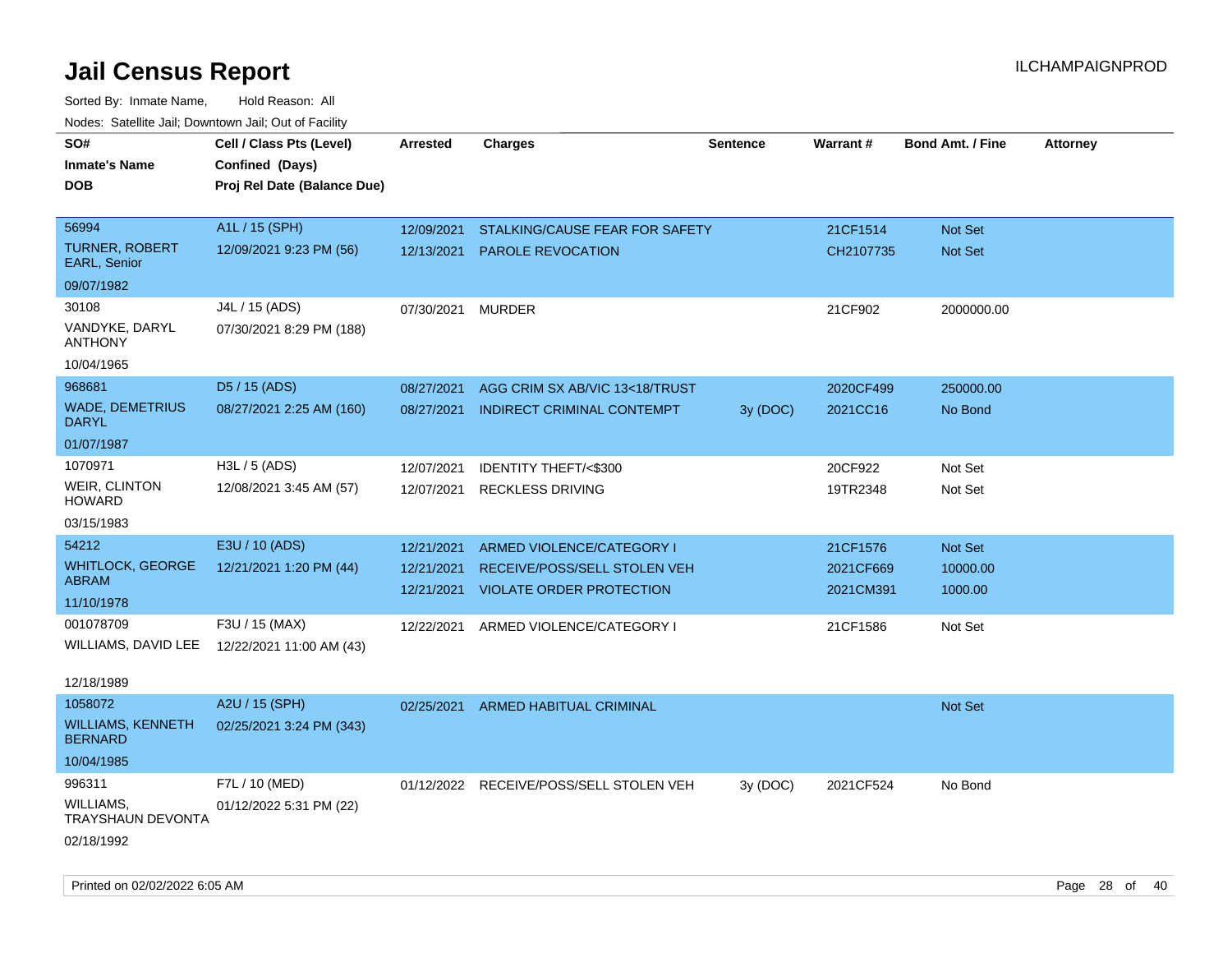| SO#<br><b>Inmate's Name</b><br><b>DOB</b> | Cell / Class Pts (Level)<br>Confined (Days)<br>Proj Rel Date (Balance Due) | Arrested   | <b>Charges</b>                 | <b>Sentence</b> | Warrant#    | <b>Bond Amt. / Fine</b> | <b>Attorney</b> |
|-------------------------------------------|----------------------------------------------------------------------------|------------|--------------------------------|-----------------|-------------|-------------------------|-----------------|
| 001078711                                 | F9L / 10 (MED)                                                             | 12/22/2021 | AGG DISCHARGE FIREARM/OCC BLDG |                 | 21CF1585    | Not Set                 |                 |
| <b>WILLIS, RANDY</b><br><b>RAMEEL</b>     | 12/22/2021 4:15 PM (43)                                                    |            |                                |                 |             |                         |                 |
| 09/10/2003                                |                                                                            |            |                                |                 |             |                         |                 |
| 9326                                      | $12/5$ (ADS)                                                               | 06/14/2021 | <b>BURGLARY</b>                |                 | 2020-CF-625 | Not Set                 |                 |
| YOUNG, ANTHONY<br>PAUL                    | 06/14/2021 12:07 PM (234)                                                  |            |                                |                 |             |                         |                 |
| 03/13/1954                                |                                                                            |            |                                |                 |             |                         |                 |
| <b>Total Downtown Jail: 73</b>            |                                                                            | Males: 73  | Unknown: 0<br>Females: 0       |                 |             |                         |                 |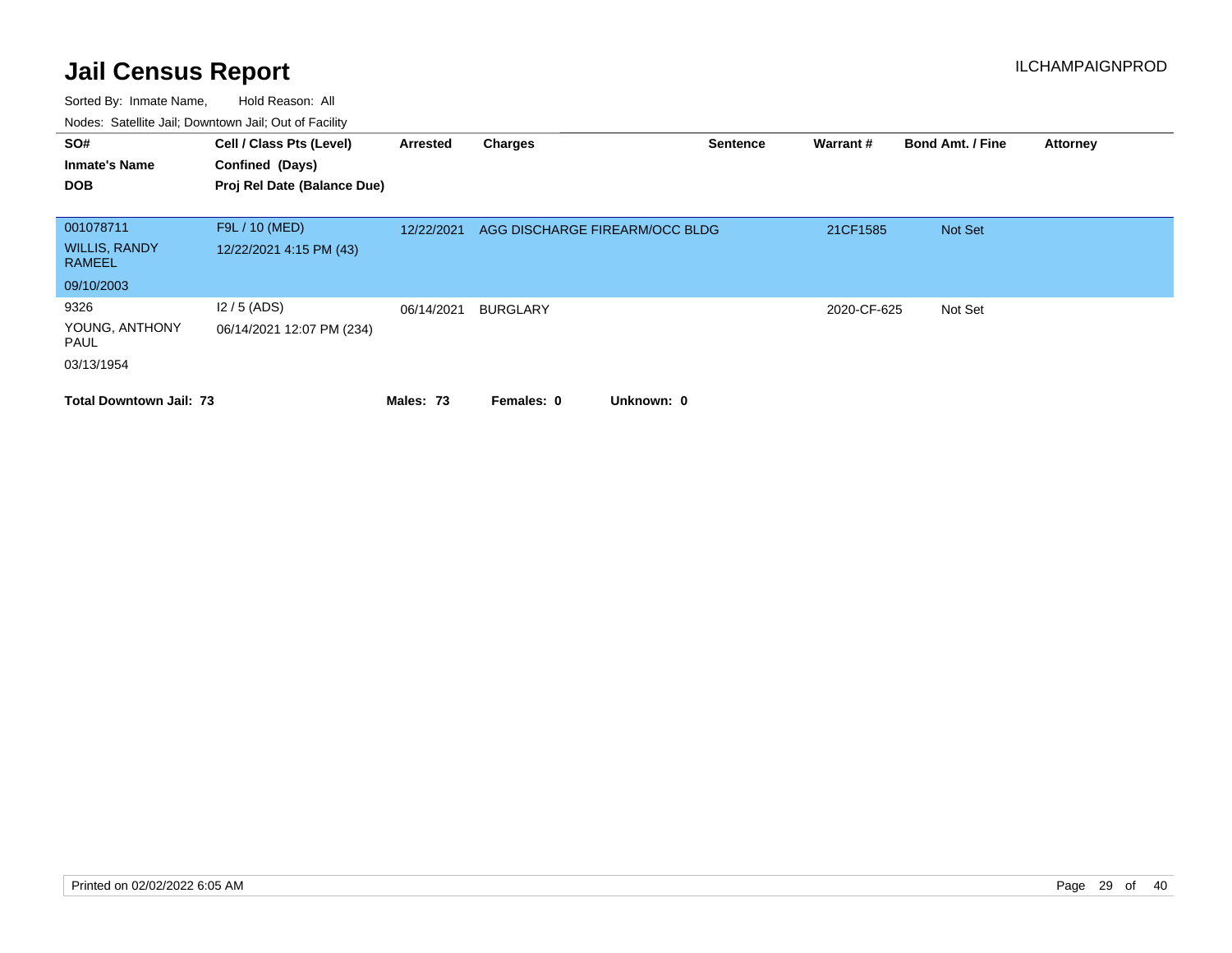|  | <b>Out of Facility</b> |  |
|--|------------------------|--|
|  |                        |  |

| SO#<br><b>Inmate's Name</b>              | Cell / Class Pts (Level)<br>Confined (Days) | <b>Arrested</b> | <b>Charges</b>                     | <b>Sentence</b> | Warrant#  | <b>Bond Amt. / Fine</b> | <b>Attorney</b> |
|------------------------------------------|---------------------------------------------|-----------------|------------------------------------|-----------------|-----------|-------------------------|-----------------|
| <b>DOB</b>                               | Proj Rel Date (Balance Due)                 |                 |                                    |                 |           |                         |                 |
|                                          |                                             |                 |                                    |                 |           |                         |                 |
| 61095                                    | <b>KAN / 10 (ADS)</b>                       | 05/02/2021      | HOME INVASION/CAUSE INJURY         |                 | 2021CF323 | 100000.00               |                 |
| <b>AMOS, DERRICK</b><br><b>JAMES</b>     | 05/02/2021 9:02 PM (277)                    |                 |                                    |                 |           |                         |                 |
| 06/12/1985                               |                                             |                 |                                    |                 |           |                         |                 |
| 19971                                    | <b>EHD</b>                                  | 11/09/2021      | DRIVING RVK/SUSP DUI/SSS 4-9       |                 | 2021CF968 | Not Set                 |                 |
| <b>LYNN</b>                              | BARNESKE, RAYMOND 11/09/2021 9:32 AM (86)   |                 |                                    |                 |           |                         |                 |
| 08/17/1961                               | 5/6/2022 (0.00)                             |                 |                                    |                 |           |                         |                 |
| 516062                                   | <b>KAN / 15 (MAX)</b>                       | 02/22/2021      | <b>PHONE HARASSMENT/2+</b>         |                 | 20CF194   | 5000.00                 |                 |
| <b>BENNETT, JOHN</b><br><b>MICHAEL</b>   | 02/22/2021 10:47 AM (346)                   | 02/22/2021      | AGG DISCH FIR/VEH/PC OFF/FRMAN     |                 | 21CF210   | No Bond                 |                 |
| 04/30/1986                               |                                             |                 |                                    |                 |           |                         |                 |
| 33993                                    | <b>KAN / 10 (MED)</b>                       | 06/14/2021      | AGGRAVATED DOMESTIC BATTERY        |                 | 21CF688   | Not Set                 |                 |
| <b>BOOKER, STEPHON</b>                   | 06/14/2021 7:42 PM (234)                    | 06/14/2021      | POSSESSING A CONTROLLED SUBSTANC   |                 | 21CF657   | Not Set                 |                 |
| <b>MONTELL</b><br>06/11/1971             |                                             | 06/14/2021      | <b>PAROLE REVOCATION</b>           |                 | CH2103612 | No Bond                 |                 |
|                                          |                                             |                 |                                    |                 |           |                         |                 |
| 1074315                                  | <b>KAN / 15 (MAX)</b>                       | 07/27/2021      | AGG DISCHARGE FIREARM/VEH/SCH      |                 | 21CF927   | Not Set                 |                 |
| <b>BRIGGS, PATRICK</b><br><b>MONTAY</b>  | 08/03/2021 4:56 PM (184)                    |                 |                                    |                 |           |                         |                 |
| 08/05/2001                               |                                             |                 |                                    |                 |           |                         |                 |
| 001078065                                | KAN / 10 (ADS)                              | 06/17/2021      | AGG BATTERY/DISCHARGE FIREARM      |                 | 21CF704   | 1000000.00              |                 |
| <b>BROWN, CHARMAN</b><br>LAKEEF          | 06/17/2021 12:32 PM (231)                   |                 |                                    |                 |           |                         |                 |
| 11/30/2002                               |                                             |                 |                                    |                 |           |                         |                 |
| 1038554                                  | <b>KAN / 15 (MAX)</b>                       | 08/18/2021      | DELIVERY OF OR POSSESSION OF W/INT |                 | 21CF1009  | No Bond                 |                 |
| <b>BROWN, CORRION</b><br><b>DEVONTAE</b> | 08/18/2021 5:40 PM (169)                    | 08/18/2021      | <b>ARMED HABITUAL CRIMINAL</b>     |                 | 21CF1162  | <b>Not Set</b>          |                 |
| 04/19/1995                               |                                             |                 |                                    |                 |           |                         |                 |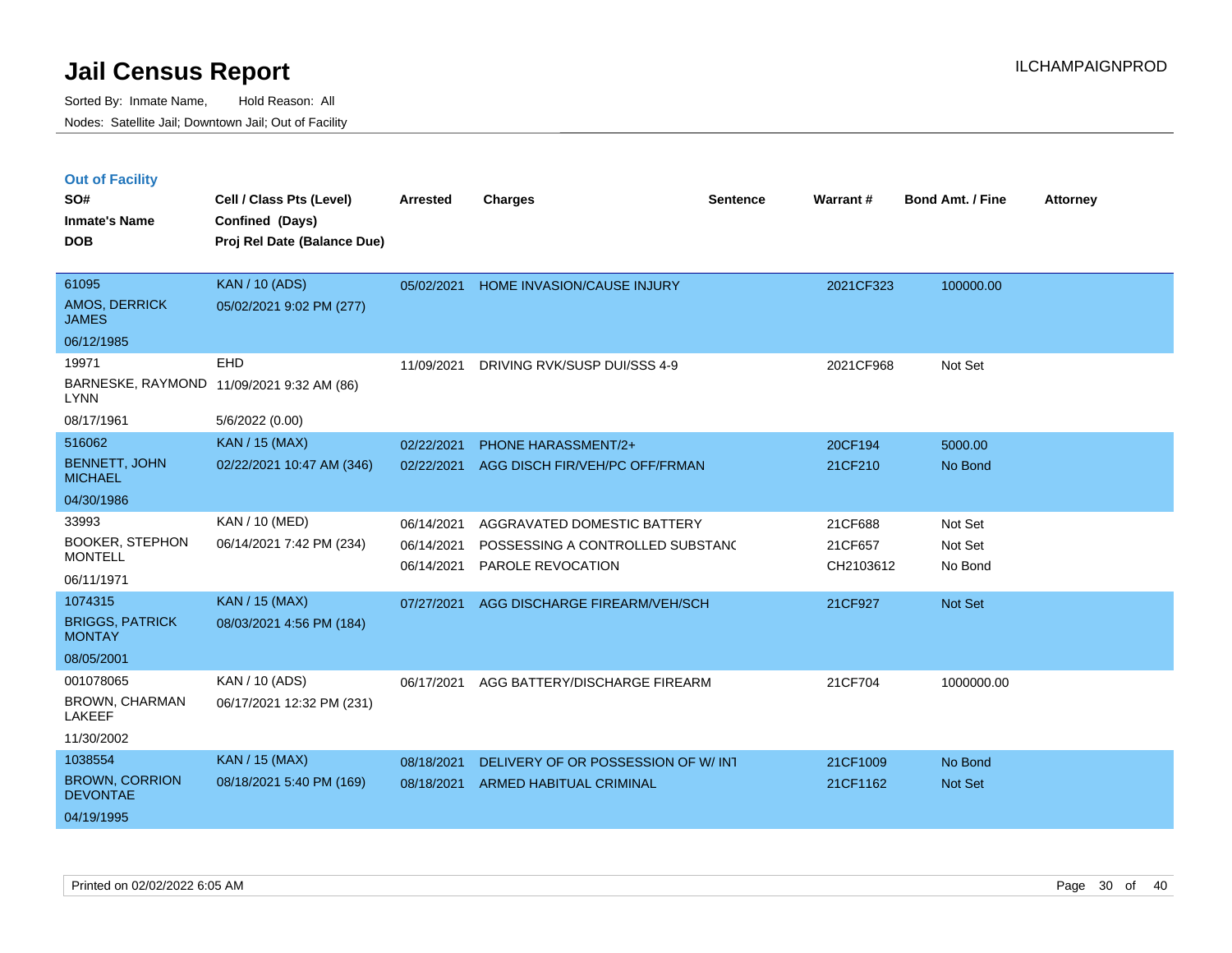| Nudes. Satellite Jali, Downtown Jali, Out of Facility |                                             |            |                               |                 |                 |                         |                 |
|-------------------------------------------------------|---------------------------------------------|------------|-------------------------------|-----------------|-----------------|-------------------------|-----------------|
| SO#                                                   | Cell / Class Pts (Level)                    | Arrested   | <b>Charges</b>                | <b>Sentence</b> | <b>Warrant#</b> | <b>Bond Amt. / Fine</b> | <b>Attorney</b> |
| <b>Inmate's Name</b>                                  | Confined (Days)                             |            |                               |                 |                 |                         |                 |
| DOB                                                   | Proj Rel Date (Balance Due)                 |            |                               |                 |                 |                         |                 |
|                                                       |                                             |            |                               |                 |                 |                         |                 |
| 1038579                                               | <b>KAN / 15 (MAX)</b>                       | 08/18/2021 | FELON POSS/USE WEAPON/FIREARM |                 | 21CF1010        | Not Set                 |                 |
| <b>BROWN, MARKEL</b><br>rikki                         | 08/18/2021 2:05 PM (169)                    |            |                               |                 |                 |                         |                 |
| 01/06/1995                                            |                                             |            |                               |                 |                 |                         |                 |
| 1003006                                               | KAN / 15 (MAX)                              | 08/19/2021 | FELON POSS/USE MACHINE GUN    |                 | 21CF1011        | No Bond                 |                 |
| <b>BROWN, ROCKEITH</b><br>JAVONTE                     | 08/19/2021 12:55 AM (168)                   |            |                               |                 |                 |                         |                 |
| 07/23/1991                                            |                                             |            |                               |                 |                 |                         |                 |
| 995894                                                | <b>KAN / 10 (ADS)</b>                       | 12/28/2021 | FELON POSSESS WEAPON/2ND+     | 5y (DOC)        | 2020CF709       | No Bond                 |                 |
|                                                       | BUTLER, JAMES LYNN 12/28/2021 11:05 AM (37) |            |                               |                 |                 |                         |                 |
|                                                       |                                             |            |                               |                 |                 |                         |                 |
| 12/04/1991                                            |                                             |            |                               |                 |                 |                         |                 |
| 987334                                                | KAN / 15 (MAX)                              | 03/10/2021 | ATTEMPT (FIRST DEGREE MURDER) |                 | 19CF689         | Not Set                 |                 |
| CAIN, ISAIAH<br>DEPRIEST                              | 03/10/2021 2:22 PM (330)                    |            |                               |                 |                 |                         |                 |
| 12/23/1990                                            |                                             |            |                               |                 |                 |                         |                 |
| 001078638                                             | <b>EHD</b>                                  | 12/15/2021 | DRIVING ON SUSPENDED LICENSE  |                 | 2021TR1120      | Not Set                 |                 |
| <b>CAMPBELL, CARLA</b><br><b>GISSELLE</b>             | 12/15/2021 11:03 AM (50)                    |            |                               |                 |                 |                         |                 |
| 08/12/1980                                            | 2/12/2022 (0.00)                            |            |                               |                 |                 |                         |                 |
| 992962                                                | KAN / 15 (ADS)                              | 05/25/2021 | MURDER/INTENT TO KILL/INJURE  |                 | 2018CF1045      | 1000000.00              |                 |
| CAMPBELL, KEITH<br>KNAQEEB                            | 05/25/2021 1:19 PM (254)                    |            |                               |                 |                 |                         |                 |
| 07/22/1991                                            |                                             |            |                               |                 |                 |                         |                 |
| 001078576                                             | KAN / 15 (MAX)                              | 11/09/2021 | UNLAWFUL USE OF A WEAPON      |                 | 21CF1383        | <b>Not Set</b>          |                 |
| CARTER, DEMONDRE<br>DAVON                             | 11/09/2021 6:01 PM (86)                     |            |                               |                 |                 |                         |                 |
| 05/27/2001                                            |                                             |            |                               |                 |                 |                         |                 |
| 1064992                                               | KAN / 15 (MAX)                              | 09/20/2021 | ARMED VIOLENCE/CATEGORY I     |                 | 21CF1137        | Not Set                 |                 |
| CARTER, KEJUAN<br>JAVONTE                             | 09/20/2021 11:42 PM (136)                   |            |                               |                 |                 |                         |                 |
| 06/27/1998                                            |                                             |            |                               |                 |                 |                         |                 |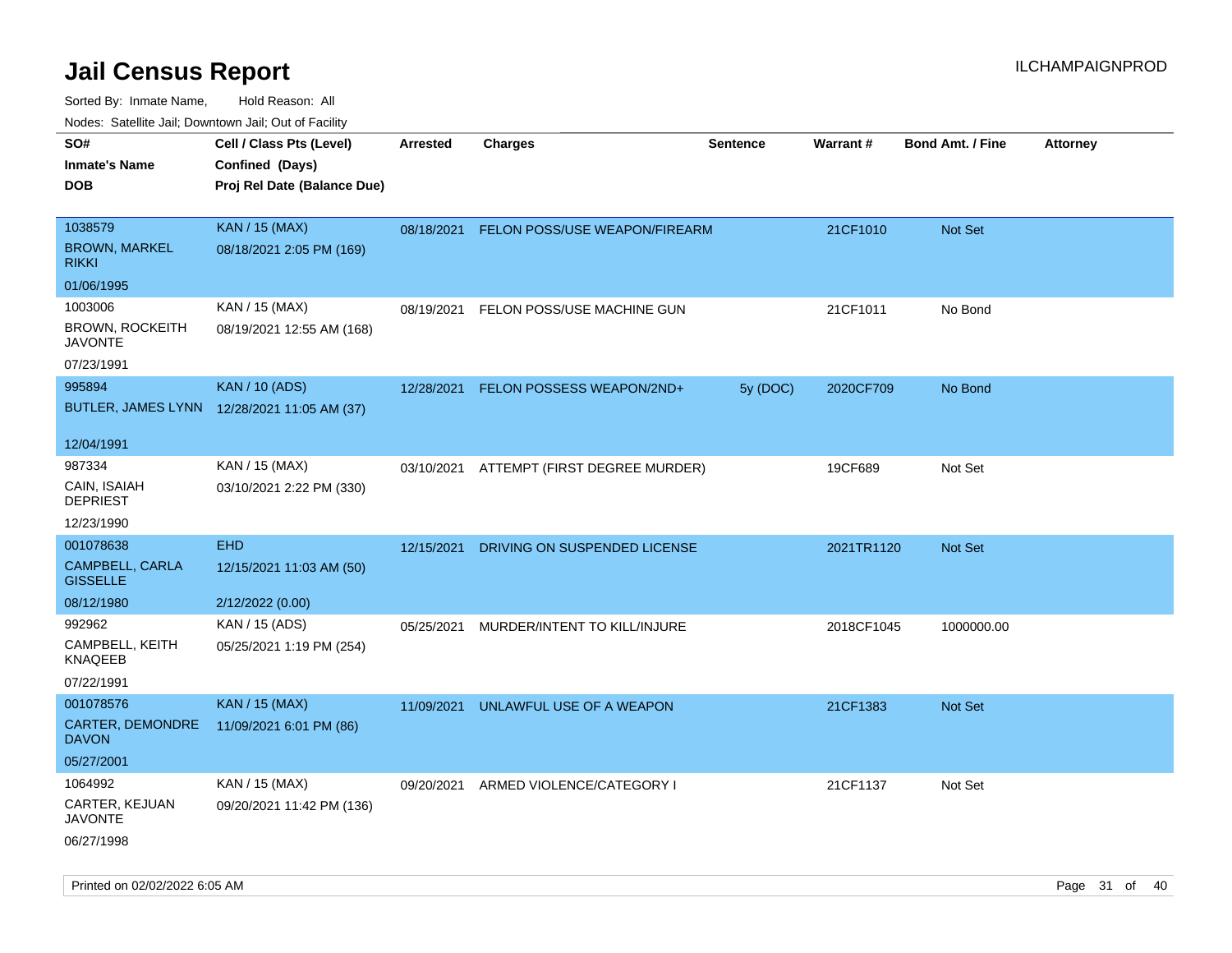| SO#<br><b>Inmate's Name</b><br><b>DOB</b> | Cell / Class Pts (Level)<br>Confined (Days)<br>Proj Rel Date (Balance Due) | <b>Arrested</b> | <b>Charges</b>                           | <b>Sentence</b> | <b>Warrant#</b> | <b>Bond Amt. / Fine</b> | <b>Attorney</b> |
|-------------------------------------------|----------------------------------------------------------------------------|-----------------|------------------------------------------|-----------------|-----------------|-------------------------|-----------------|
| 001078729                                 | <b>KAN / 15 (ADS)</b>                                                      |                 | 01/02/2022 MURDER/INTENT TO KILL/INJURE  |                 | 20CF396         | 1000000.00              |                 |
| <b>CARTER, TROY</b><br><b>DEMON</b>       | 01/02/2022 10:29 AM (32)                                                   |                 |                                          |                 |                 |                         |                 |
| 01/02/2004                                |                                                                            |                 |                                          |                 |                 |                         |                 |
| 001078461                                 | KAN / 10 (MED)                                                             | 10/07/2021      | AGG UNLAWFUL USE WEAPON/PERSON           |                 | 2021CF1209      | No Bond                 |                 |
| COLE, ERIC JOSE                           | 10/08/2021 12:25 AM (118)                                                  | 10/07/2021      | AGG DOMESTIC BATTERY/STRANGLE            |                 | 2021CF1208      | Not Set                 |                 |
| 01/24/2002                                |                                                                            | 10/08/2021      | HARASS WITNESS/FAMILY MBR/REP            |                 | 21CF1218        | Not Set                 |                 |
| 1048488                                   | <b>KAN / 10 (ADS)</b>                                                      | 12/30/2021      | ARMED VIOLENCE/CATEGORY I                |                 | 2022CF4         | Not Set                 |                 |
| COLSON, WAYNE<br><b>ARTHUR, Third</b>     | 12/30/2021 8:27 AM (35)                                                    |                 |                                          |                 |                 |                         |                 |
| 10/14/1995                                |                                                                            |                 |                                          |                 |                 |                         |                 |
| 57733                                     | KAN / 15 (SPH)                                                             | 02/25/2020      | <b>HOMICIDE</b>                          |                 | 2020-CF250      | 2000000.00              |                 |
| <b>CRAIG, ANTOINE</b><br><b>DARRELL</b>   | 02/25/2020 4:08 PM (709)                                                   | 02/25/2020      | FELON POSS/USE WEAPON/FIREARM            |                 | 19CF-1827       | 80000.00                |                 |
| 10/09/1982                                |                                                                            |                 |                                          |                 |                 |                         |                 |
| 001077939                                 | <b>KAN / 10 (MED)</b>                                                      | 05/10/2021      | FIREARM/FOID INVALID/NOT ELIG            |                 | 21CF526         | No Bond                 |                 |
| <b>CROSS, PATRICK</b><br><b>DONTRELLE</b> | 05/10/2021 7:31 PM (269)                                                   | 06/02/2021      | POSS STOLEN VEHICLE > \$25,000           |                 | 21CF612         | Not Set                 |                 |
| 11/07/2001                                |                                                                            |                 |                                          |                 |                 |                         |                 |
| 001077558                                 | <b>EHD</b>                                                                 | 01/04/2022      | DRIVING RVK/SUSP DUI/SSS 2ND             |                 | 2021CF301       | Not Set                 |                 |
| DAVIS, RICHARD LEE                        | 01/04/2022 9:17 AM (30)                                                    |                 |                                          |                 |                 |                         |                 |
| 08/20/1984                                | 2/2/2022 (0.00)                                                            |                 |                                          |                 |                 |                         |                 |
| 49972                                     | <b>KAN / 10 (ADS)</b>                                                      |                 | 01/03/2022 FELON POSS/USE WEAPON/FIREARM | 2y (DOC)        | 20CF1476        | No Bond                 |                 |
| DICKERSON,<br><b>RAYMOND COLLIER</b>      | 01/03/2022 11:10 AM (31)                                                   |                 |                                          |                 |                 |                         |                 |
| 08/16/1978                                |                                                                            |                 |                                          |                 |                 |                         |                 |
| 1061304                                   | KAN / 15 (MAX)                                                             | 10/11/2021      | ARMED HABITUAL CRIMINAL                  |                 | 21CF1226        | No Bond                 |                 |
| DORRIS, KEMION<br><b>DAETOCE</b>          | 10/11/2021 7:30 PM (115)                                                   | 10/11/2021      | ARMED HABITUAL CRIMINAL                  |                 | 21CF1227        | No Bond                 |                 |
| 11/19/1997                                |                                                                            | 10/11/2021      | HOME INVASION/FIREARM                    |                 | 21CF1228        | No Bond                 |                 |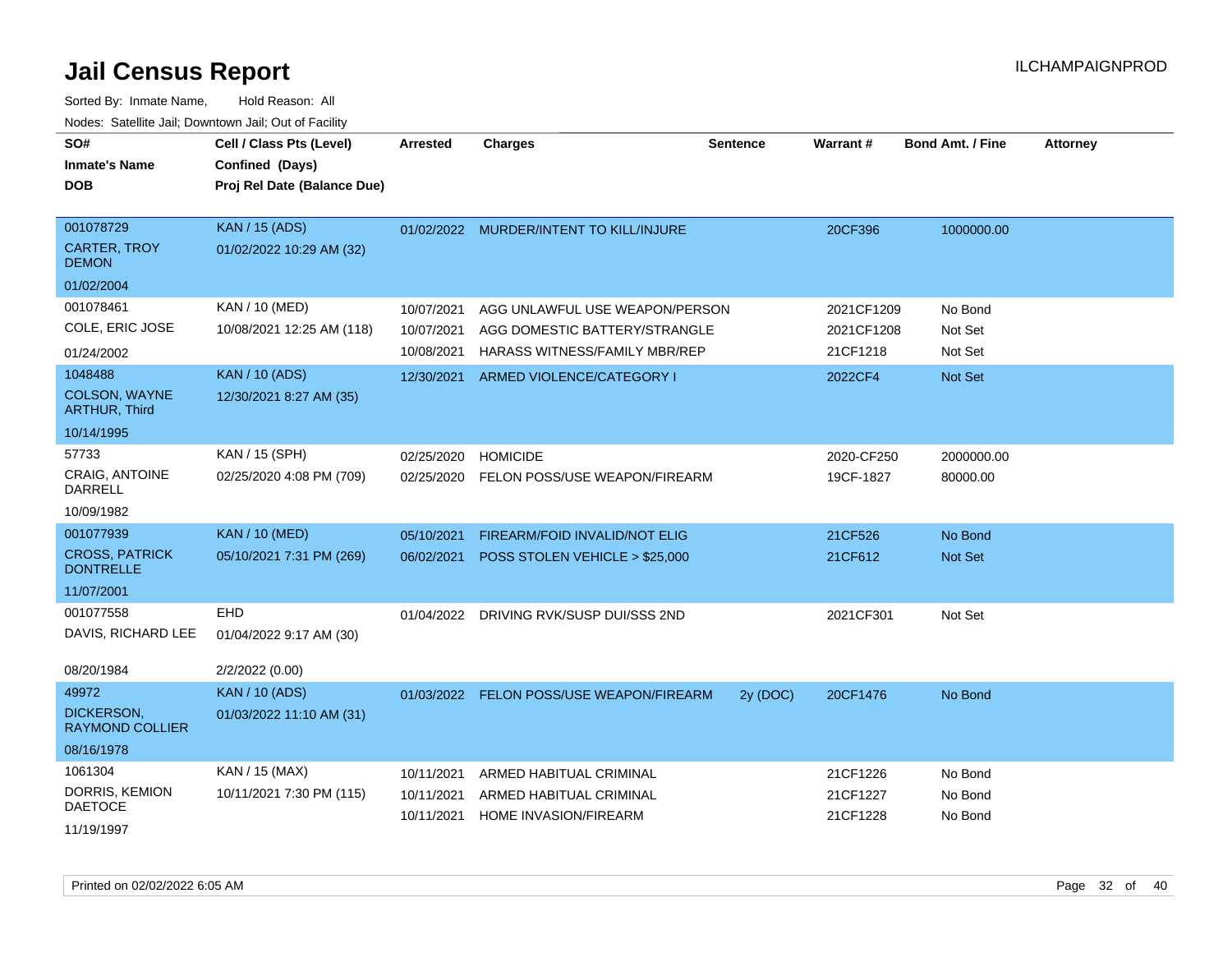Sorted By: Inmate Name, Hold Reason: All

| Nodes: Satellite Jail; Downtown Jail; Out of Facility |                                              |                 |                                           |                 |            |                         |                 |
|-------------------------------------------------------|----------------------------------------------|-----------------|-------------------------------------------|-----------------|------------|-------------------------|-----------------|
| SO#                                                   | Cell / Class Pts (Level)                     | <b>Arrested</b> | <b>Charges</b>                            | <b>Sentence</b> | Warrant#   | <b>Bond Amt. / Fine</b> | <b>Attorney</b> |
| <b>Inmate's Name</b>                                  | Confined (Days)                              |                 |                                           |                 |            |                         |                 |
| <b>DOB</b>                                            | Proj Rel Date (Balance Due)                  |                 |                                           |                 |            |                         |                 |
|                                                       |                                              |                 |                                           |                 |            |                         |                 |
| 1048528                                               | <b>EHD</b>                                   |                 | 01/11/2022 DRIVING RVK/SUSP DUI/SSS 3RD   |                 | 2021CF828  | Not Set                 |                 |
| FREEMAN, TAMISHA<br><b>NICOLE</b>                     | 01/11/2022 9:20 AM (23)                      |                 |                                           |                 |            |                         |                 |
| 04/24/1985                                            | 2/9/2022 (0.00)                              |                 |                                           |                 |            |                         |                 |
| 001077363                                             | KAN / 25 (SPH)                               | 10/30/2020      | HOME INVASION/FIREARM                     | 10y (DOC)       | 20CF1202   | 500000.00               |                 |
| GARY, DAKOTA<br><b>TREVON</b>                         | 10/30/2020 10:41 AM (461)                    |                 |                                           |                 |            |                         |                 |
| 12/31/2001                                            |                                              |                 |                                           |                 |            |                         |                 |
| 1013012                                               | <b>KAN / 15 (MAX)</b>                        | 07/08/2021      | ATTEMPT (FIRST DEGREE MURDER)             |                 | 2021CF790  | 1000000.00              |                 |
| GARY, XAVIER LAMAR                                    | 07/08/2021 9:24 AM (210)                     | 07/08/2021      | <b>FELON POSS/USE FIREARM PRIOR</b>       |                 | 2020CF650  | 25000.00                |                 |
|                                                       |                                              | 07/08/2021      | FELON POSS/USE FIREARM PRIOR              |                 | 21CF798    | Not Set                 |                 |
| 12/14/1991                                            |                                              |                 |                                           |                 |            |                         |                 |
| 952666                                                | <b>EHD</b>                                   | 01/25/2022      | DRIVING ON REVOKED LICENSE                |                 | 2021TR175  | Not Set                 |                 |
| Junior                                                | GILL, MICHAEL LAMAR, 01/25/2022 10:05 AM (9) |                 |                                           |                 |            |                         |                 |
| 12/07/1986                                            | 3/10/2022 (0.00)                             |                 |                                           |                 |            |                         |                 |
| 1065946                                               | <b>KAN / 10 (MED)</b>                        | 09/04/2021      | AGG BATTERY/DISCHARGE FIREARM             |                 | 21CF1057   | 750000.00               |                 |
| <b>GODBOLT, DESMOND</b><br><b>DEVONTAE</b>            | 09/04/2021 1:17 AM (152)                     | 09/04/2021      | <b>RESIST/OBSTRUCTING A PEACE OFFICEF</b> |                 | 21CM407    | Not Set                 |                 |
| 11/15/1997                                            |                                              |                 |                                           |                 |            |                         |                 |
| 1070118                                               | KAN / 15 (MAX)                               | 08/31/2021      | AGGRAVATED DOMESTIC BATTERY               |                 | 21CF1049   | No Bond                 |                 |
| <b>GRAHAM, CORTEZ</b><br><b>LAMON</b>                 | 08/31/2021 9:32 PM (156)                     | 09/02/2021      | PROBATION VIOLATION                       |                 | 21CF55     | Not Set                 |                 |
| 03/31/1976                                            |                                              |                 |                                           |                 |            |                         |                 |
| 1076506                                               | <b>KAN / 15 (MAX)</b>                        | 09/17/2021      | AGG UUW/PERSON/CM THREAT VIOL             |                 | 21CF1131   | Not Set                 |                 |
|                                                       | GRAY, JAMARH EMERE 09/17/2021 10:41 AM (139) | 09/20/2021      | <b>DOMESTIC BATTERY</b>                   |                 | 21CM430    | Not Set                 |                 |
|                                                       |                                              |                 |                                           |                 |            |                         |                 |
| 06/21/2003                                            |                                              |                 |                                           |                 |            |                         |                 |
| 986315                                                | <b>EHD</b>                                   | 01/04/2022      | DRIVING ON SUSPENDED LICENSE              |                 | 2020TR4725 | Not Set                 |                 |
| HARPER, DEMARKO<br><b>DEVAIL</b>                      | 01/04/2022 10:13 AM (30)                     |                 |                                           |                 |            |                         |                 |
| 09/04/1989                                            | 2/2/2022 (0.00)                              |                 |                                           |                 |            |                         |                 |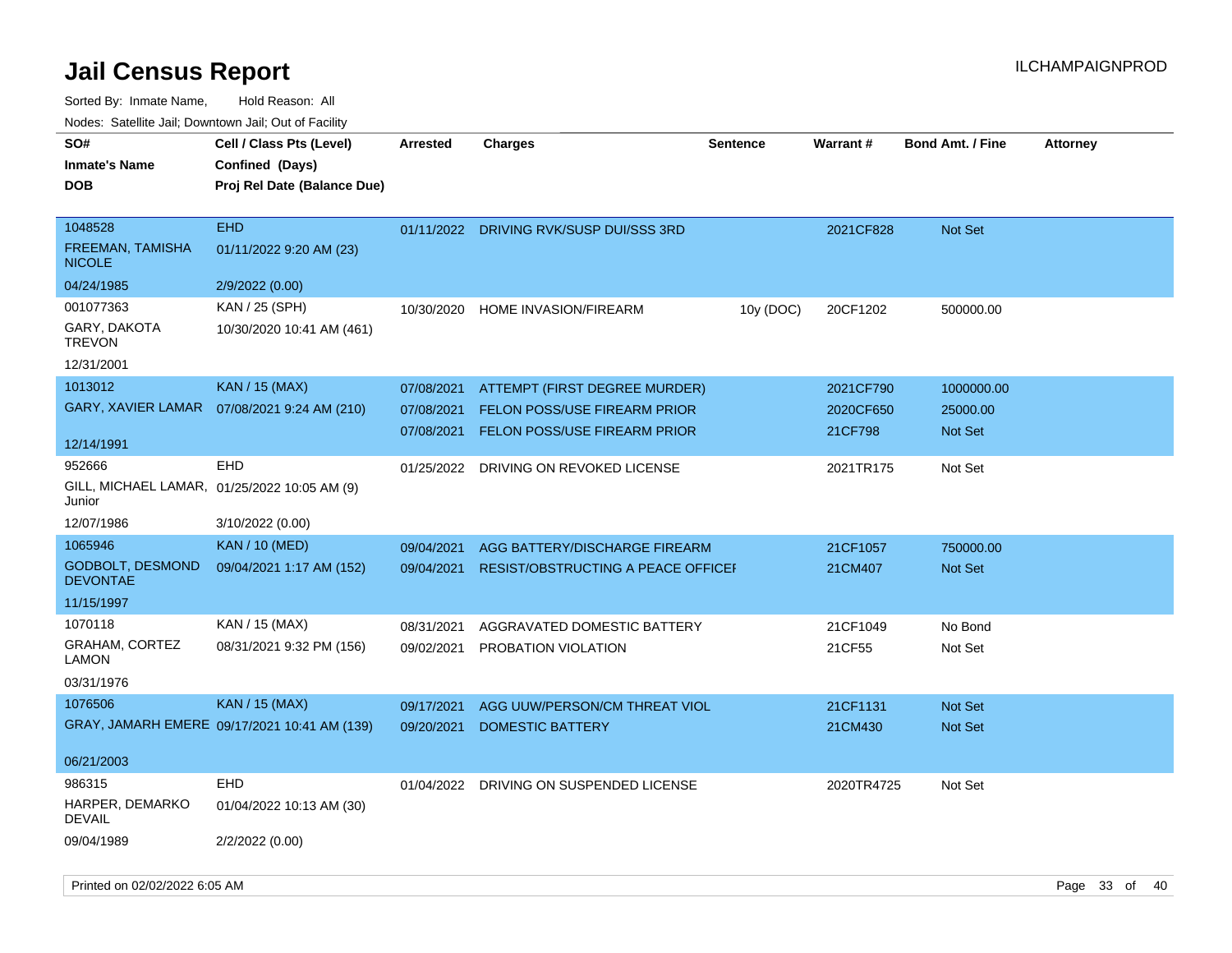| SO#<br><b>Inmate's Name</b><br>DOB                 | Cell / Class Pts (Level)<br>Confined (Days)<br>Proj Rel Date (Balance Due) | <b>Arrested</b> | <b>Charges</b>                    | <b>Sentence</b>         | <b>Warrant#</b> | <b>Bond Amt. / Fine</b> | <b>Attorney</b> |
|----------------------------------------------------|----------------------------------------------------------------------------|-----------------|-----------------------------------|-------------------------|-----------------|-------------------------|-----------------|
| 001077887<br><b>HENRY, ROBERT</b><br><b>GORDON</b> | <b>EHD</b><br>01/11/2022 11:02 AM (23)                                     | 01/11/2022      | AGG DUI/LIC SUSP OR REVOKED       |                         | 2021CF466       | <b>Not Set</b>          |                 |
| 12/16/1952                                         | 2/7/2022 (0.00)                                                            |                 |                                   |                         |                 |                         |                 |
| 1045186                                            | KAN / 15 (MAX)                                                             | 08/16/2021      | ARMED VIOLENCE/CATEGORY I         |                         | 21CF934         | 1000000.00              |                 |
| HOLBROOK, JOHNNIE<br><b>MATHIS</b>                 | 08/16/2021 11:07 AM (171)                                                  | 08/16/2021      | FELON POSS/USE WEAPON/FIREARM     |                         | 19CF968         | Not Set                 |                 |
| 07/19/1996                                         |                                                                            | 08/16/2021      | AGG FLEEING POLICE/21 MPH OVER    |                         | 21CF988         | Not Set                 |                 |
|                                                    |                                                                            | 08/16/2021      | FELON POSS/USE WEAPON/FIREARM     |                         | 21CF989         | Not Set                 |                 |
| 001078146                                          | <b>KAN / 15 (MAX)</b>                                                      | 07/09/2021      | AGG BATTERY/DISCHARGE FIREARM     |                         | 21CF795         | 1000000.00              |                 |
| HUNT, TEIGAN<br>JAZAIREO                           | 07/09/2021 12:41 PM (209)                                                  | 07/09/2021      | ARMED ROBBERY/ARMED W/FIREARM     |                         | 21CF806         | <b>Not Set</b>          |                 |
| 05/14/2003                                         |                                                                            |                 |                                   |                         |                 |                         |                 |
| 989743                                             | KAN / 15 (ADS)                                                             | 04/13/2021      | AGG DISCHARGE FIREARM/VEH/SCH     |                         | 21CF400         | Not Set                 |                 |
| JACKSON, STEVE<br>ALLEN                            | 04/13/2021 2:45 AM (296)                                                   | 04/13/2021      | AGGRAVATED DOMESTIC BATTERY       |                         | 21CF399         | Not Set                 |                 |
| 06/04/1991                                         |                                                                            |                 |                                   |                         |                 |                         |                 |
| 50495                                              | <b>EHD</b>                                                                 | 08/10/2021      | DRIVING RVK/SUSP DUI/SSS 10-14    |                         | 2020CF997       | Not Set                 |                 |
| <b>JENKINS, ARNOLD</b><br><b>FARRIS</b>            | 08/10/2021 9:08 AM (177)                                                   | 08/10/2021      | DRIVING RVK/SUSP DUI/SSS 10-14    |                         | 2019CF1363      | <b>Not Set</b>          |                 |
| 04/19/1962                                         | 2/4/2022 (0.00)                                                            |                 |                                   |                         |                 |                         |                 |
| 1076450                                            | KAN / 15 (MAX)                                                             | 06/25/2020      | AGG DISCHARGE OF A FIREARM        | 6y/0m/0d (DO: 2020CF703 |                 | Not Set                 |                 |
| JONES, CARLOS<br><b>ANTONIO</b>                    | 06/25/2020 2:13 PM (588)                                                   | 11/02/2020      | HOME INVASION/FIREARM             | 11y(DOC)                | 20CF1204        | No Bond                 |                 |
| 11/18/2001                                         |                                                                            |                 |                                   |                         |                 |                         |                 |
| 001078401                                          | <b>KAN / 10 (ADS)</b>                                                      | 09/19/2021      | UNLAWFUL VEHICULAR INVASION       |                         | 21CF1134        | <b>Not Set</b>          |                 |
| <b>KNIGHT, ERIC</b>                                | 09/19/2021 7:32 PM (137)                                                   | 09/19/2021      | <b>HRSMT/THREATEN PERSON/KILL</b> |                         | 2021CF561       | 50000.00                |                 |
| 07/11/1991                                         |                                                                            | 09/21/2021      | <b>BURGLARY</b>                   |                         | 21CF1139        | <b>Not Set</b>          |                 |
| 1002591                                            | <b>EHD</b>                                                                 | 01/11/2022      | AGG DUI/LIC SUSP OR REVOKED       |                         | 2020CF1399      | Not Set                 |                 |
| <b>KRAUS, MARY</b><br>KATHERINE                    | 01/11/2022 11:54 AM (23)                                                   |                 |                                   |                         |                 |                         |                 |
| 04/13/1959                                         | 2/22/2022 (0.00)                                                           |                 |                                   |                         |                 |                         |                 |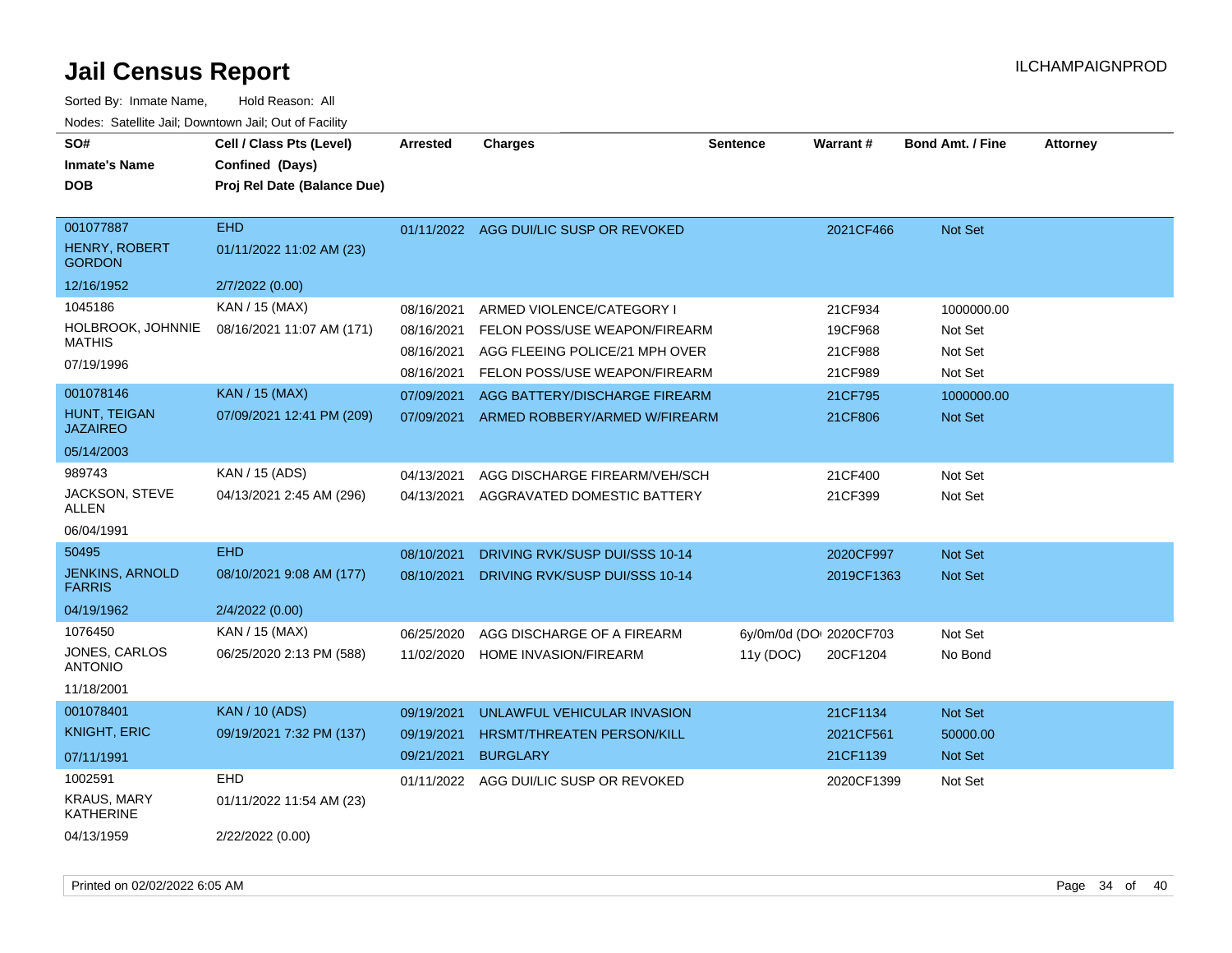| SO#                                             | Cell / Class Pts (Level)    | <b>Arrested</b>      | <b>Charges</b>                           | <b>Sentence</b> | Warrant#   | <b>Bond Amt. / Fine</b> | <b>Attorney</b> |
|-------------------------------------------------|-----------------------------|----------------------|------------------------------------------|-----------------|------------|-------------------------|-----------------|
| <b>Inmate's Name</b>                            | Confined (Days)             |                      |                                          |                 |            |                         |                 |
| <b>DOB</b>                                      | Proj Rel Date (Balance Due) |                      |                                          |                 |            |                         |                 |
|                                                 |                             |                      |                                          |                 |            |                         |                 |
| 1064445                                         | <b>KAN / 15 (MAX)</b>       | 04/23/2021           | FELON POSS/USE FIREARM/PAROLE            |                 | 21CF899    | Not Set                 |                 |
| <b>LARUE, TERENCE</b>                           | 04/23/2021 11:18 AM (286)   | 04/23/2021           | AGG DISCHARGE FIREARM/OCC VEH            |                 | 2021CF295  | 500000.00               |                 |
| <b>TRAMEL</b>                                   |                             | 04/23/2021           | POSSESS 15<100 GRAMS COCAINE             |                 | 19CF1052   | 10000.00                |                 |
| 12/23/1998                                      |                             |                      |                                          |                 |            |                         |                 |
| 001078237                                       | KAN / 15 (ADS)              | 08/03/2021           | AGG DISCHARGE FIREARM/OCC VEH            |                 | 21CF928    | No Bond                 |                 |
| LAWS, TERON<br><b>RAMONTE</b>                   | 08/03/2021 6:29 PM (184)    |                      |                                          |                 |            |                         |                 |
| 04/03/2001                                      |                             |                      |                                          |                 |            |                         |                 |
| 001078470                                       | <b>KAN</b> / 15 (MAX)       | 10/10/2021           | MURDER/INTENT TO KILL/INJURE             |                 | 21CF1221   | Not Set                 |                 |
| LEE, AMAHRION<br><b>JA'MERE</b>                 | 10/10/2021 1:23 PM (116)    |                      |                                          |                 |            |                         |                 |
| 11/05/2002                                      |                             |                      |                                          |                 |            |                         |                 |
| 56792                                           | KAN / 10 (MED)              | 02/02/2021           | ARMED HABITUAL CRIMINAL                  |                 | 2021CF141  | 500000.00               |                 |
| LILLARD, LAWRENCE<br><b>TYRONE</b>              | 02/02/2021 2:11 PM (366)    | 02/22/2021           | DRIVING ON REVOKED LICENSE               |                 | 21TR426    | 5000.00                 |                 |
| 10/20/1982                                      |                             |                      |                                          |                 |            |                         |                 |
| 40877                                           | <b>EHD</b>                  | 02/01/2022 AGG DUI/3 |                                          |                 | 2020CF986  | Not Set                 |                 |
| MABRY-HALL,<br><b>REBECCA SUE</b>               | 02/01/2022 9:32 AM (2)      |                      |                                          |                 |            |                         |                 |
| 03/21/1971                                      | 5/1/2022 (0.00)             |                      |                                          |                 |            |                         |                 |
| 001078575                                       | KAN / 10 (MED)              | 11/09/2021           | <b>GUNRUNNING</b>                        |                 | 21CF1330   | 750000.00               |                 |
| MCLAURIN, KEYON A                               | 11/09/2021 12:41 PM (86)    |                      |                                          |                 |            |                         |                 |
| 11/19/2002                                      |                             |                      |                                          |                 |            |                         |                 |
| 1011046                                         | <b>KAN / 15 (ADS)</b>       |                      | 04/10/2021 ATTEMPT (FIRST DEGREE MURDER) |                 | 21CF392    | Not Set                 |                 |
| <b>MILES, DARRION</b><br><b>ANTONIO KEVONTA</b> | 04/11/2021 12:46 AM (298)   |                      |                                          |                 |            |                         |                 |
| 03/18/1990                                      |                             |                      |                                          |                 |            |                         |                 |
| 001077278                                       | KAN / 15 (MAX)              | 10/06/2020           | MURDER/INTENT TO KILL/INJURE             |                 | 2020CF146  | 2000000.00              |                 |
| MILLER, D'ANDRE                                 | 10/06/2020 12:49 PM (485)   | 10/06/2020           | AGG FLEEING POLICE/21 MPH OVER           |                 | 2019CF1171 | 50000.00                |                 |
| 09/08/1986                                      |                             |                      |                                          |                 |            |                         |                 |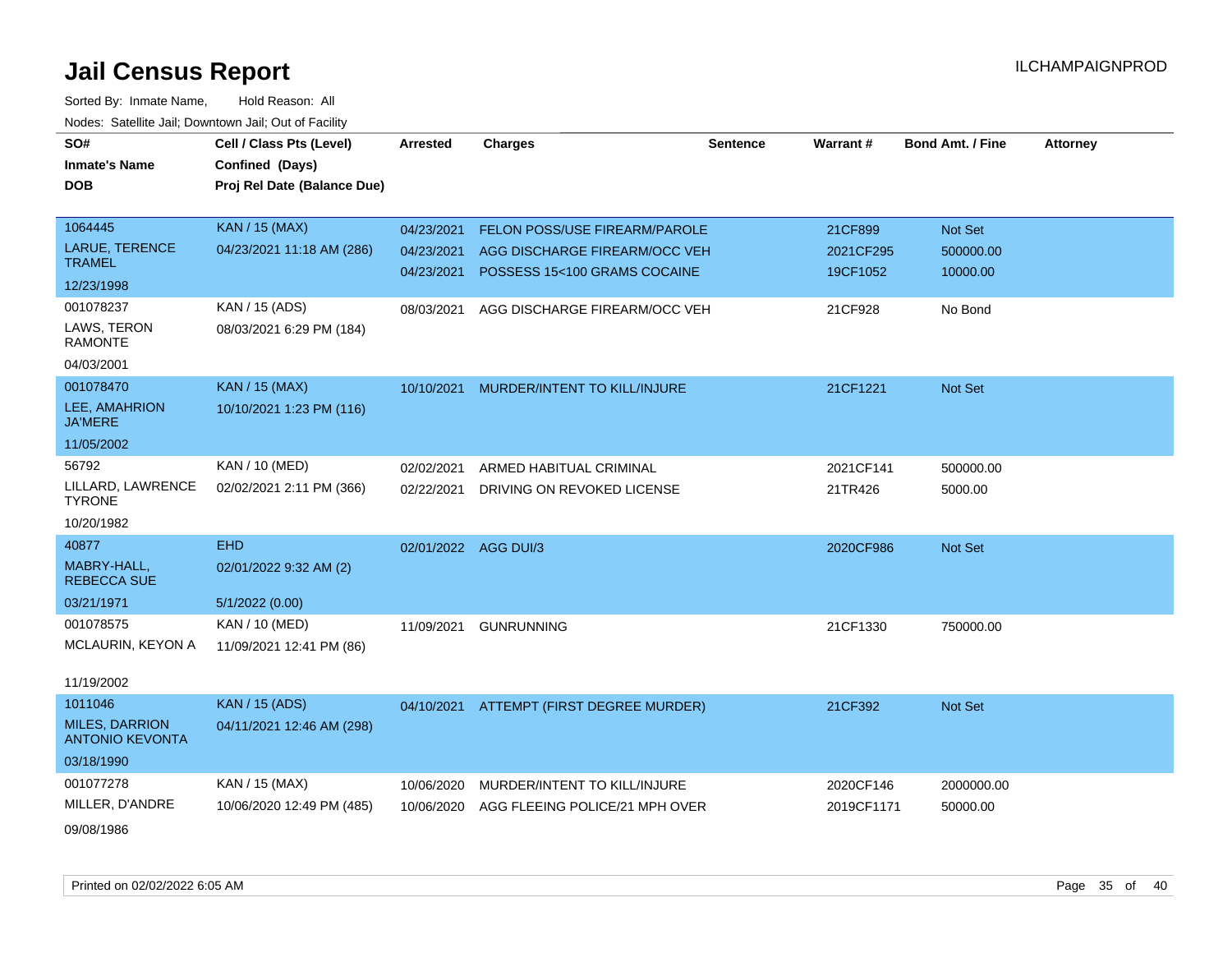| roaco. Catolino cali, Downtown cali, Out of Facility |                                               |                 |                                          |                 |             |                         |                 |
|------------------------------------------------------|-----------------------------------------------|-----------------|------------------------------------------|-----------------|-------------|-------------------------|-----------------|
| SO#                                                  | Cell / Class Pts (Level)                      | <b>Arrested</b> | <b>Charges</b>                           | <b>Sentence</b> | Warrant#    | <b>Bond Amt. / Fine</b> | <b>Attorney</b> |
| Inmate's Name                                        | Confined (Days)                               |                 |                                          |                 |             |                         |                 |
| DOB                                                  | Proj Rel Date (Balance Due)                   |                 |                                          |                 |             |                         |                 |
|                                                      |                                               |                 |                                          |                 |             |                         |                 |
| 001078712                                            | <b>KAN / 10 (MED)</b>                         | 12/23/2021      | AGG DISCH FIREARM/1ST AID PERS           |                 | 21CF1581    | <b>Not Set</b>          |                 |
| MONTGOMERY,<br>RASHARD MYKI                          | 12/23/2021 4:27 PM (42)                       |                 |                                          |                 |             |                         |                 |
| 11/05/2001                                           |                                               |                 |                                          |                 |             |                         |                 |
| 1026477                                              | KAN / 15 (ADS)                                | 09/21/2021      | AGG DISCHARGE FIREARM/OCC VEH            |                 | 21CF1138    | Not Set                 |                 |
| NEWBILL, DEVONTRE<br><b>LAMONT</b>                   | 09/21/2021 2:27 AM (135)                      | 09/22/2021      | PROBATION VIOLATION                      |                 | 20CF577     | Not Set                 |                 |
| 11/22/1993                                           |                                               |                 |                                          |                 |             |                         |                 |
| 1072907                                              | <b>KAN</b>                                    | 07/14/2021      | CRIMINAL DAMAGE <\$500/SCHOOL            |                 | 2021CF840   | 5000.00                 |                 |
| NIKOLAEV, YEVGENIY                                   | 07/14/2021 10:10 PM (204)                     | 07/14/2021      | ATTEMPT (FIRST DEGREE MURDER)            |                 | 2021-CF-832 | 2000000.00              |                 |
|                                                      |                                               |                 |                                          |                 |             |                         |                 |
| 10/06/1983                                           |                                               |                 |                                          |                 |             |                         |                 |
| 22129                                                | <b>EHD</b>                                    |                 | 01/25/2022 DUI INTOXICATING COMPOUND     |                 | 2021DT155   | Not Set                 |                 |
| OAKLEY, ALAN RUFUS 01/25/2022 9:10 AM (9)            |                                               |                 |                                          |                 |             |                         |                 |
|                                                      |                                               |                 |                                          |                 |             |                         |                 |
| 04/05/1963                                           | 2/7/2022 (0.00)                               |                 |                                          |                 |             |                         |                 |
| 001078558                                            | <b>KAN / 10 (MED)</b>                         | 11/03/2021      | UNLAWFUL USE OF A WEAPON                 |                 | 21CF1352    | <b>Not Set</b>          |                 |
| PARRISH, DOMINIC<br><b>WALTER</b>                    | 11/03/2021 1:25 PM (92)                       |                 |                                          |                 |             |                         |                 |
| 08/23/2001                                           |                                               |                 |                                          |                 |             |                         |                 |
| 001078063                                            | KAN / 15 (MAX)                                | 06/15/2021      | AGG CRIM SEX ASSAULT/WEAPON              |                 | 2021CF678   | 1000000.00              |                 |
|                                                      | PERRY, ROBERT Junior 06/15/2021 4:37 PM (233) | 06/15/2021      | <b>ROBBERY</b>                           |                 | 2021CF159   | 25000.00                |                 |
|                                                      |                                               |                 |                                          |                 |             |                         |                 |
| 12/21/1990                                           |                                               |                 |                                          |                 |             |                         |                 |
| 37559                                                | <b>EHD</b>                                    |                 | 01/12/2022 DRIVING ON REVOKED LICENSE    |                 | 2021TR2685  | Not Set                 |                 |
| PICKENS, DAVID<br><b>EUGENE</b>                      | 01/12/2022 10:16 AM (22)                      |                 |                                          |                 |             |                         |                 |
| 02/01/1973                                           | 3/12/2022 (0.00)                              |                 |                                          |                 |             |                         |                 |
| 001077591                                            | <b>KAN / 5 (ADS)</b>                          |                 | 01/06/2022 FIREARM/FOID INVALID/NOT ELIG | 42m (DOC)       | 2021CF782   | No Bond                 |                 |
| PYE, TRESHAUN<br><b>CORTEZ</b>                       | 01/06/2022 10:30 AM (28)                      |                 |                                          |                 |             |                         |                 |
| 05/01/2001                                           |                                               |                 |                                          |                 |             |                         |                 |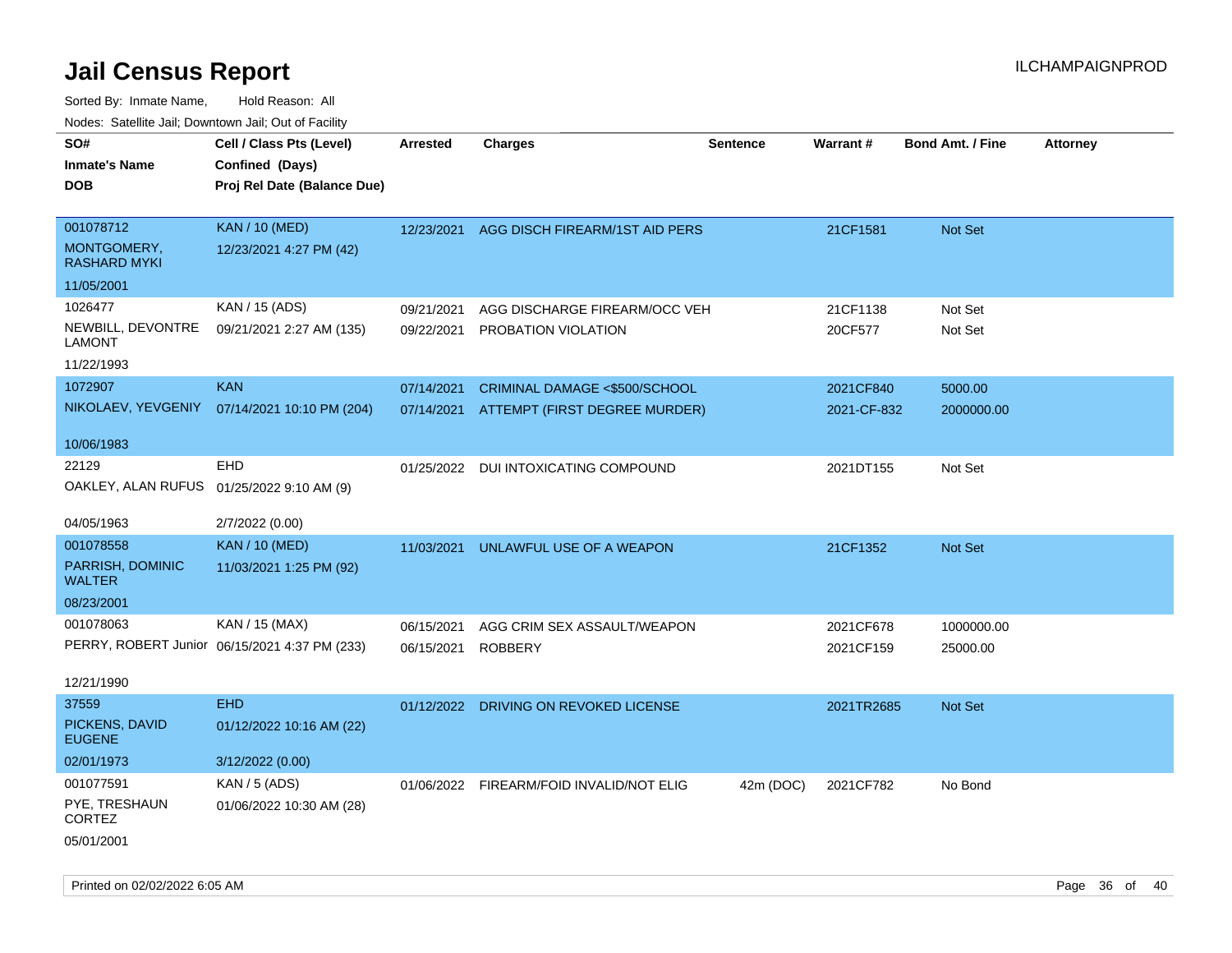Sorted By: Inmate Name, Hold Reason: All

| SO#                                | Cell / Class Pts (Level)                    | <b>Arrested</b> | <b>Charges</b>                 | <b>Sentence</b> | <b>Warrant#</b> | <b>Bond Amt. / Fine</b> | <b>Attorney</b> |
|------------------------------------|---------------------------------------------|-----------------|--------------------------------|-----------------|-----------------|-------------------------|-----------------|
| <b>Inmate's Name</b>               | Confined (Days)                             |                 |                                |                 |                 |                         |                 |
| <b>DOB</b>                         | Proj Rel Date (Balance Due)                 |                 |                                |                 |                 |                         |                 |
|                                    |                                             |                 |                                |                 |                 |                         |                 |
| 001077614                          | <b>KAN / 15 (MAX)</b>                       | 01/17/2021      | ATTEMPT (FIRST DEGREE MURDER)  |                 | 21CF66          | Not Set                 |                 |
| <b>DEVON</b>                       | ROBINSON, DONTRELL 01/17/2021 3:08 PM (382) |                 |                                |                 |                 |                         |                 |
| 09/22/2002                         |                                             |                 |                                |                 |                 |                         |                 |
| 1061216                            | KAN / 10 (MED)                              | 06/22/2021      | <b>HOME INVASION/FIREARM</b>   |                 | 21CF727         | Not Set                 |                 |
| RUNGE, ANDRE<br><b>MARSEAN</b>     | 06/22/2021 4:42 PM (226)                    |                 |                                |                 |                 |                         |                 |
| 12/05/1997                         |                                             |                 |                                |                 |                 |                         |                 |
| 650295                             | <b>PIA / 50 (MAX)</b>                       | 04/22/2020      | <b>CRIMINAL SEXUAL ASSAULT</b> |                 | 2020-CF407      | 750000.00               |                 |
| SANDAGE, JERALD                    | 04/22/2020 6:30 AM (652)                    | 04/22/2020      | <b>CRIMINAL SEXUAL ASSAULT</b> |                 | 2020-CF408      | 750000.00               |                 |
| <b>EUGENE</b>                      |                                             | 04/22/2020      | <b>CRIMINAL SEXUAL ABUSE</b>   |                 | 2020-CF409      | 750000.00               |                 |
| 06/07/1971                         |                                             | 04/22/2020      | <b>CRIMINAL SEXUAL ASSAULT</b> |                 | 2020-CF410      | 750000.00               |                 |
|                                    |                                             | 04/22/2020      | OFFICIAL MISCONDUCT            |                 | 2019-CF1811     | 25000.00                |                 |
| 1062194                            | KAN / 15 (MAX)                              | 02/27/2020      | MURDER/OTHER FORCIBLE FELONY   |                 | 20CF-247        | 1000000.00              |                 |
| SIMMONS, MICHAEL<br><b>JAMAL</b>   | 02/27/2020 1:11 PM (707)                    | 09/23/2020      | AGG BATTERY/DISCHARGE FIREARM  |                 | 20CF1061        | Not Set                 |                 |
| 11/03/1997                         |                                             |                 |                                |                 |                 |                         |                 |
| 19495                              | <b>EHD</b>                                  | 01/26/2022      | DRIVING RVK/SUSP DUI/SSS 3RD   |                 | 2021CF740       | Not Set                 |                 |
| SIMPSON, BRADLEY<br><b>FARRELL</b> | 01/26/2022 9:07 AM (8)                      |                 |                                |                 |                 |                         |                 |
| 05/16/1960                         | 2/24/2022 (0.00)                            |                 |                                |                 |                 |                         |                 |
| 001078115                          | KAN / 15 (MAX)                              | 07/01/2021      | ARMED VIOLENCE/CATEGORY I      |                 | 21CF772         | Not Set                 |                 |
| SMITH, JAMES<br>NASHAUN, Junior    | 07/01/2021 2:44 PM (217)                    | 07/30/2021      | DRIVING ON SUSPENDED LICENSE   |                 | 21TR5804        | 1500.00                 |                 |
| 09/18/2000                         |                                             |                 |                                |                 |                 |                         |                 |
| 001077868                          | <b>KAN / 15 (MAX)</b>                       | 04/21/2021      | ARMED ROBBERY/ARMED W/FIREARM  |                 | 21CF445         | <b>Not Set</b>          |                 |
| SPEARMENT,<br><b>KENTRELL</b>      | 04/21/2021 9:48 PM (288)                    | 08/19/2021      | FLEEING/ATTEMPT ELUDE OFFICER  |                 | 2021TR1053      | 1000.00                 |                 |
| 01/21/2002                         |                                             |                 |                                |                 |                 |                         |                 |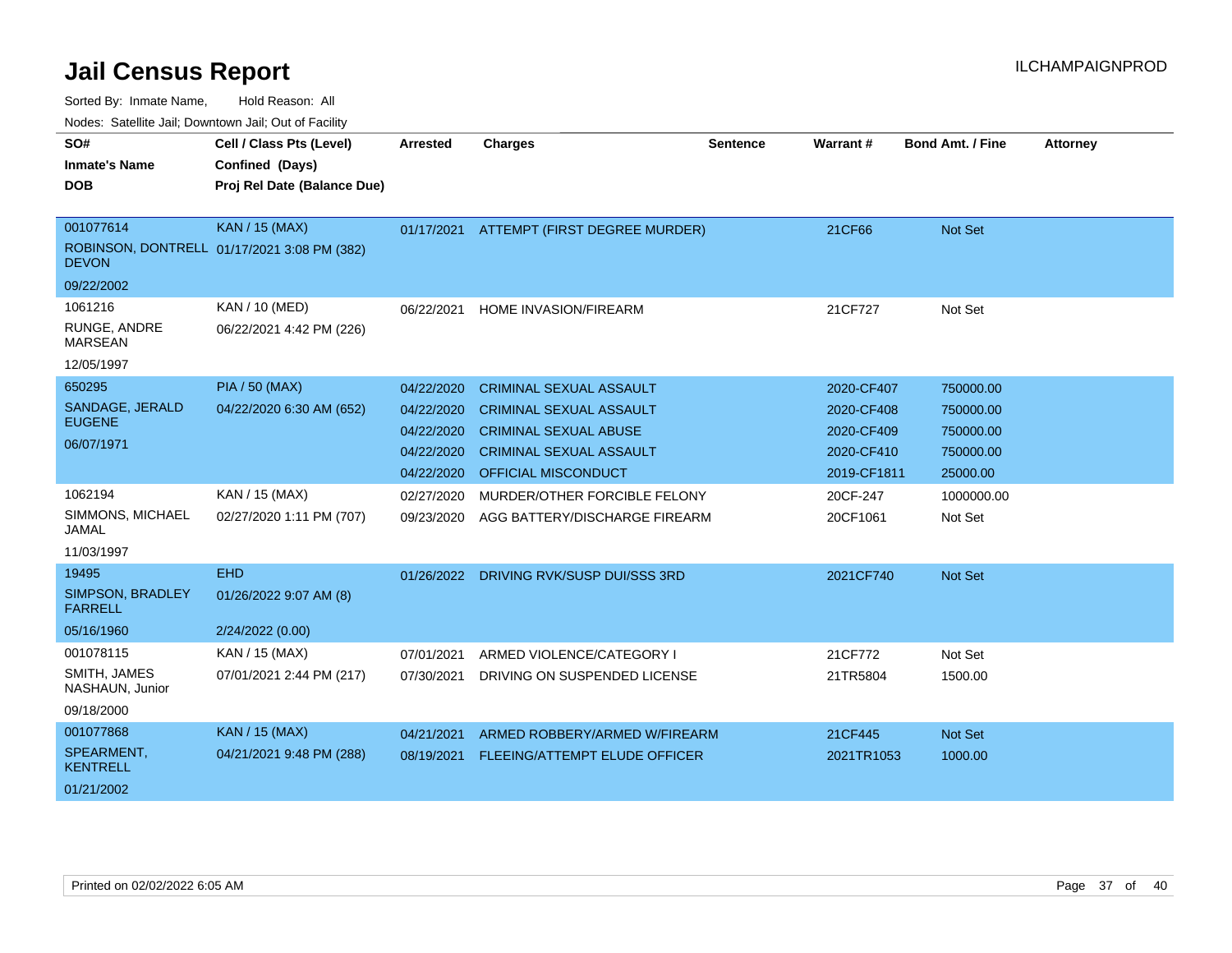**CEL ATTA:** CHARGE **CHARGE AFTER CHARGE AFTER CHARGE ATT** 

Sorted By: Inmate Name, Hold Reason: All Nodes: Satellite Jail; Downtown Jail; Out of Facility

| SO#                  | Cell / Class Pts (Level)    | Arrested | <b>Charges</b> | <b>Sentence</b> |
|----------------------|-----------------------------|----------|----------------|-----------------|
| <b>Inmate's Name</b> | <b>Confined (Days)</b>      |          |                |                 |
| <b>DOB</b>           | Proj Rel Date (Balance Due) |          |                |                 |

| 11979<br><b>STARK, JACK LYNN</b><br>12/31/1955 | <b>EHD</b><br>01/11/2022 10:13 AM (23)<br>4/9/2022 (0.00) |            | 01/11/2022 AGG FLEEING POLICE/21 MPH OVER | 2021CF629              | Not Set   |
|------------------------------------------------|-----------------------------------------------------------|------------|-------------------------------------------|------------------------|-----------|
|                                                |                                                           |            |                                           |                        |           |
| 001077854                                      | EHD                                                       | 09/15/2021 | DRIVING RVK/SUSP DUI/SSS 4-9              | 2021CF306              | Not Set   |
| STUKINS, DANNY RAY                             | 09/15/2021 10:17 AM (141)                                 |            |                                           |                        |           |
| 07/05/1985                                     | 3/13/2022 (0.00)                                          |            |                                           |                        |           |
| 1046632                                        | <b>KAN / 15 (MAX)</b>                                     | 09/14/2021 | ARMED VIOLENCE/CATEGORY II                | 21CF912                | 750000.00 |
|                                                | TATE, JAVON MARQUIS 09/14/2021 12:10 PM (142)             |            |                                           |                        |           |
| 08/10/1996                                     |                                                           |            |                                           |                        |           |
| 962484                                         | KAN / 10 (ADS)                                            | 12/29/2021 | AGGRAVATED DOMESTIC BATTERY               | 21CF1608               | Not Set   |
| TAYLOR, VINCENT<br><b>REGINALD</b>             | 12/29/2021 7:23 AM (36)                                   |            |                                           |                        |           |
| 11/03/1988                                     |                                                           |            |                                           |                        |           |
| 1033031                                        | <b>KAN / 15 (MAX)</b>                                     | 08/19/2020 | *AGG BATTERY W/FIREARM/PERSON             | 2020-CF923             | 500000.00 |
| <b>TOMS, ANDREW</b><br><b>CHUCKY</b>           | 08/19/2020 5:59 PM (533)                                  |            |                                           |                        |           |
| 09/28/1978                                     |                                                           |            |                                           |                        |           |
| 27007                                          | KAN / 15 (MAX)                                            | 09/19/2021 | DOMESTIC BATTERY/OTHER PRIOR              | 2y/0m/0d (DOI 21CF1133 | No Bond   |
| TUELL, ROBERT<br><b>STEPHEN</b>                | 09/19/2021 9:51 AM (137)                                  |            |                                           |                        |           |
| 09/25/1967                                     |                                                           |            |                                           |                        |           |
| 001078263                                      | <b>KAN / 10 (ADS)</b>                                     | 08/11/2021 | AGG FLEEING POLICE/21 MPH OVER            | 15m (DOC)              | 200000.00 |
| <b>TURK, BRANDON</b><br><b>LARSHAWN</b>        | 08/11/2021 6:23 PM (176)                                  |            |                                           |                        |           |
| 10/18/1995                                     |                                                           |            |                                           |                        |           |
| 001078386                                      | <b>KAN / 10 (MED)</b>                                     | 09/14/2021 | POSSESSION OF STOLEN FIREARM              | 2021CF1099             | 250000.00 |
| <b>TURNER, AMARIO</b>                          | 09/14/2021 11:42 PM (142)                                 |            |                                           |                        |           |
|                                                |                                                           |            |                                           |                        |           |

09/23/2002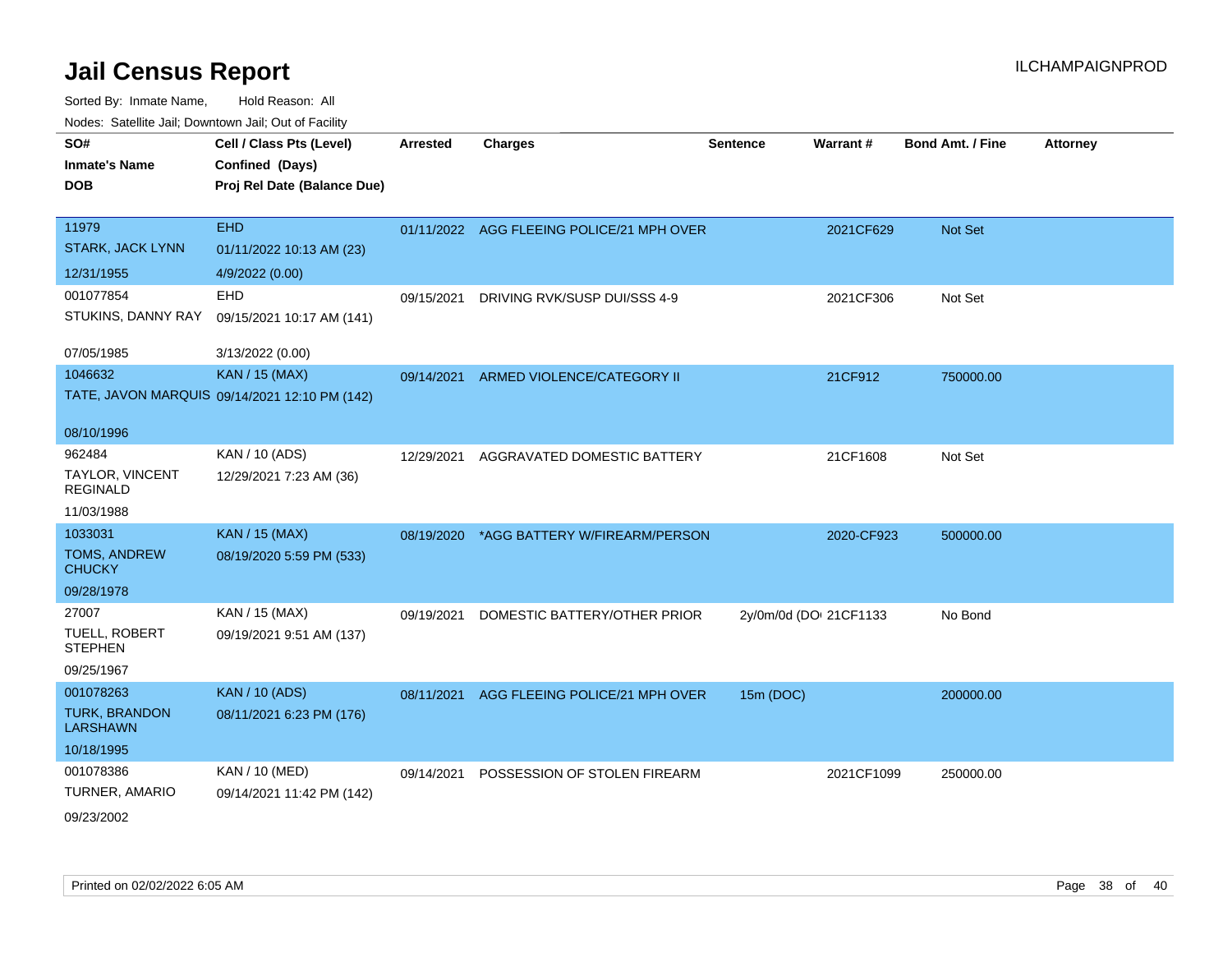Sorted By: Inmate Name, Hold Reason: All

Nodes: Satellite Jail; Downtown Jail; Out of Facility

| SO#<br><b>Inmate's Name</b><br><b>DOB</b>                            | Cell / Class Pts (Level)<br>Confined (Days)<br>Proj Rel Date (Balance Due) | <b>Arrested</b>                                      | <b>Charges</b>                                                                                                                 | <b>Sentence</b> | <b>Warrant#</b>                                               | <b>Bond Amt. / Fine</b>                     | <b>Attorney</b> |
|----------------------------------------------------------------------|----------------------------------------------------------------------------|------------------------------------------------------|--------------------------------------------------------------------------------------------------------------------------------|-----------------|---------------------------------------------------------------|---------------------------------------------|-----------------|
| 1011886<br><b>TURNER, SHAWNTAY</b><br><b>EUGENE</b>                  | <b>EHD</b><br>01/12/2022 9:25 AM (22)                                      |                                                      | 01/12/2022 AGG FLEEING/2+ CON DEVICES                                                                                          |                 | 2021CF378                                                     | Not Set                                     |                 |
| 01/09/1992                                                           | 3/11/2022 (0.00)                                                           |                                                      |                                                                                                                                |                 |                                                               |                                             |                 |
| 1040925<br>WEATHERALL.<br>JOHNNY EARL JAMES                          | KAN / 10 (MED)<br>10/05/2021 4:17 PM (121)                                 | 10/05/2021                                           | AGG BATTERY/DISCHARGE FIREARM                                                                                                  |                 | 2021CF1105                                                    | 1000000.00                                  |                 |
| 04/29/1994                                                           |                                                                            |                                                      |                                                                                                                                |                 |                                                               |                                             |                 |
| 1062558<br><b>WELLS, JIAMANTE</b><br><b>AMORE</b>                    | <b>KAN / 10 (MED)</b><br>10/02/2021 8:29 PM (124)                          | 10/02/2021                                           | FELON POSS/USE WEAPON/FIREARM                                                                                                  |                 | 21CF1185                                                      | <b>Not Set</b>                              |                 |
| 09/02/1995                                                           |                                                                            |                                                      |                                                                                                                                |                 |                                                               |                                             |                 |
| 1002033<br><b>WEST, ANTONIO</b><br><b>DEONTA</b><br>04/15/1992       | KAN / 15 (MAX)<br>09/08/2021 11:01 PM (148)                                | 09/08/2021<br>09/08/2021<br>09/08/2021<br>09/08/2021 | DRIVING ON SUSPENDED LICENSE<br>ARMED ROBBERY/ARMED W/FIREARM<br>AGG UNLAWFUL USE OF WEAPON/VEH<br>OBSTRCT JUSTICE/LEAVE STATE |                 | 2019-TR-11944<br>2020-CF-1406<br>2021-CF-AWOW<br>2021-CF-AWOW | 5000.00<br>500000.00<br>Not Set<br>Not Set  |                 |
|                                                                      |                                                                            | 09/08/2021                                           | ARMED VIOLENCE/CATEGORY I                                                                                                      |                 | 2021-CF-AWOW                                                  | Not Set                                     |                 |
| 1022068<br><b>WILKINS, MICHAEL</b><br><b>CARL</b><br>07/10/1992      | <b>KAN</b> / 15 (ADS)<br>10/10/2021 5:07 AM (116)                          | 10/10/2021                                           | FELON POSS/USE WEAPON/FIREARM                                                                                                  |                 | 21CF1212                                                      | Not Set                                     |                 |
| 001077508<br><b>WILLIAMS, CALVIN</b><br><b>TIMOTHY</b><br>10/23/2002 | KAN / 15 (ADS)<br>12/10/2020 8:55 PM (420)                                 | 12/10/2020                                           | MURDER/STRONG PROB KILL/INJURE                                                                                                 | 55y (DOC)       | 2020CF1293                                                    | No Bond                                     |                 |
| 539662<br><b>WILLIAMS, JAVONTAE</b><br><b>DEMAR</b><br>07/28/1991    | <b>KAN / 10 (MED)</b><br>08/14/2021 1:28 AM (173)                          | 08/14/2021<br>08/14/2021<br>08/14/2021               | <b>AGGRAVATED BATTERY</b><br>AGGRAVATED DOMESTIC BATTERY<br>DOM BTRY/CONTACT/1-2 PRECONV<br>08/14/2021 CITY OV ARREST          |                 | 21CF979<br>2020CF1098<br>2021CF770<br>2017OV893               | No Bond<br>25000.00<br>250000.00<br>1000.00 |                 |